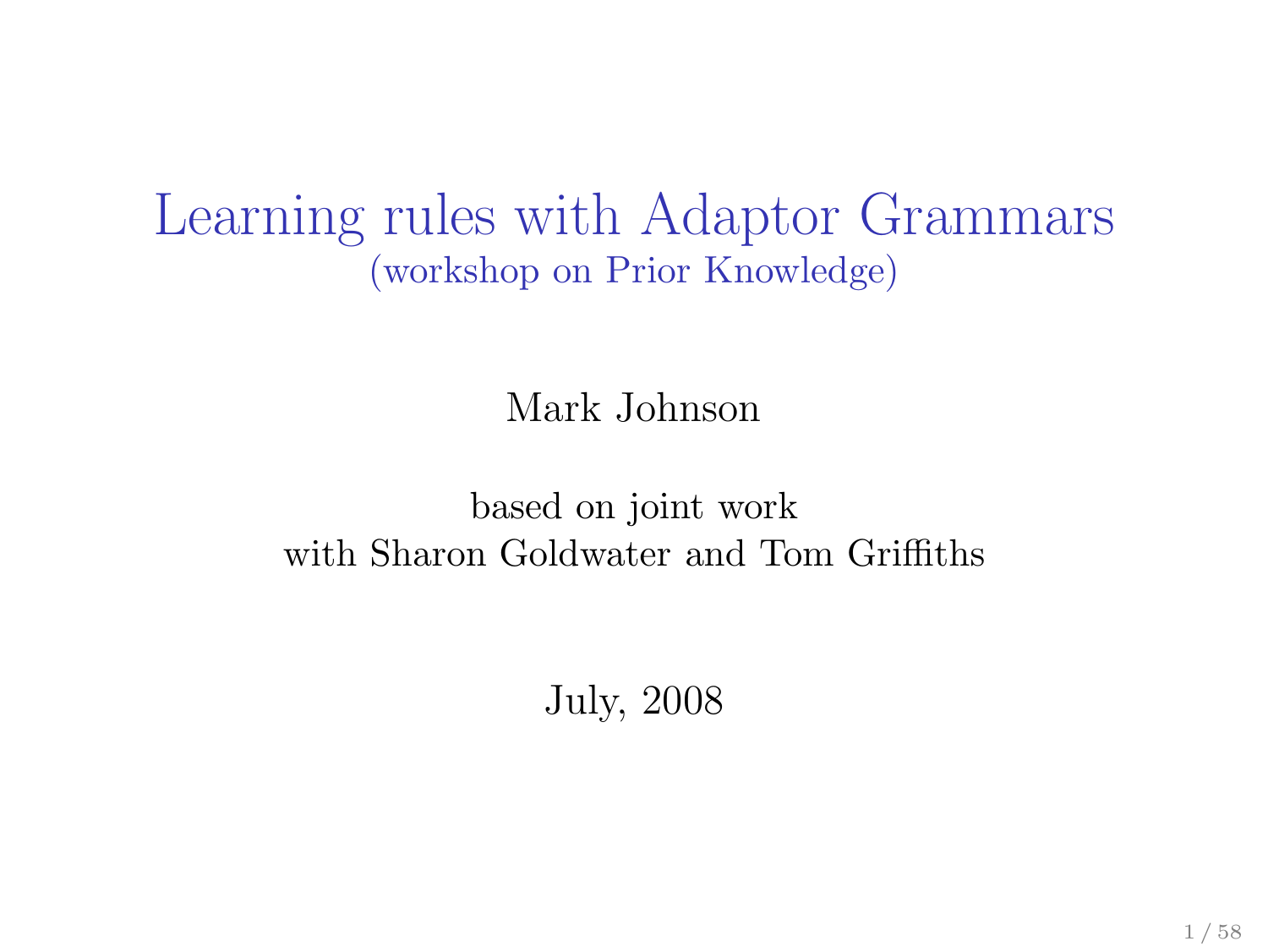### Ideas behind talk

- Most successful statistical learning methods are parametric
	- $\triangleright$  PCFG learning: given data and rules, learn rule probabilities
- Non-parametric learning can potentially learn parameters (rules) as well as their values
- Adaptor grammars:
	- $\triangleright$  are a framework for specifying hierarchical nonparametric Bayesian models
	- $\triangleright$  are approximated by PCFGs, where *number and shape of* rules depends on data
- Prior knowledge (shapes of possible rules) plays a crucial role
	- ► in word segmentation, need to balance structure above and below the word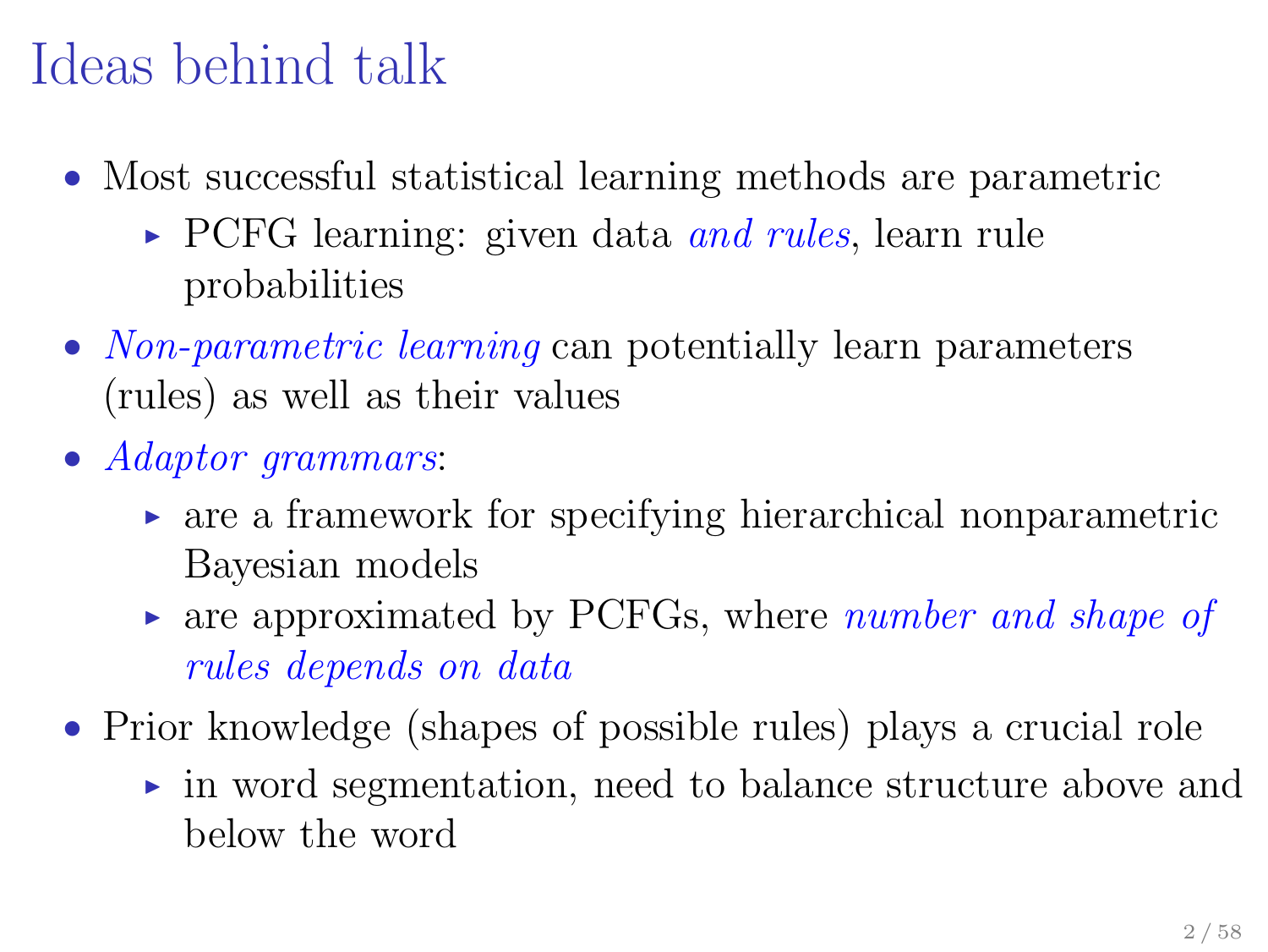### Questions this work tries to address

- Can non-parametric hierarchical Bayesian models help us understand language acquisition?
	- $\blacktriangleright$  Adaptor grammars are a framework for easily constructing these models
- How useful are various potential information sources for language acquisition? (here, word segmentation)
	- ► Changing grammar changes the generalizations it can learn
	- $\blacktriangleright$  How much do we have to "build in"?
- Are the information sources most useful for English also useful for other languages?
- Are there *synergies* in learning? Is it better to learn several things at once?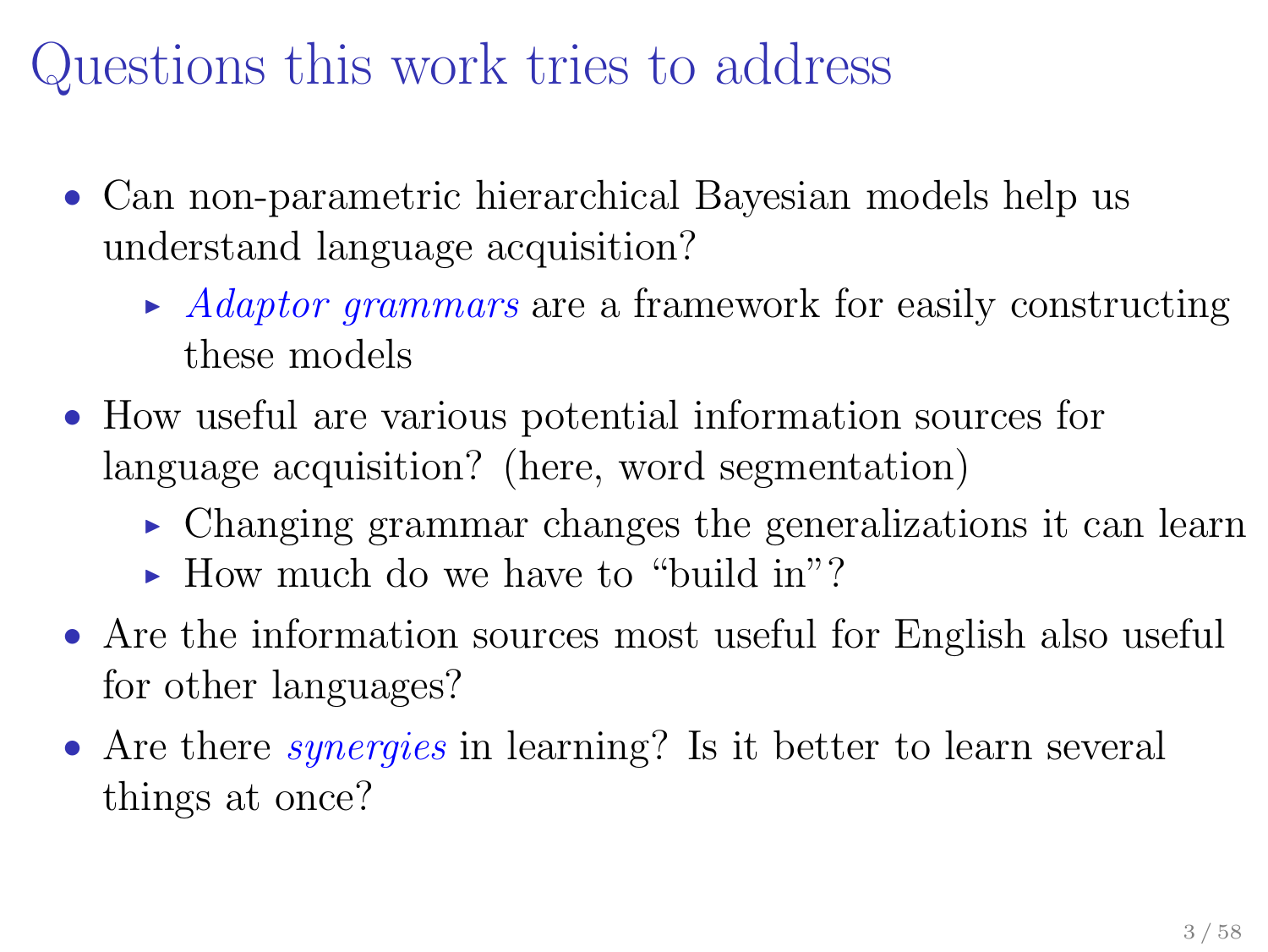# Why not study syntax?

- Bayesian PCFG estimation works well on toy examples but simple models (at least) don't work well on real data
- Lower level phenomena (word segmentation, phonology, morphology) may be:
	- $\blacktriangleright$  less dependent on meaning,
	- ► learnt earlier by children, and
	- $\triangleright$  easier to learn than syntax

yet still exhibit structural complexities

- $\Rightarrow$  Unsupervised morphological analysis: Example:  $e_{\lambda}x_{\lambda}p_{\lambda}a_{\lambda}n_{\lambda}d_{\lambda}e_{\lambda}d$
- $\Rightarrow$  Word segmentation: segment *broad phonemic* utterances Example:  $v_{\alpha}u_{\alpha}w_{\alpha}a_{\alpha}n_{\alpha}t_{\alpha}t_{\alpha}u_{\alpha}s_{\alpha}i_{\alpha}D_{\alpha}G_{\alpha}b_{\alpha}U_{\alpha}k$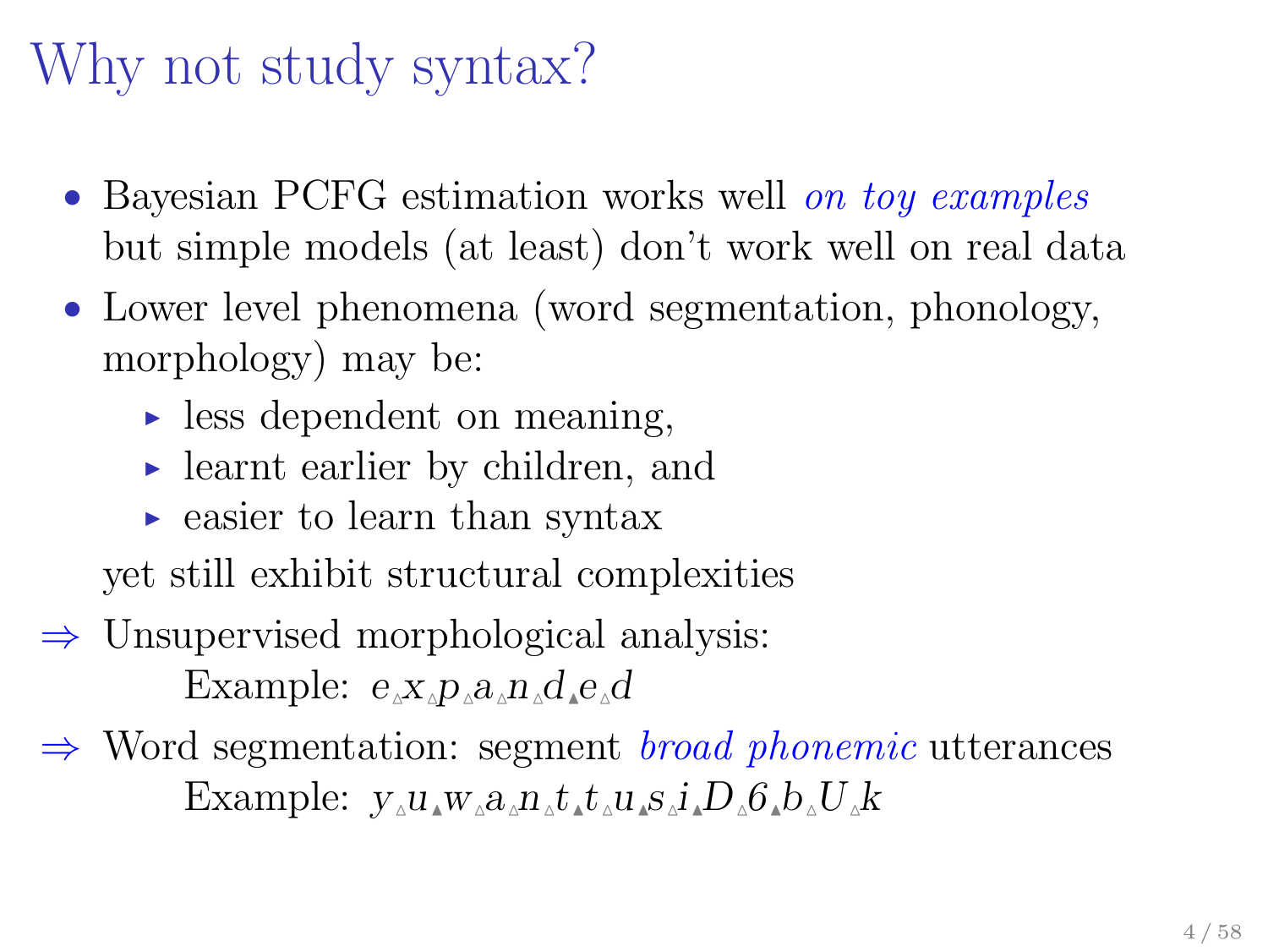#### Outline

#### [From PCFGs to Adaptor Grammars](#page-4-0)

[Adaptor grammars for English word segmentation](#page-29-0)

[Bayesian inference for Adaptor Grammars](#page-41-0)

<span id="page-4-0"></span>[Conclusion](#page-49-0)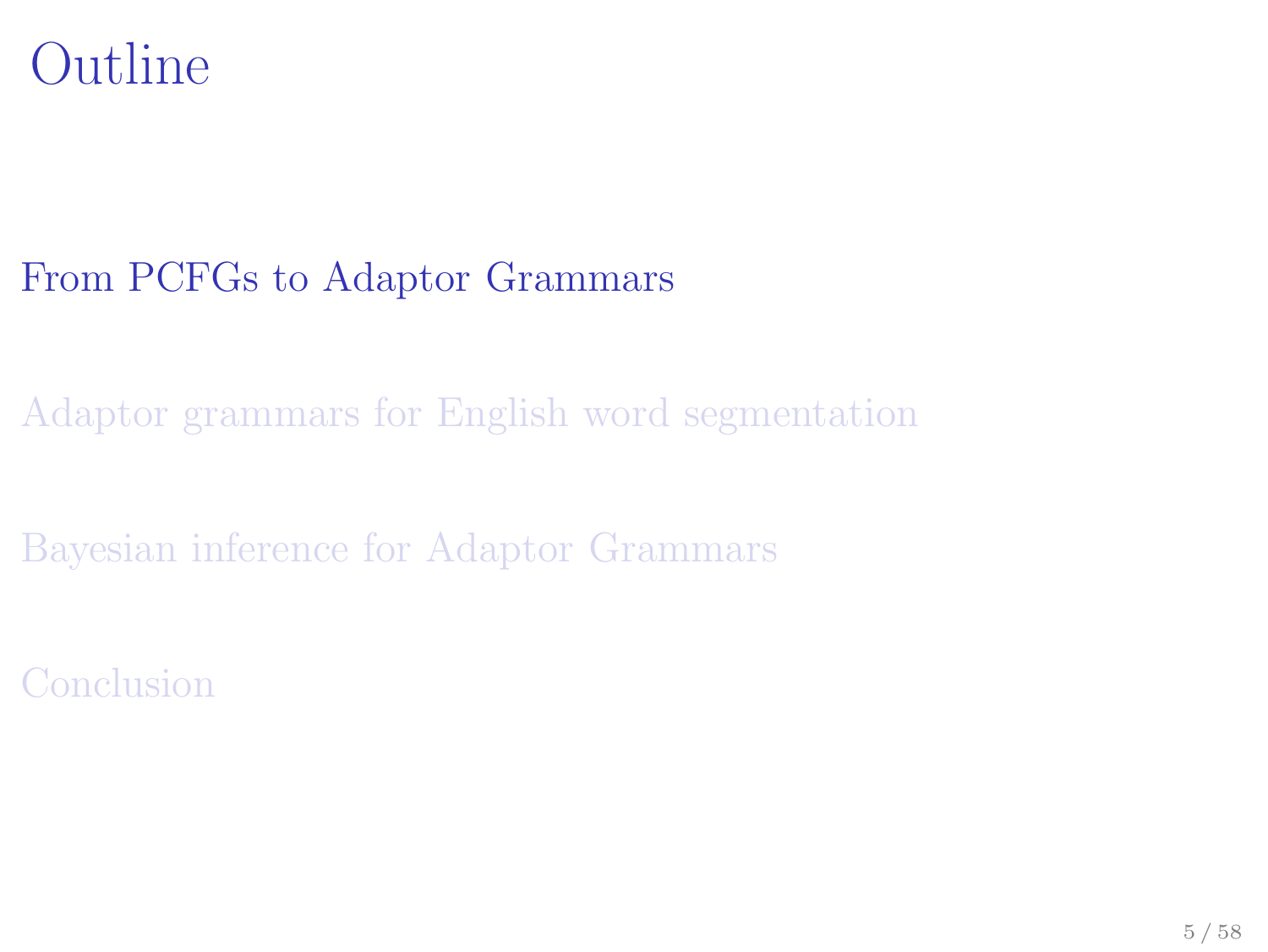#### Probabilistic context-free grammars

- Rules in *Context-Free Grammars* (CFGs) expand nonterminals into sequences of terminals and nonterminals
- A *Probabilistic CFG* (PCFG) associates each nonterminal with a multinomial distribution over the rules that expand it
- Probability of a tree is the *product of the probabilities of the* rules used to construct it

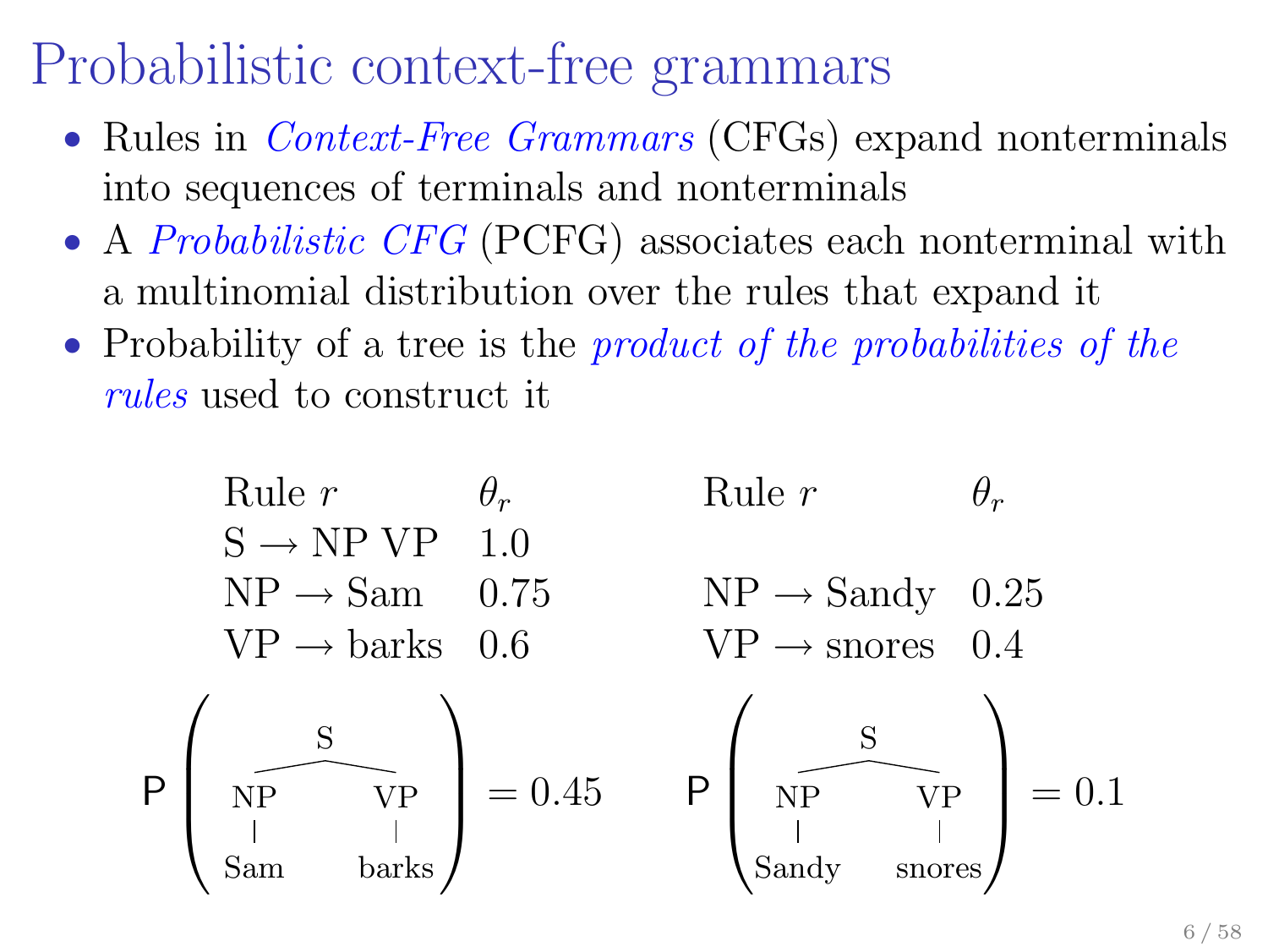## A CFG for stem-suffix morphology



| Chars $\rightarrow$ Char |                                       |  |  |  |
|--------------------------|---------------------------------------|--|--|--|
|                          | Charles $\rightarrow$ Charles Charles |  |  |  |
|                          | Char $\rightarrow$ a   b   c          |  |  |  |

- Grammar's trees can represent any segmentation of words into stems and suffixes
- $\Rightarrow$  Can represent true segmentation
	- But grammar's *units of* generalization (PCFG rules) are "too small" to learn morphemes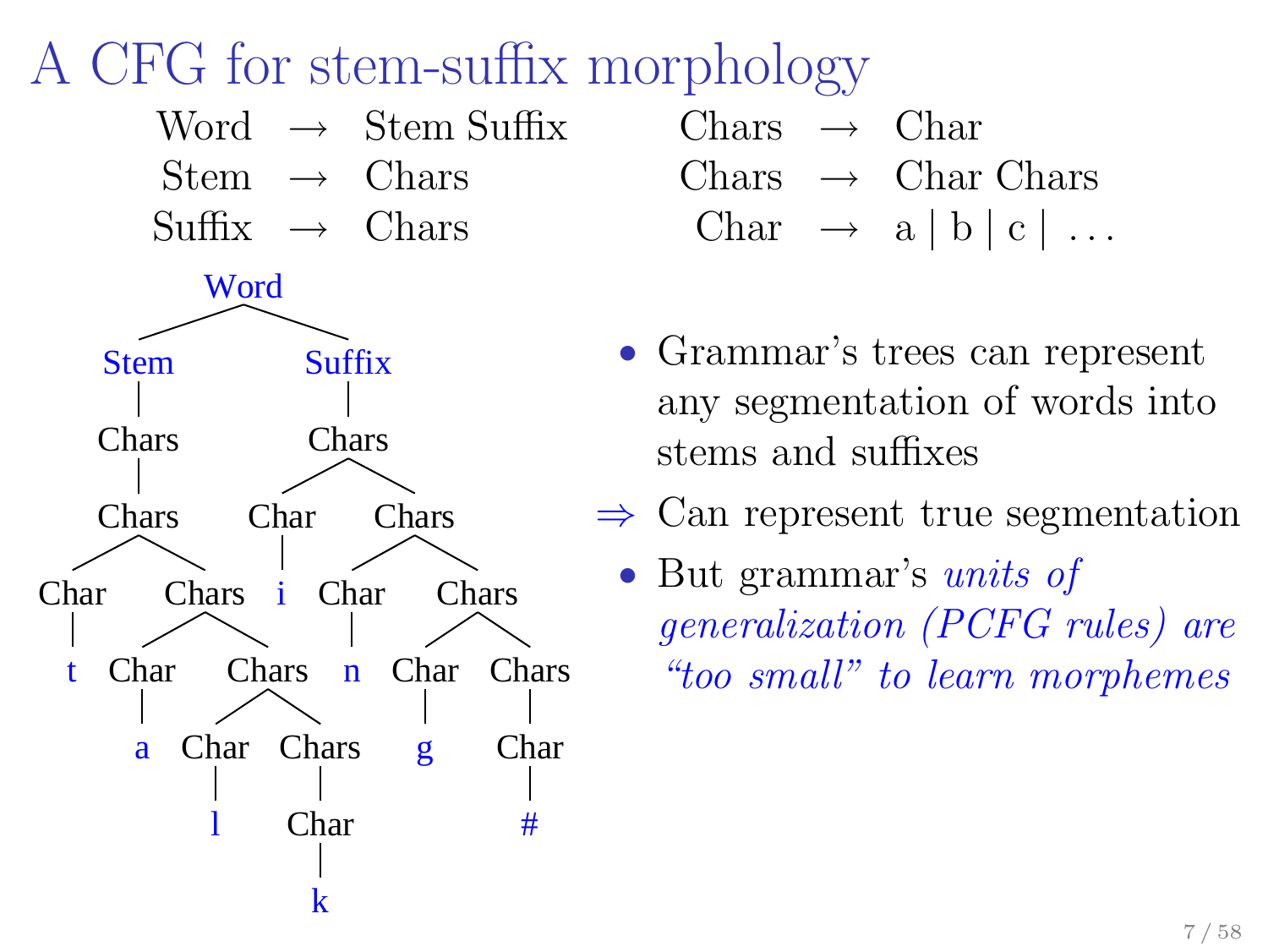#### A "CFG" with one rule per possible morpheme





- A rule for each morpheme
	- ⇒ "PCFG" can represent probability of each morpheme
- Unbounded number of possible rules, so this is not a PCFG
	- ◮ not a practical problem, as only a finite set of rules could possibly be used in any particular data set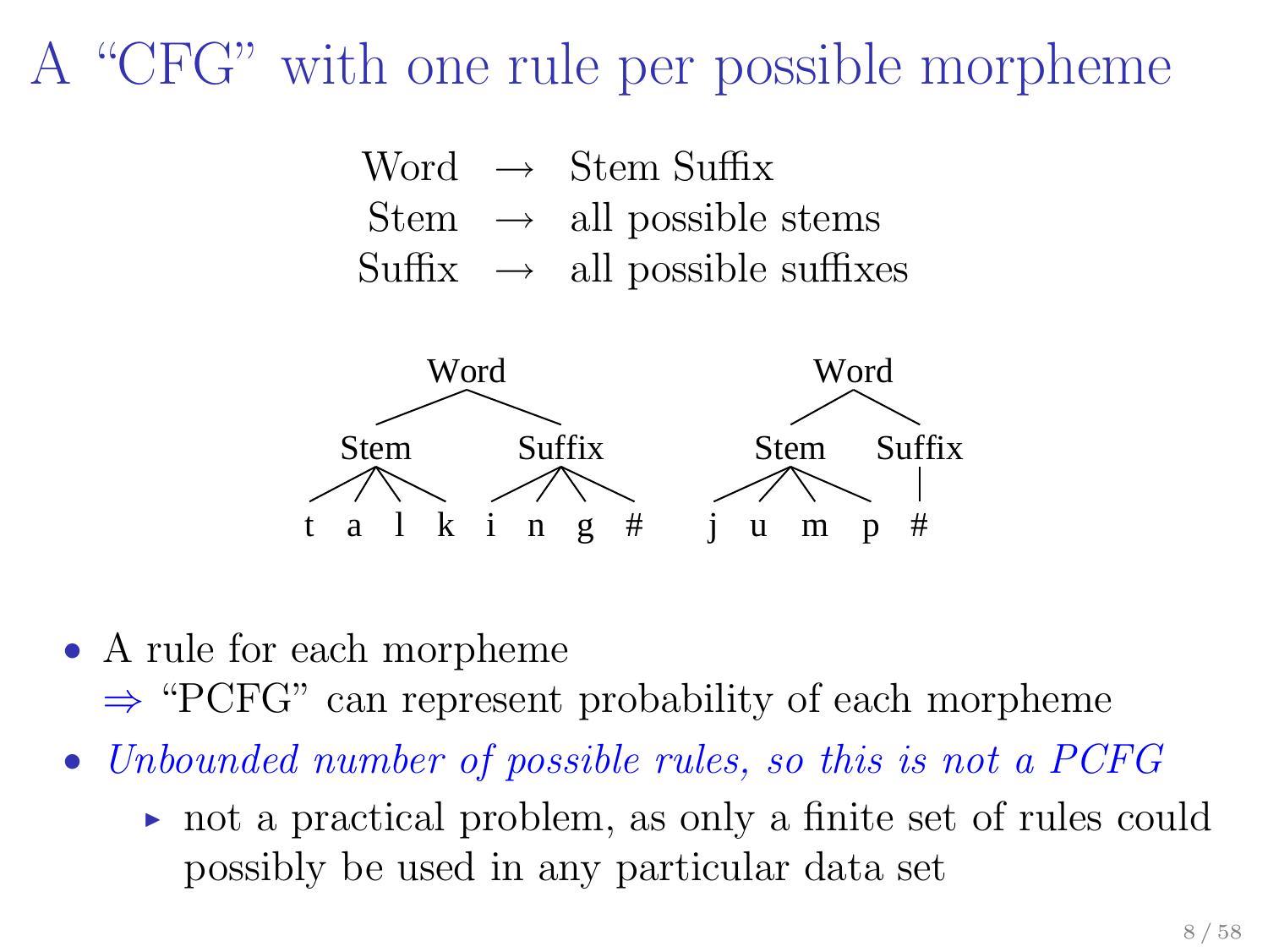#### Nonparametric extensions of PCFGs

- Dirichlet Processes are a natural nonparametric extension of Dirichlet-multinomials that underlie Bayesian PCFGs
- Two obvious nonparametric extensions of PCFGs:
	- $\triangleright$  let the number of nonterminals grow unboundedly
		- refine the nonterminals of an original grammar e.g.,  $S_{35} \rightarrow NP_{27} VP_{17}$
		- $\Rightarrow$  infinite PCFG
	- ► let the number of rules grow unboundedly
		- "new" rules are compositions of several rules from original grammar
		- equivalent to caching tree fragments
		- $\Rightarrow$  adaptor grammars
- No reason both can't be done together ...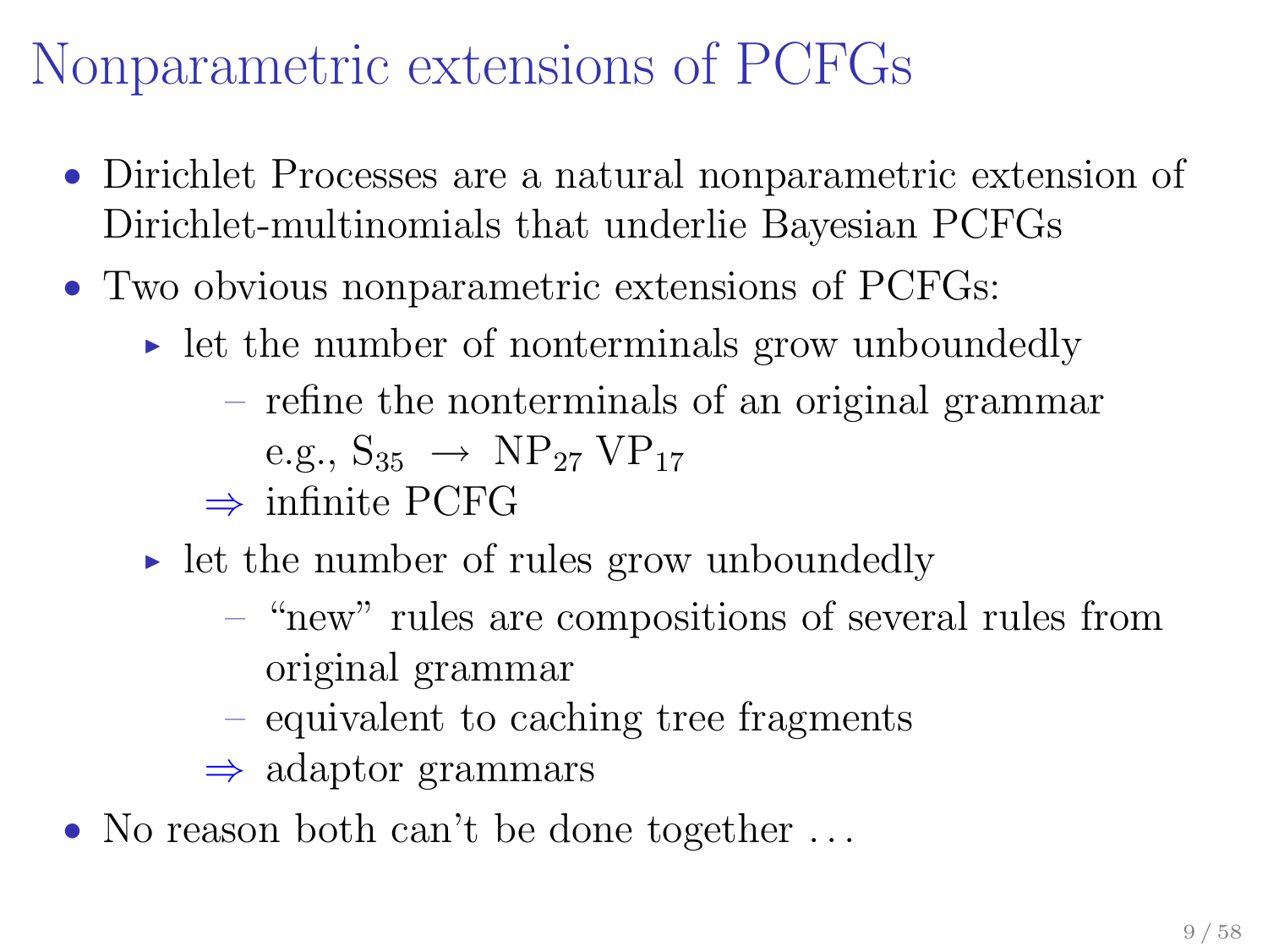#### Adaptor grammars: informal description

- An adaptor grammar has a set of CFG rules
- These determine the possible structures as in a CFG
- A subset of the nonterminals are *adapted*
- Unadapted nonterminals expand by picking a rule and recursively expanding its children, as in a PCFG
- *Adapted nonterminals* can expand in two ways:
	- ◮ by picking a rule and recursively expanding its children, or
	- $\rightarrow$  by generating a previously generated tree (with probability proportional to the number of times previously generated)
- Each adapted subtree behaves like a new rule added to the grammar
- The CFG rules of the adapted nonterminals determine the base distribution over these trees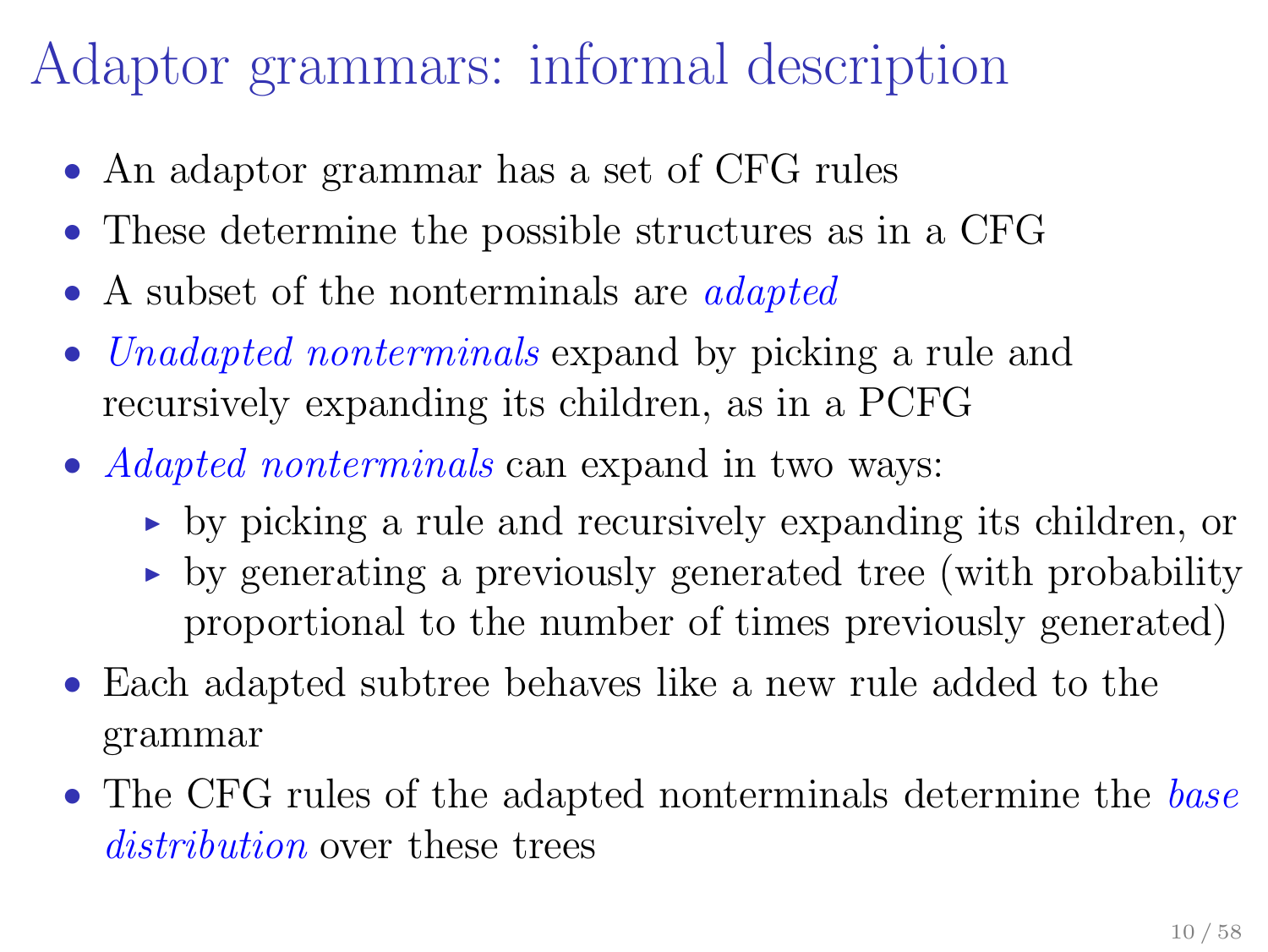Adaptor grammars as generative processes

- The sequence of trees generated by an adaptor grammar are not independent
	- $\rightarrow$  it *learns* from the trees it generates
	- $\triangleright$  if an adapted subtree has been used frequently in the past, it's more likely to be used again
- (but the sequence of trees is *exchangable*)
- An unadapted nonterminal A expands using  $A \rightarrow \beta$  with probability  $\theta_{A\rightarrow B}$
- An *adapted nonterminal A* expands:
	- $\triangleright$  to a subtree  $\tau$  rooted in A with probability proportional to the number of times  $\tau$  was previously generated
	- ightharpoonup using  $A \to \beta$  with probability proportional to  $\alpha_A \theta_{A \to \beta}$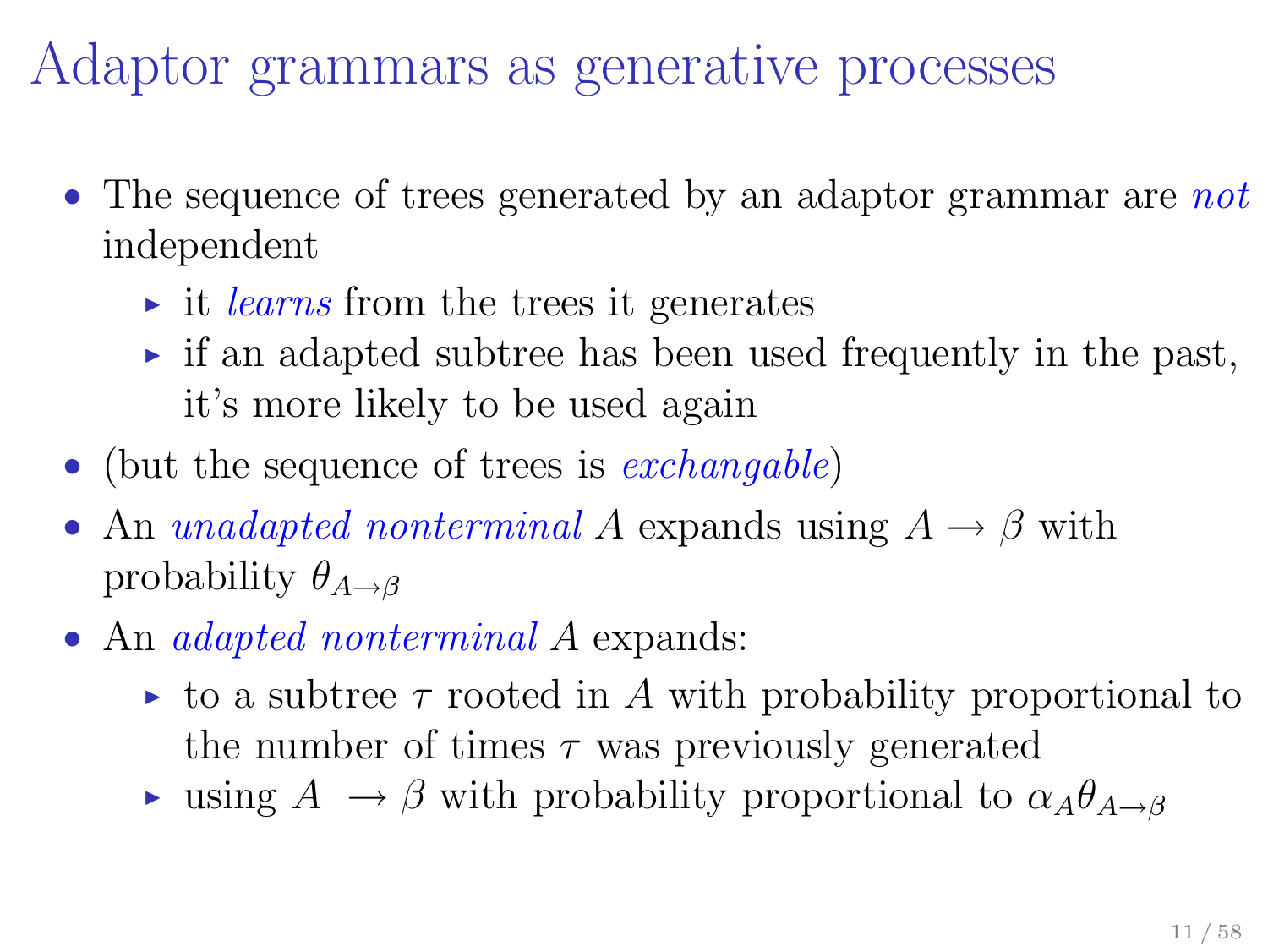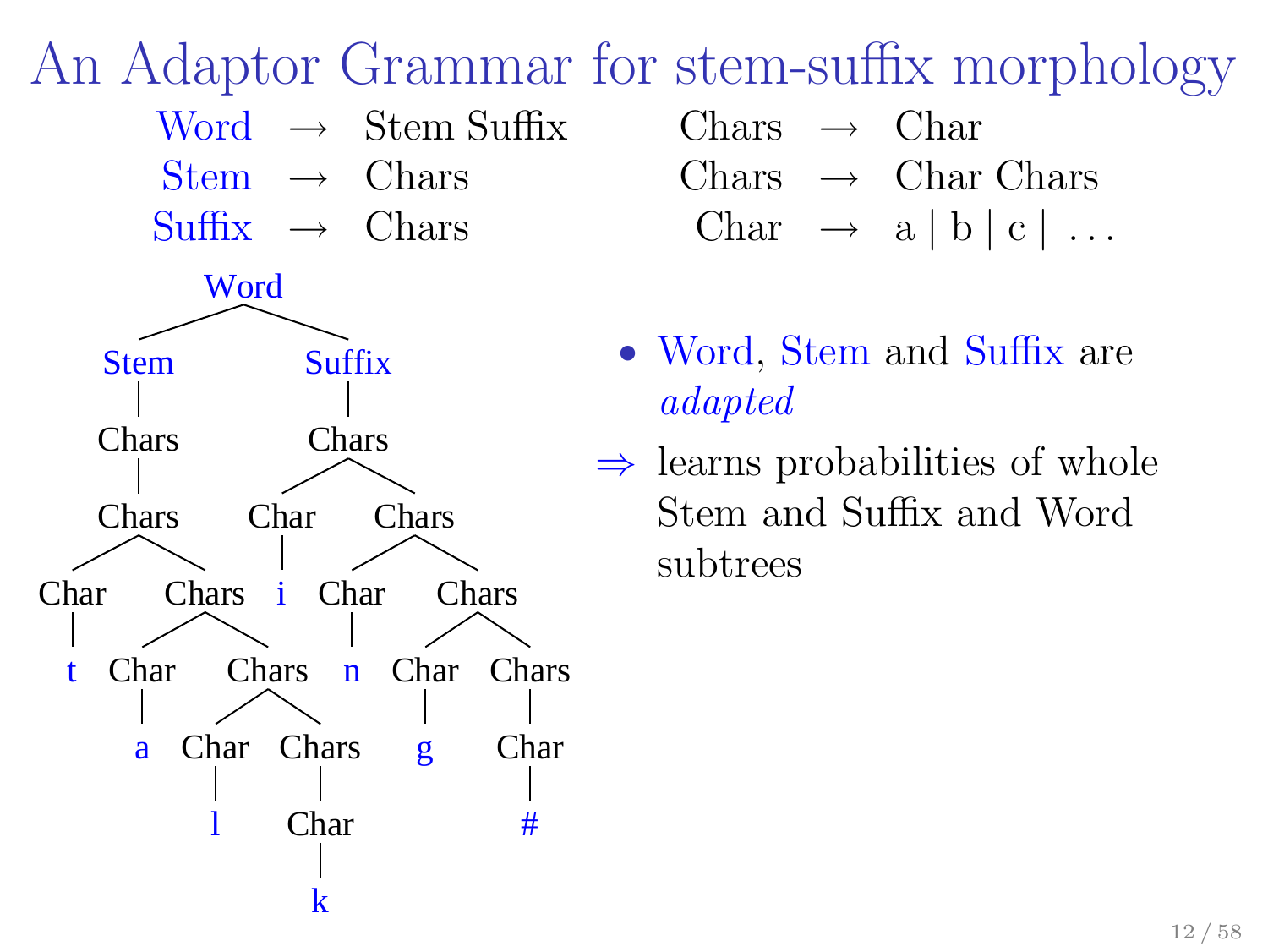# Morphology adaptor grammar (0)

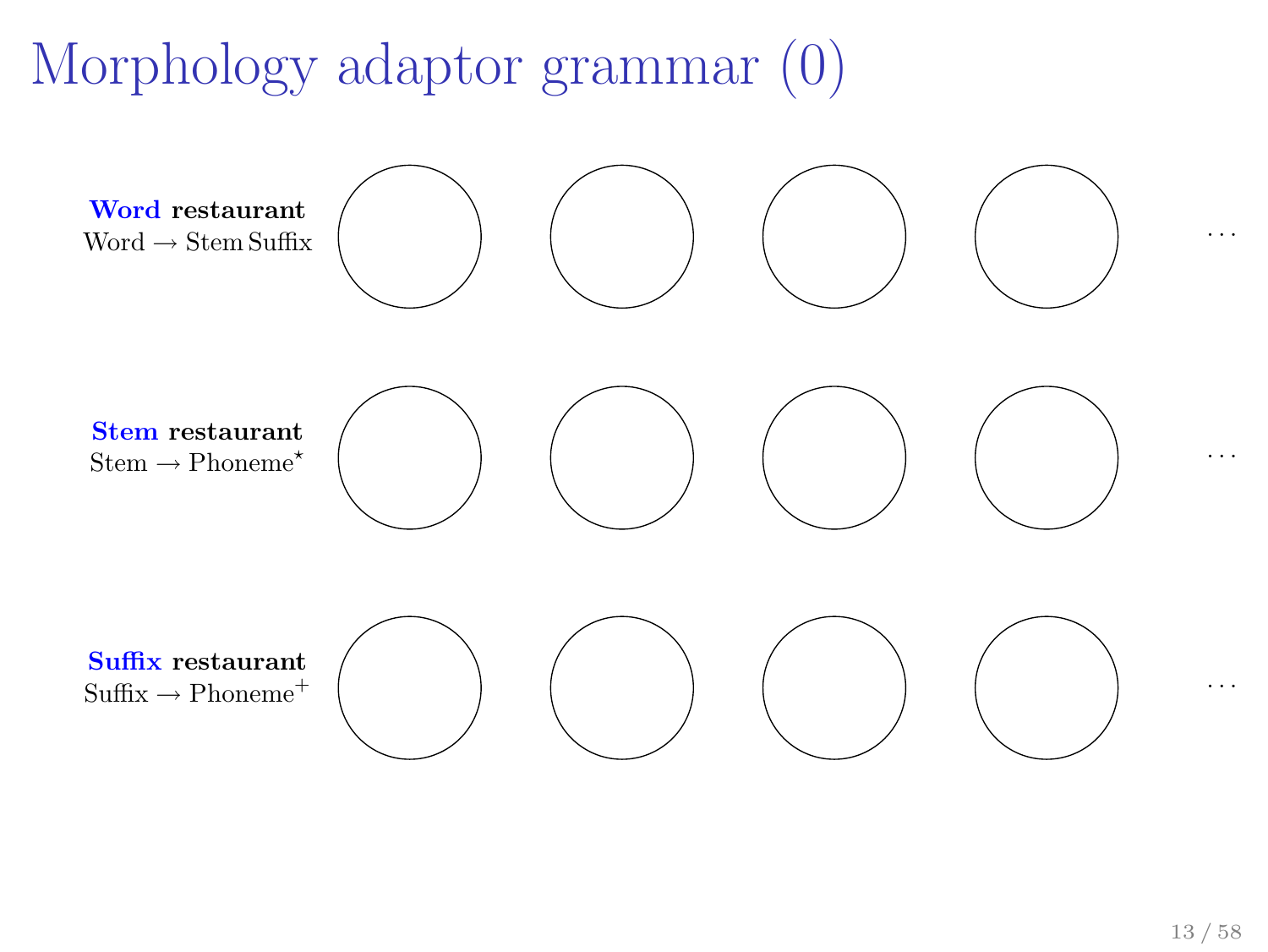# Morphology adaptor grammar (1a)

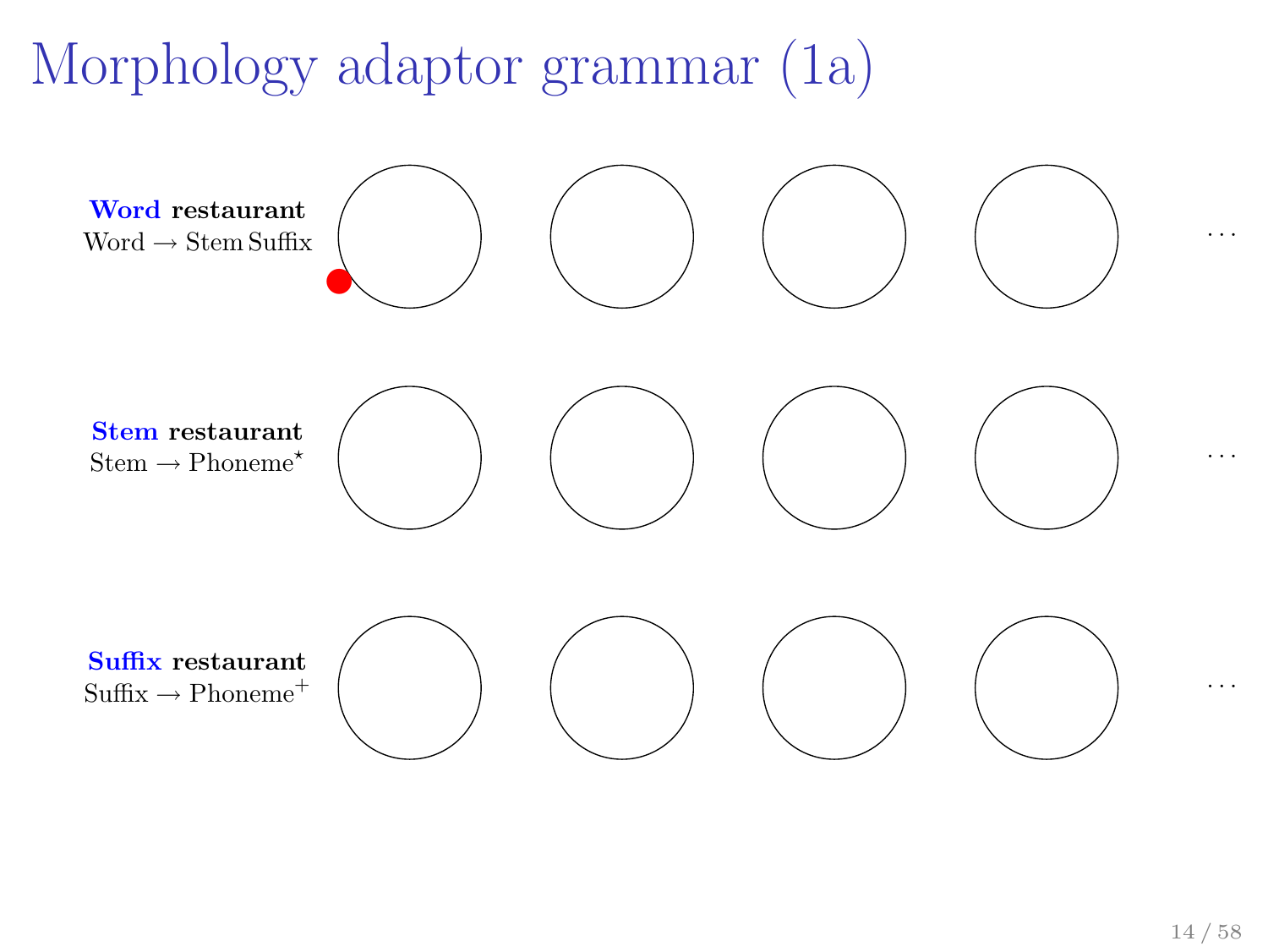# Morphology adaptor grammar (1b)

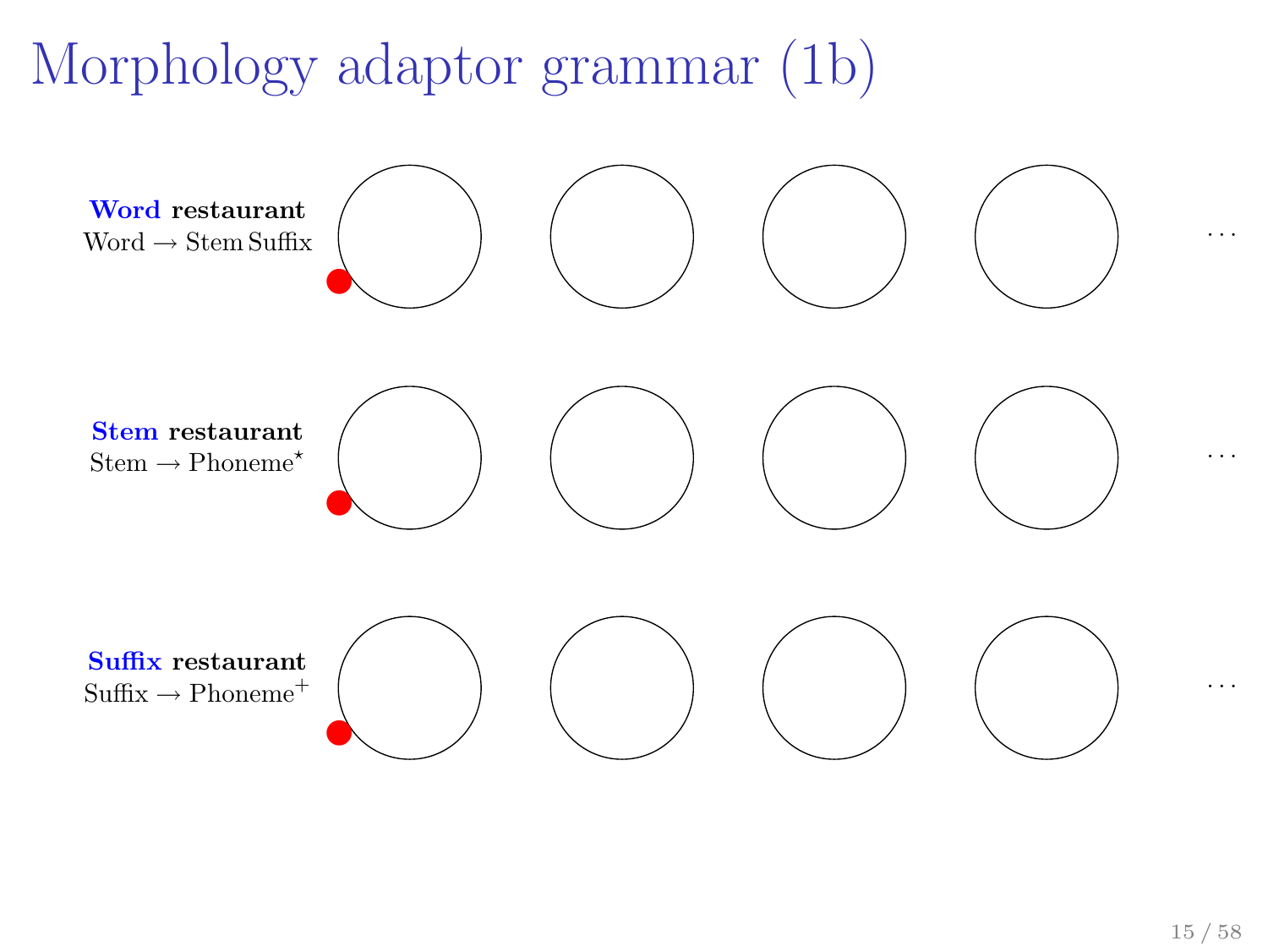# Morphology adaptor grammar (1c)

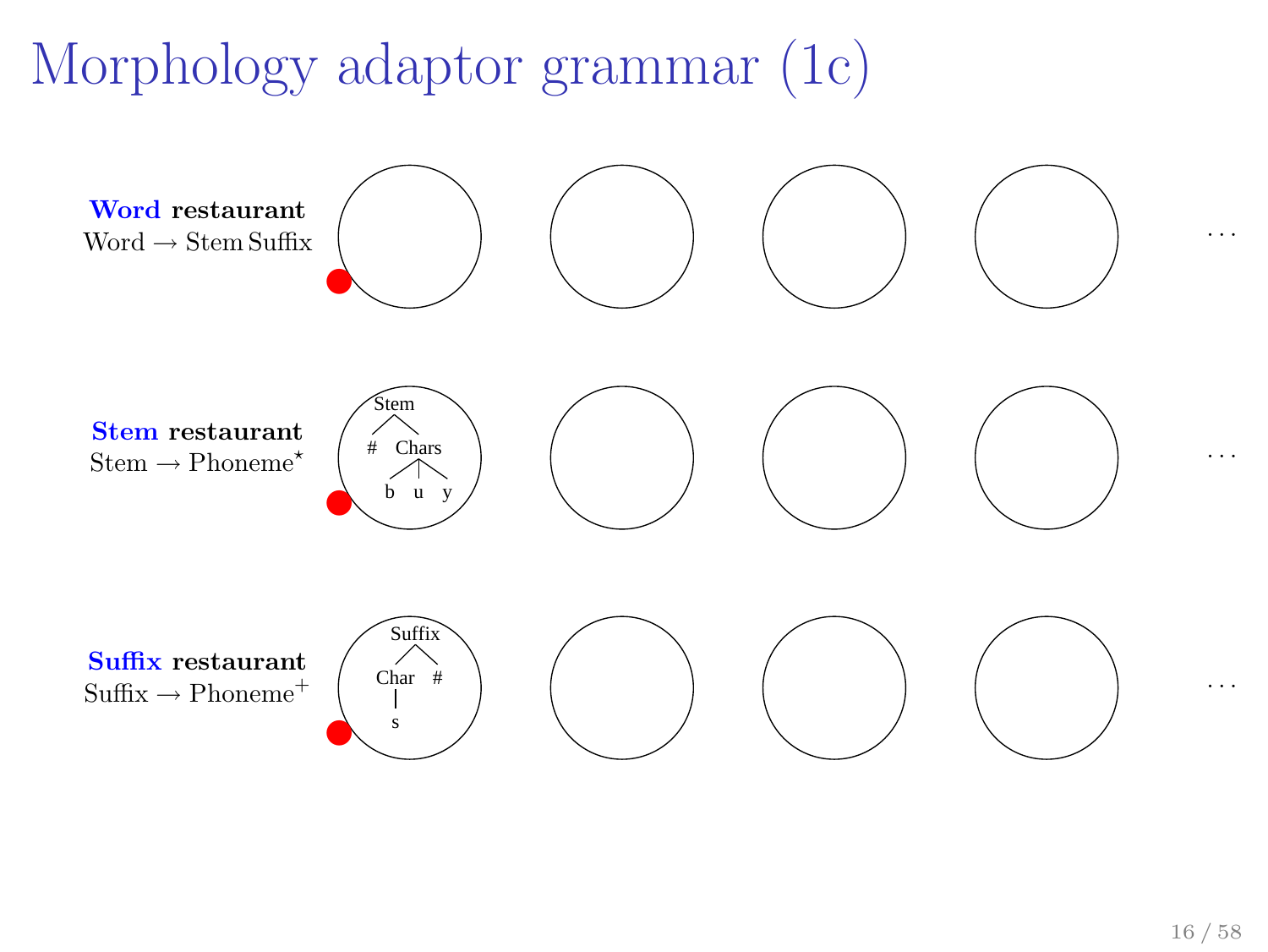# Morphology adaptor grammar (1d)

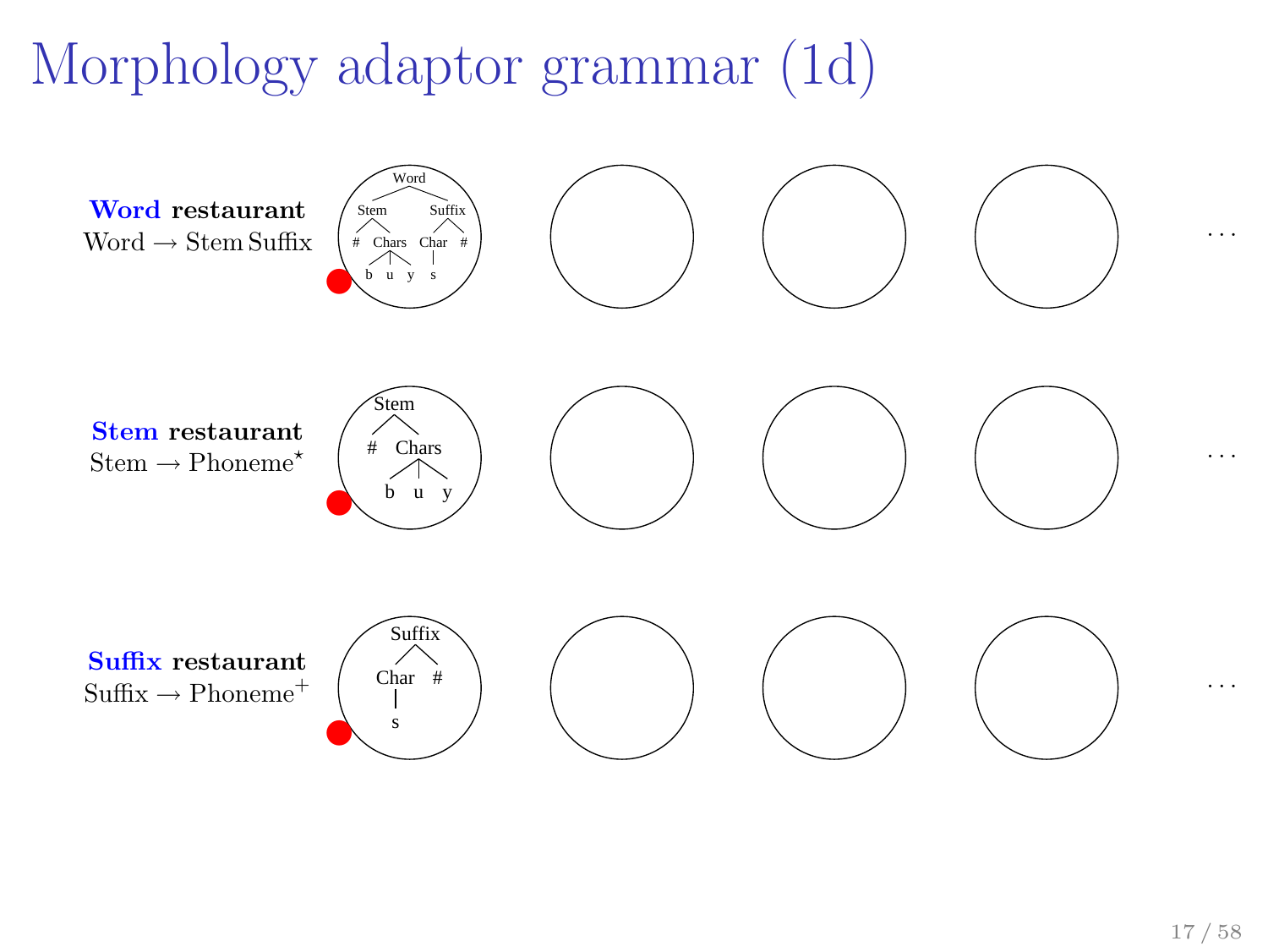# Morphology adaptor grammar (2a)

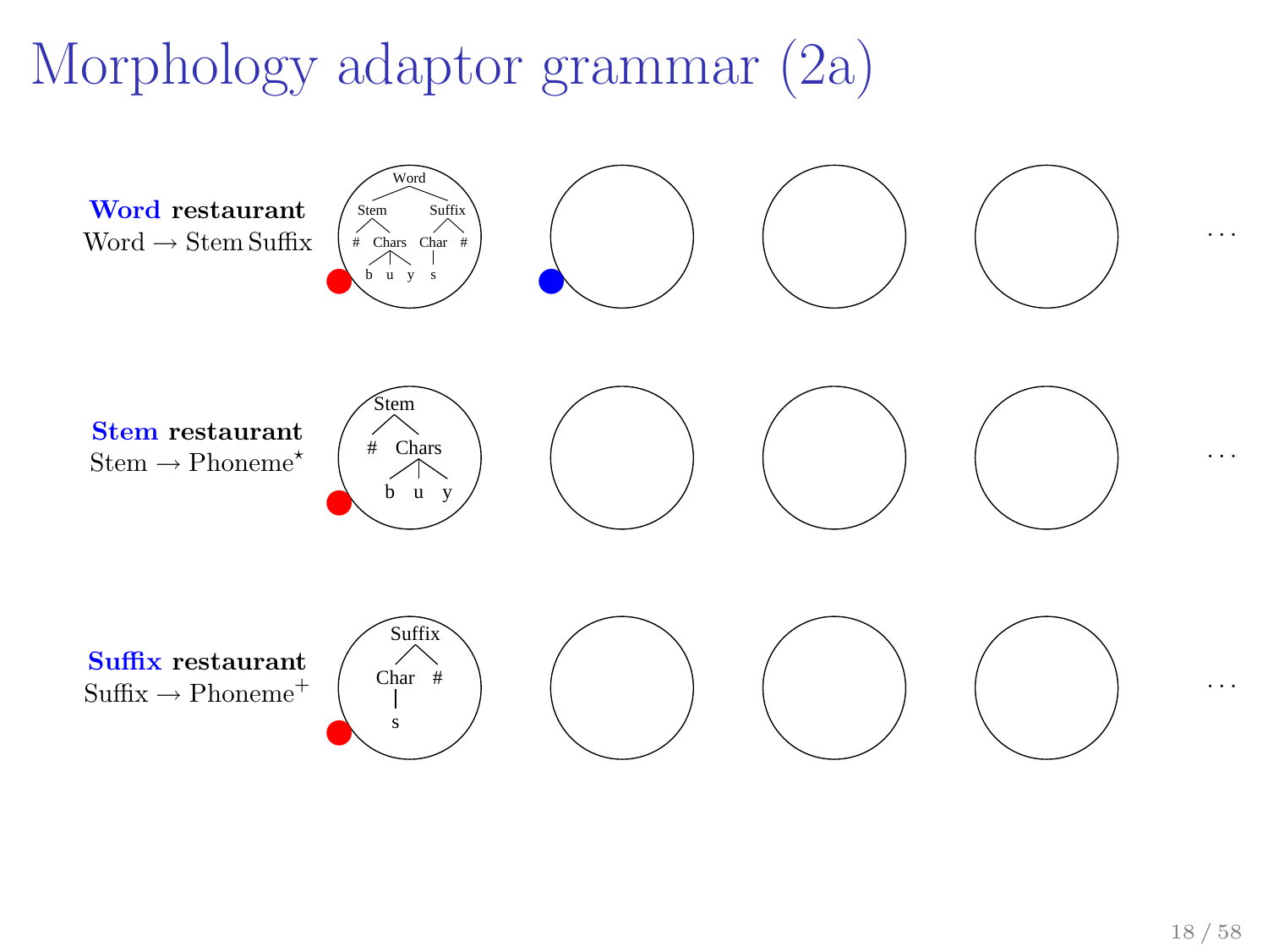# Morphology adaptor grammar (2b)

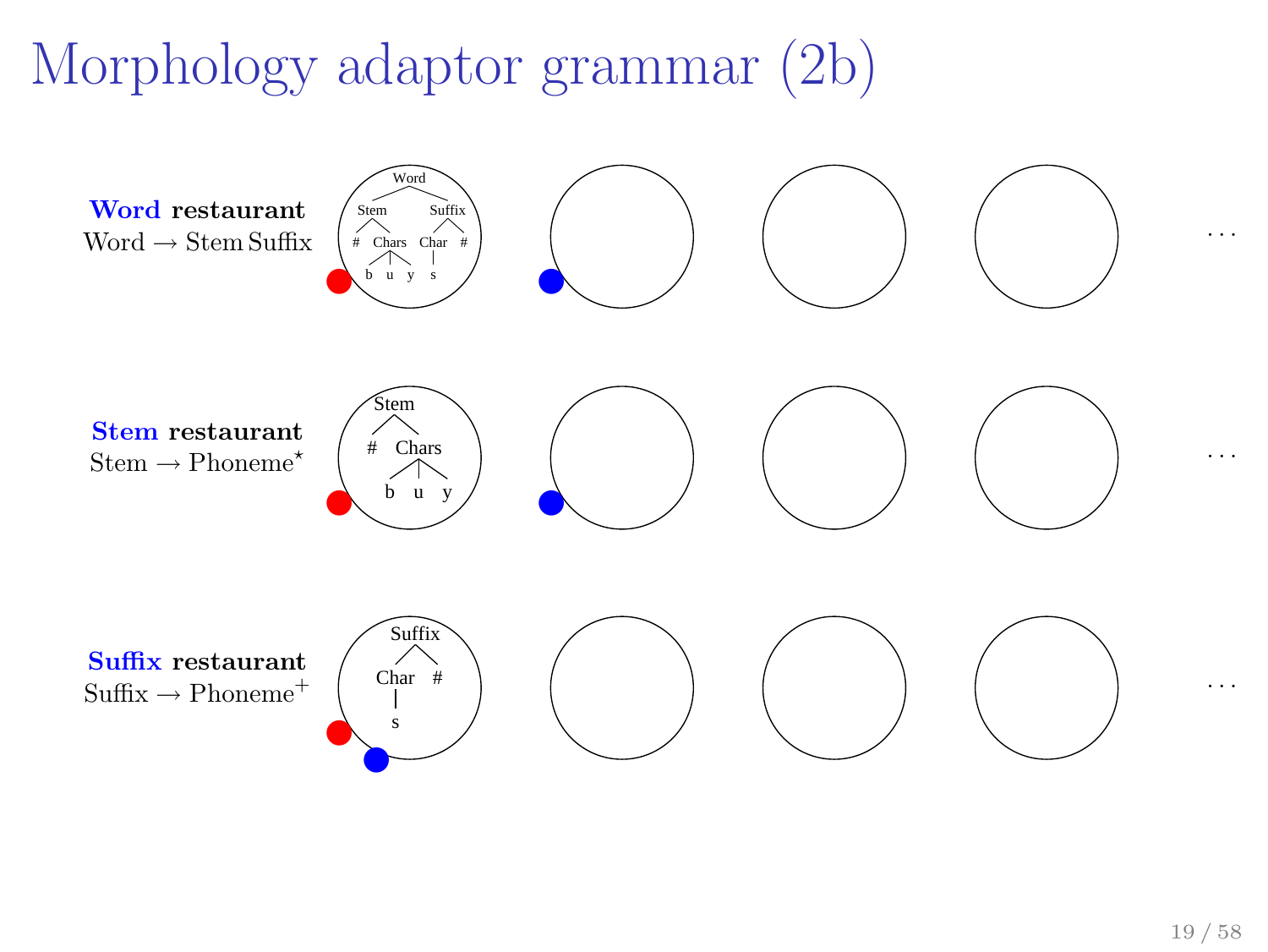# Morphology adaptor grammar (2c)

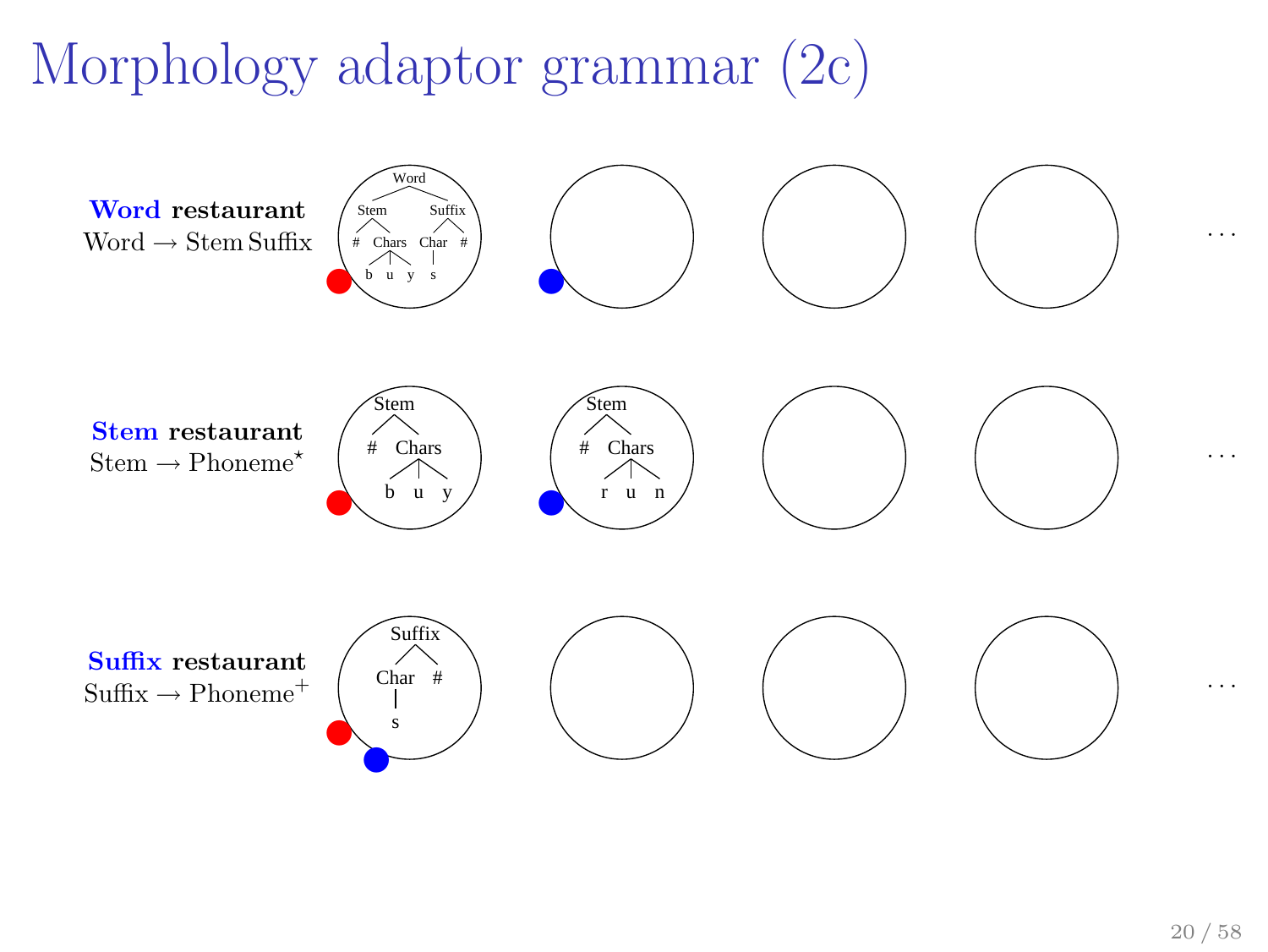# Morphology adaptor grammar (2d)

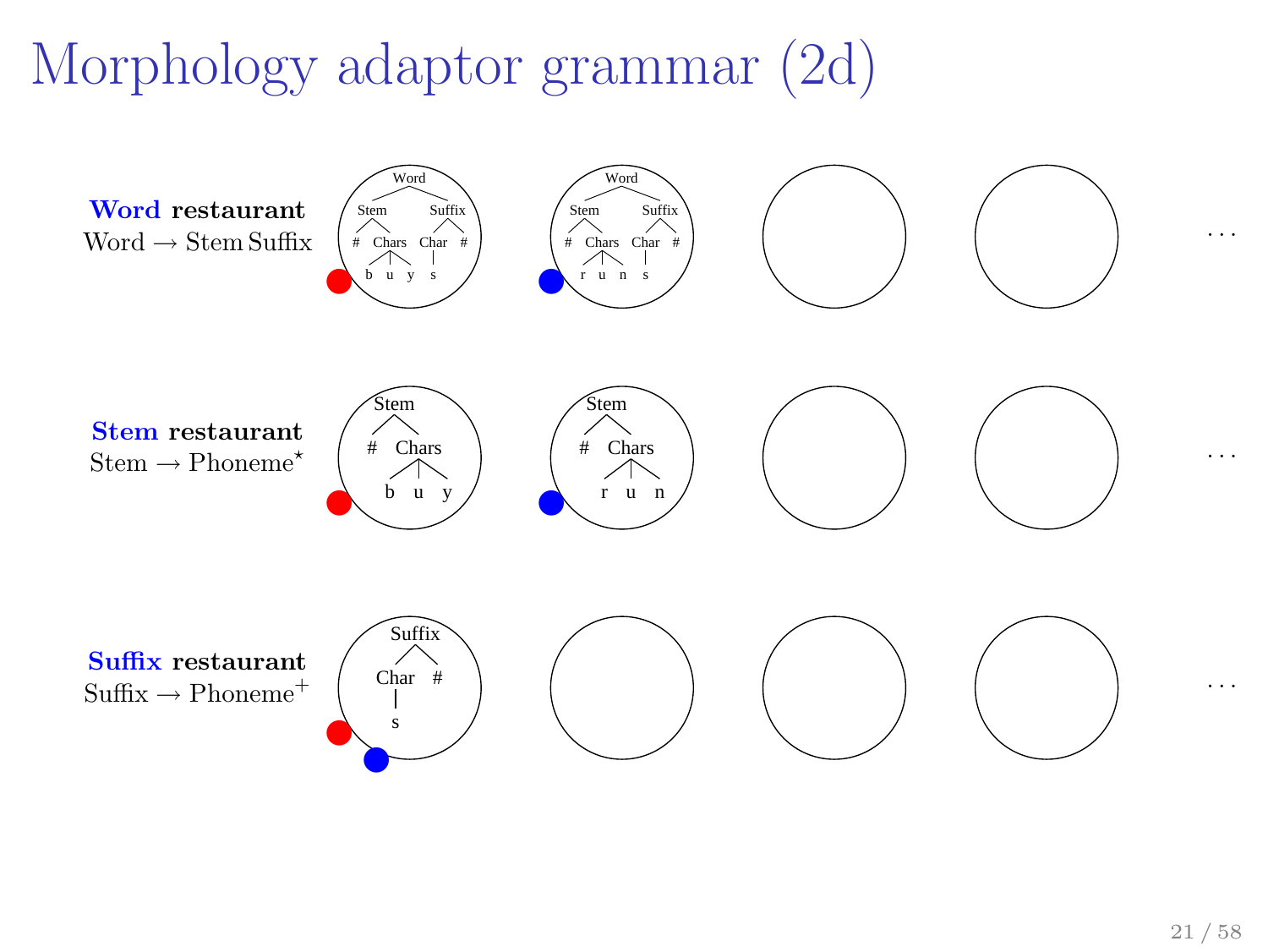# Morphology adaptor grammar (3)

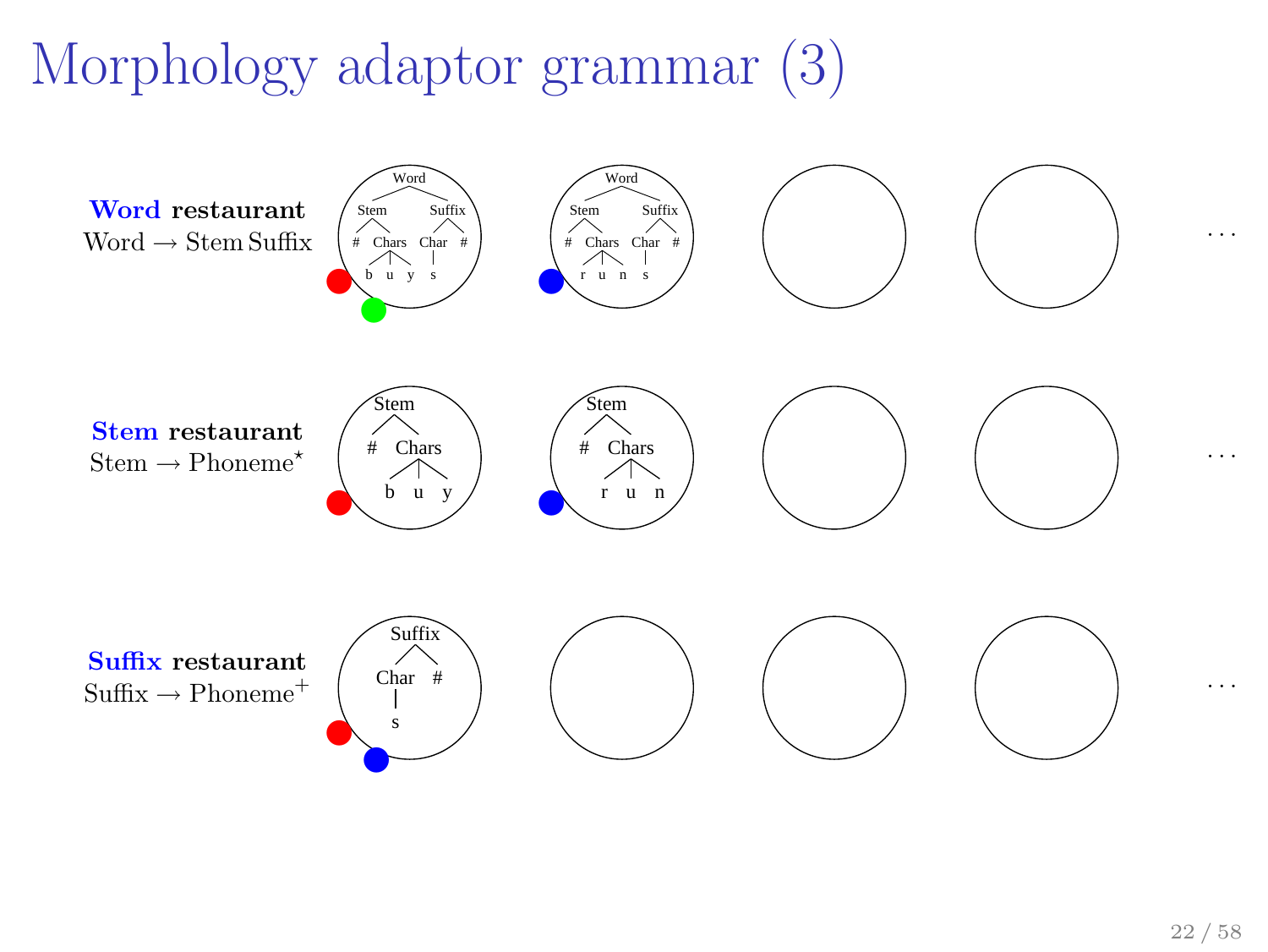# Morphology adaptor grammar (4a)

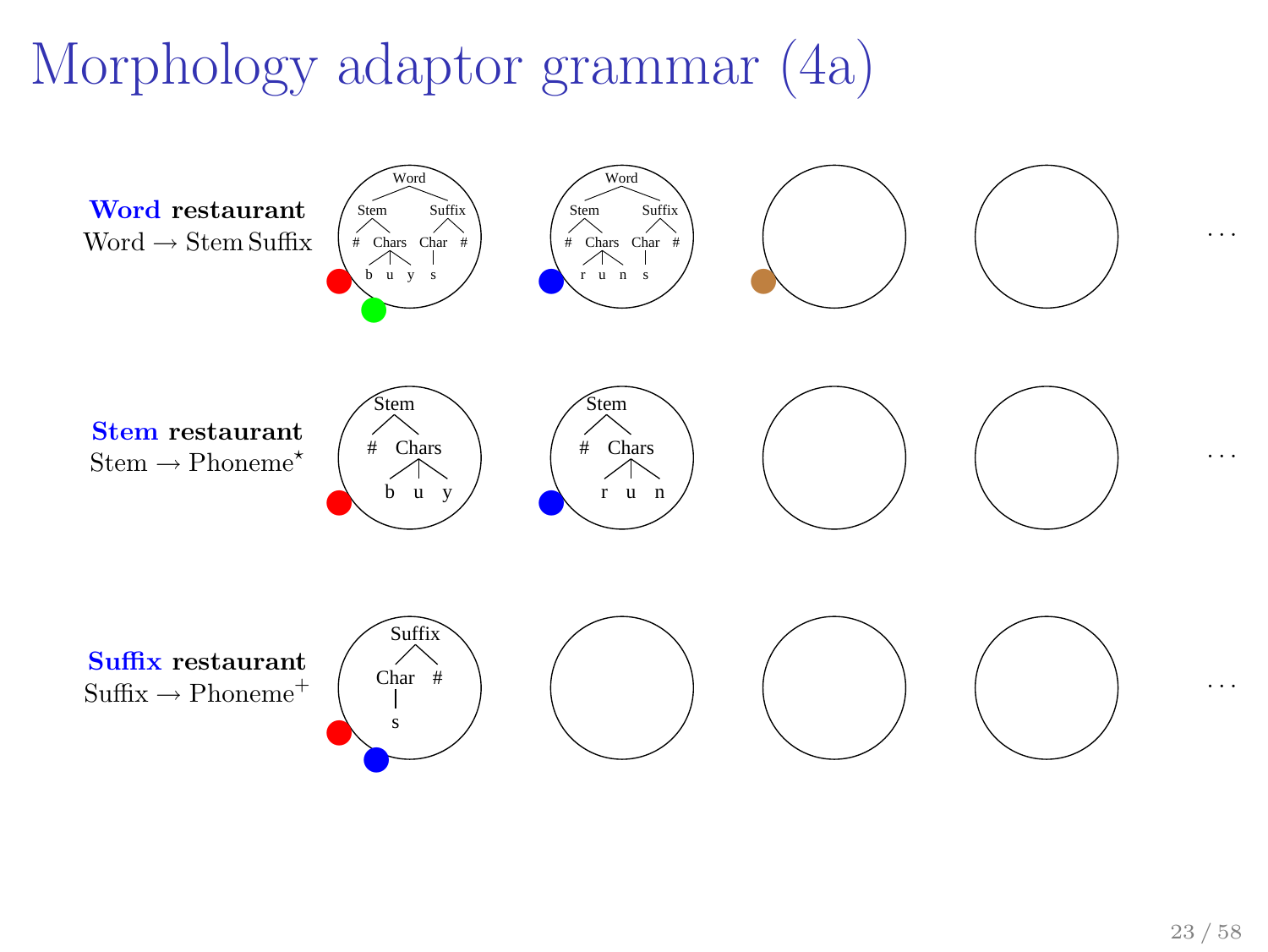# Morphology adaptor grammar (4b)

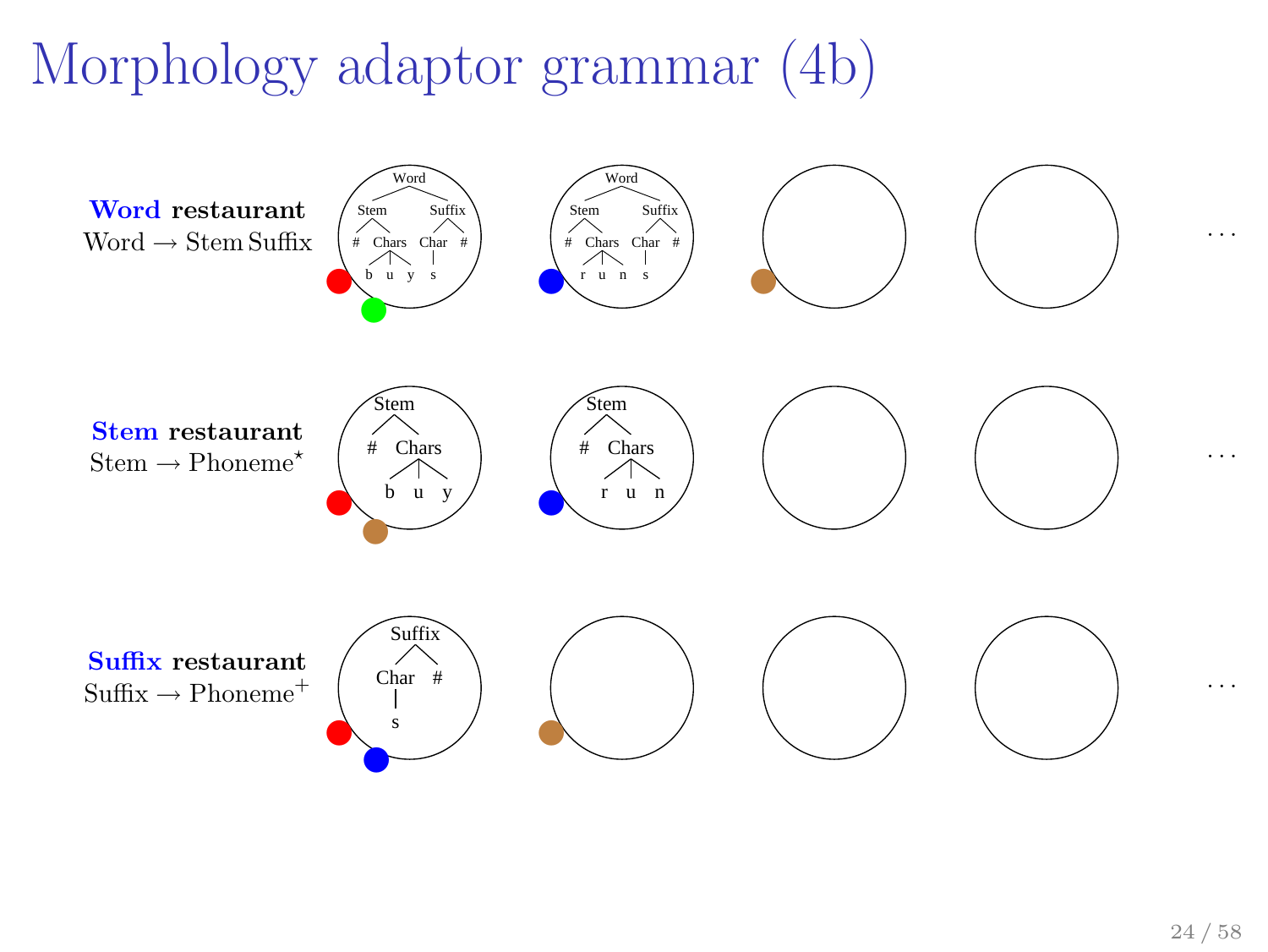# Morphology adaptor grammar (4c)

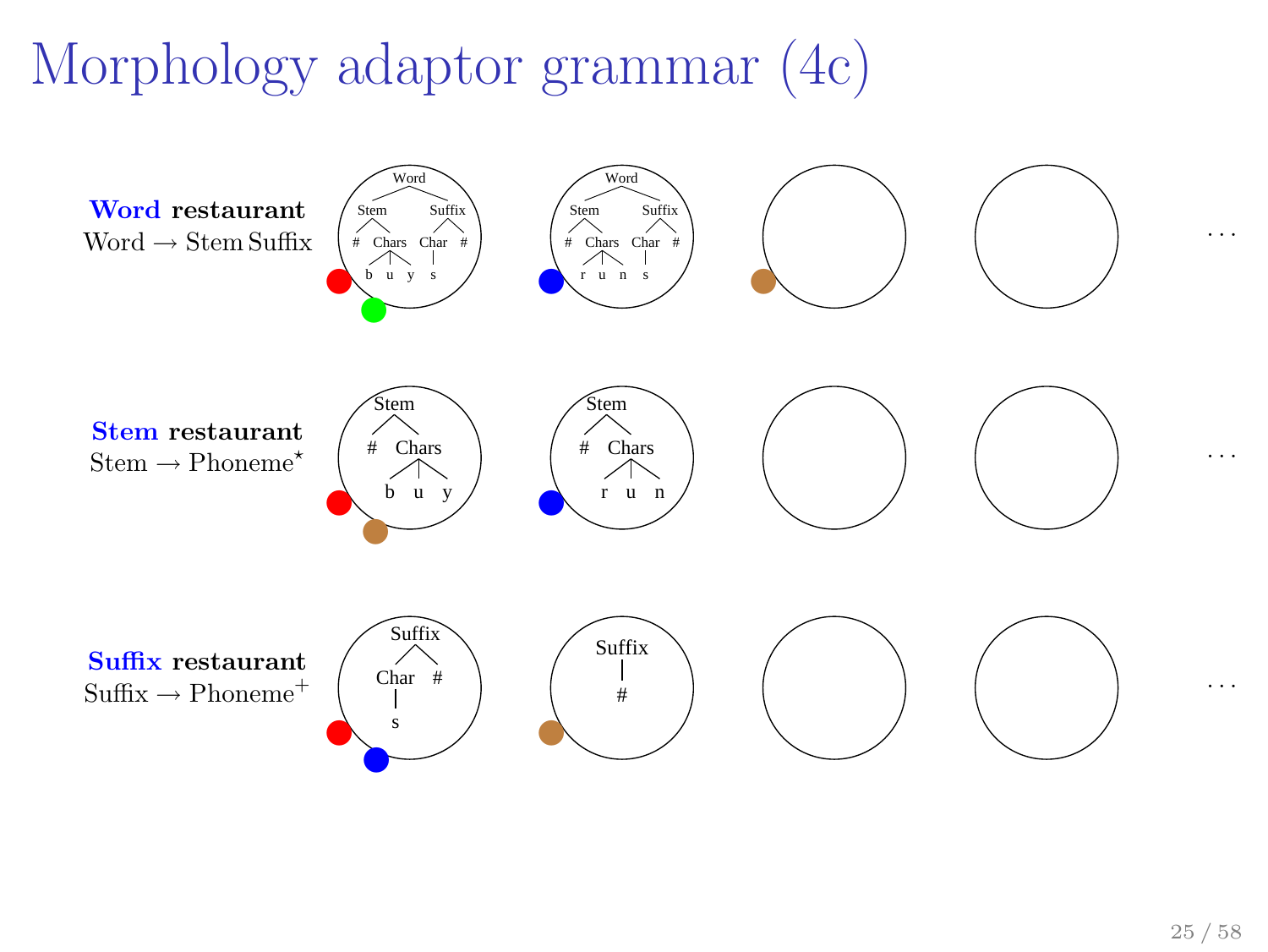# Morphology adaptor grammar (4d)

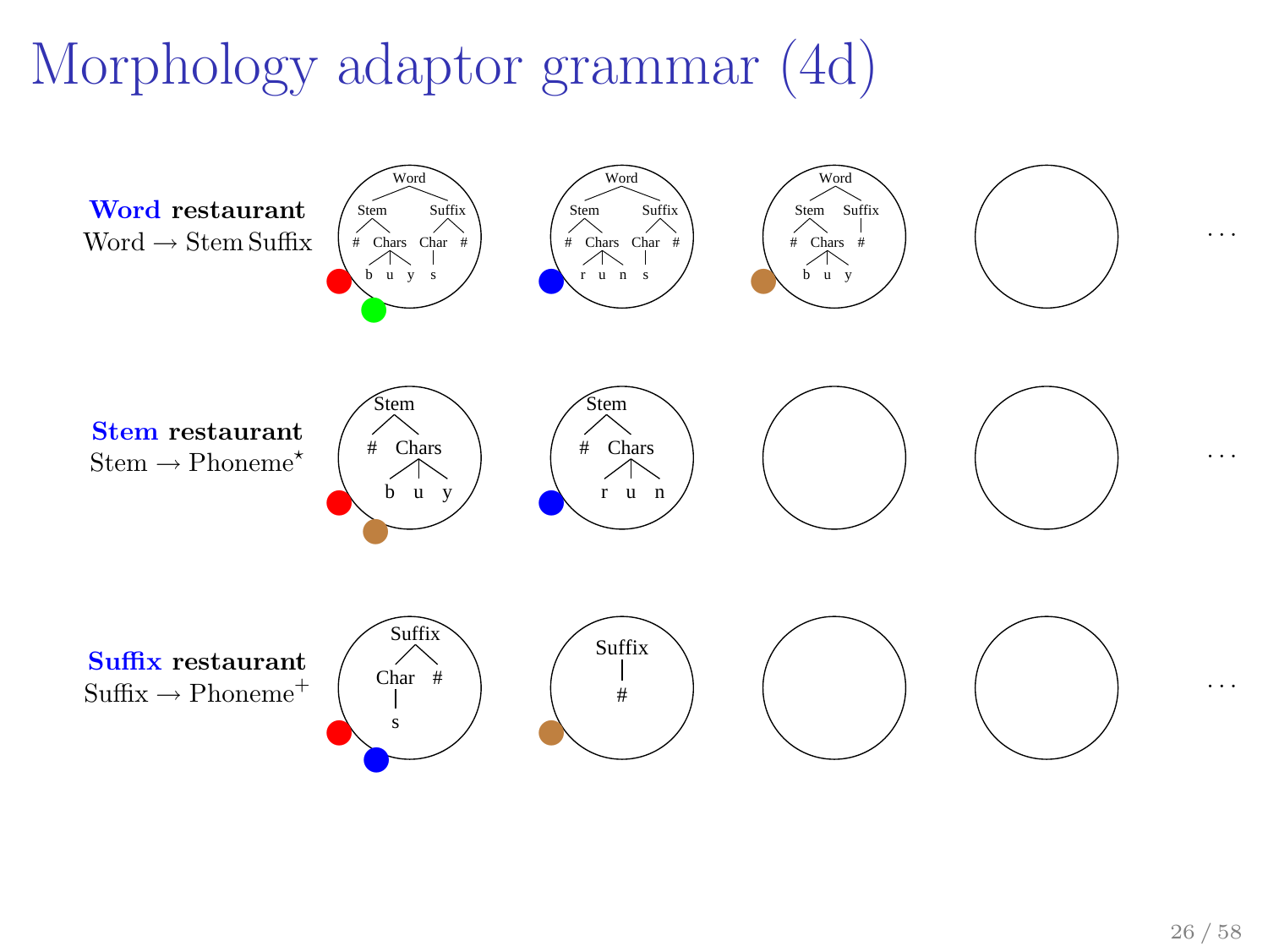Morphology as a Hierarchical Dirichlet Process

- Expand each Word into:
	- $\triangleright$  a previously generated subtree with prob.  $\propto$  number of times subtree was generated before
	- a Stem and Suffix with prob.  $\propto \alpha_{\text{Word}} P(\text{Stem}) P(\text{Suffix})$
- Expand Stem into:
	- $\triangleright$  a sequence of Phoneme with prob.  $\propto$  number of times Stem expanded to this sequence before
	- ► a sequence of Phoneme generated by PCFG rules with prob.  $\propto \alpha_{\text{Stem}} P(\text{Phonemes})$
- Suffix expands in same way as Stem
- This is a *Hierarchical Dirichlet Process* where Stem and Suffix distributions define the base distribution for Word DP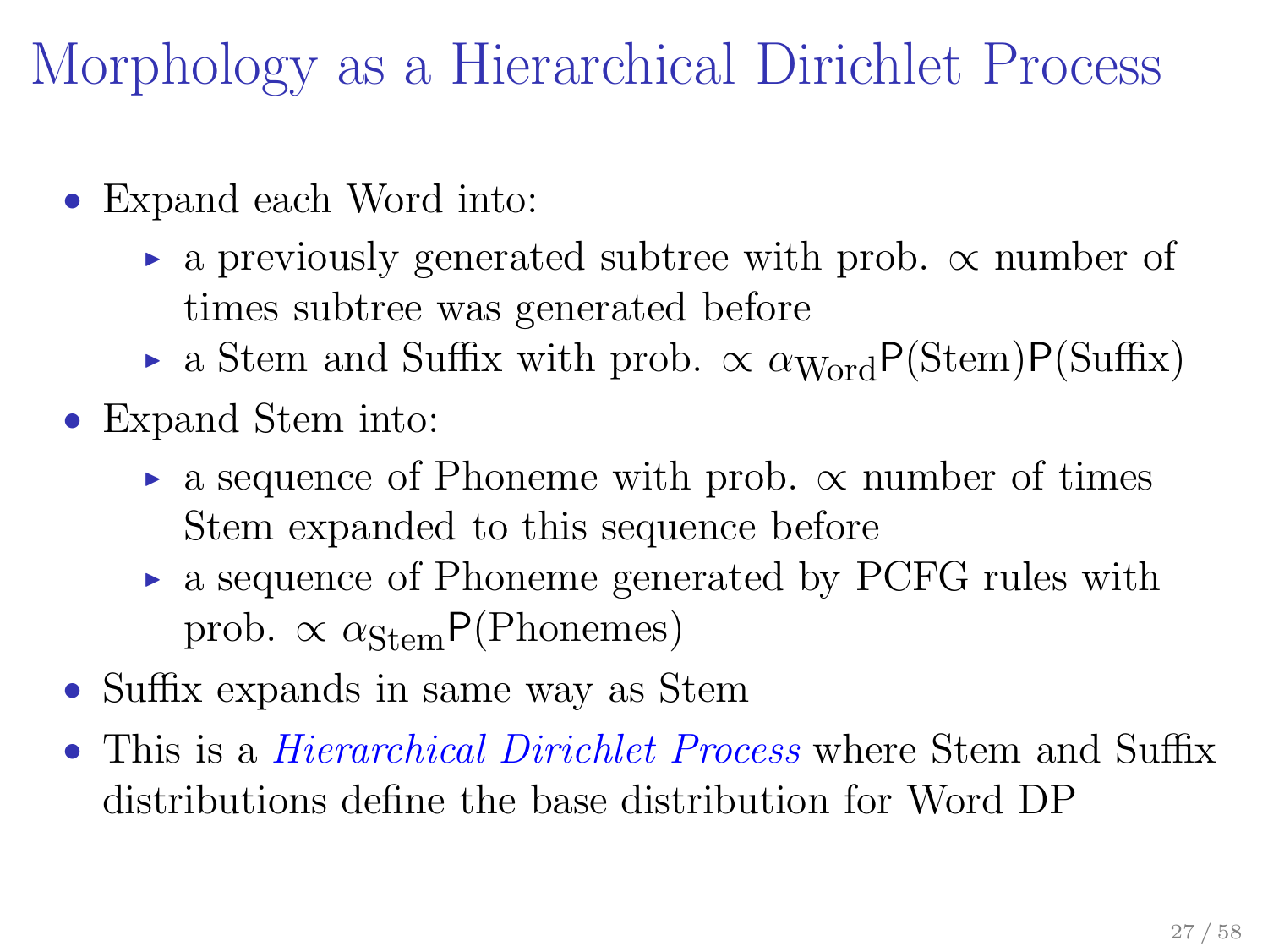## Bayesian hierarchy inverts grammatical hierarchy

- Grammatically, a Word is composed of a Stem and a Suffix, which are composed of Chars
- To generate next Word in an adaptor grammar
	- ► reuse an old Word, or
	- $\rightarrow$  generate a fresh one from base distribution, i.e., generate a Stem and a Suffix
- To generate next Stem
	- ► reuse an old Stem, or
	- $\rightarrow$  generate random Char sequence
- Lower in the tree
	- ⇒ higher in Bayesian hierarchy

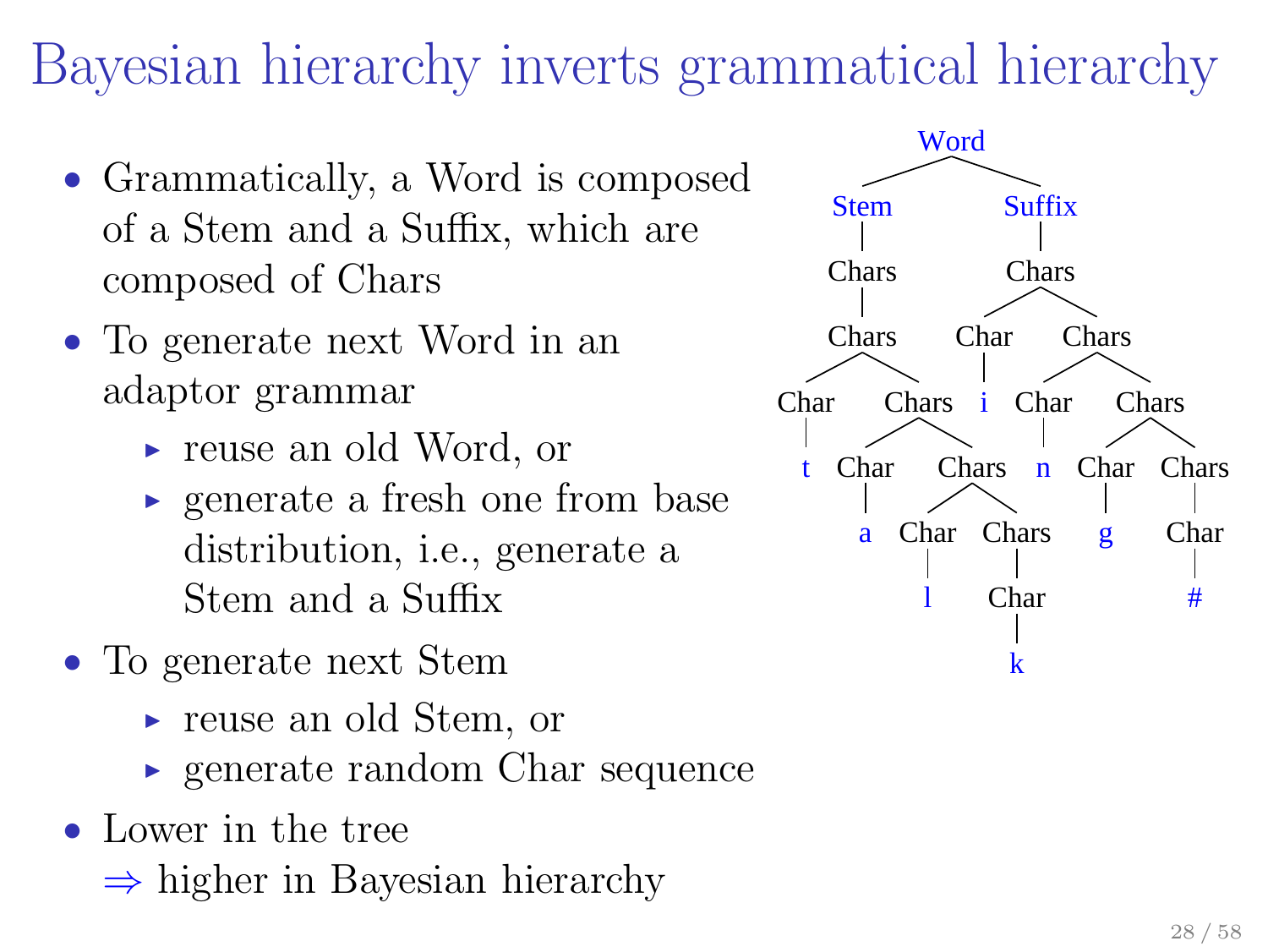## Properties of adaptor grammars

- Possible trees generated by CFG rules but the probability of each adapted tree is estimated separately
- Probability of a subtree  $\tau$  is proportional to:
	- $\rightarrow$  the number of times  $\tau$  was seen before
		- $\Rightarrow$  "rich get richer" dynamics (Zipf distributions)
	- $\rightarrow$  plus  $\alpha_A$  times prob. of generating it via PCFG expansion
- $\Rightarrow$  Useful compound structures can be *more probable than their* parts
	- PCFG rule probabilities estimated *from table labels* 
		- $\Rightarrow$  learns from types, not tokens
		- $\Rightarrow$  dampens frequency variation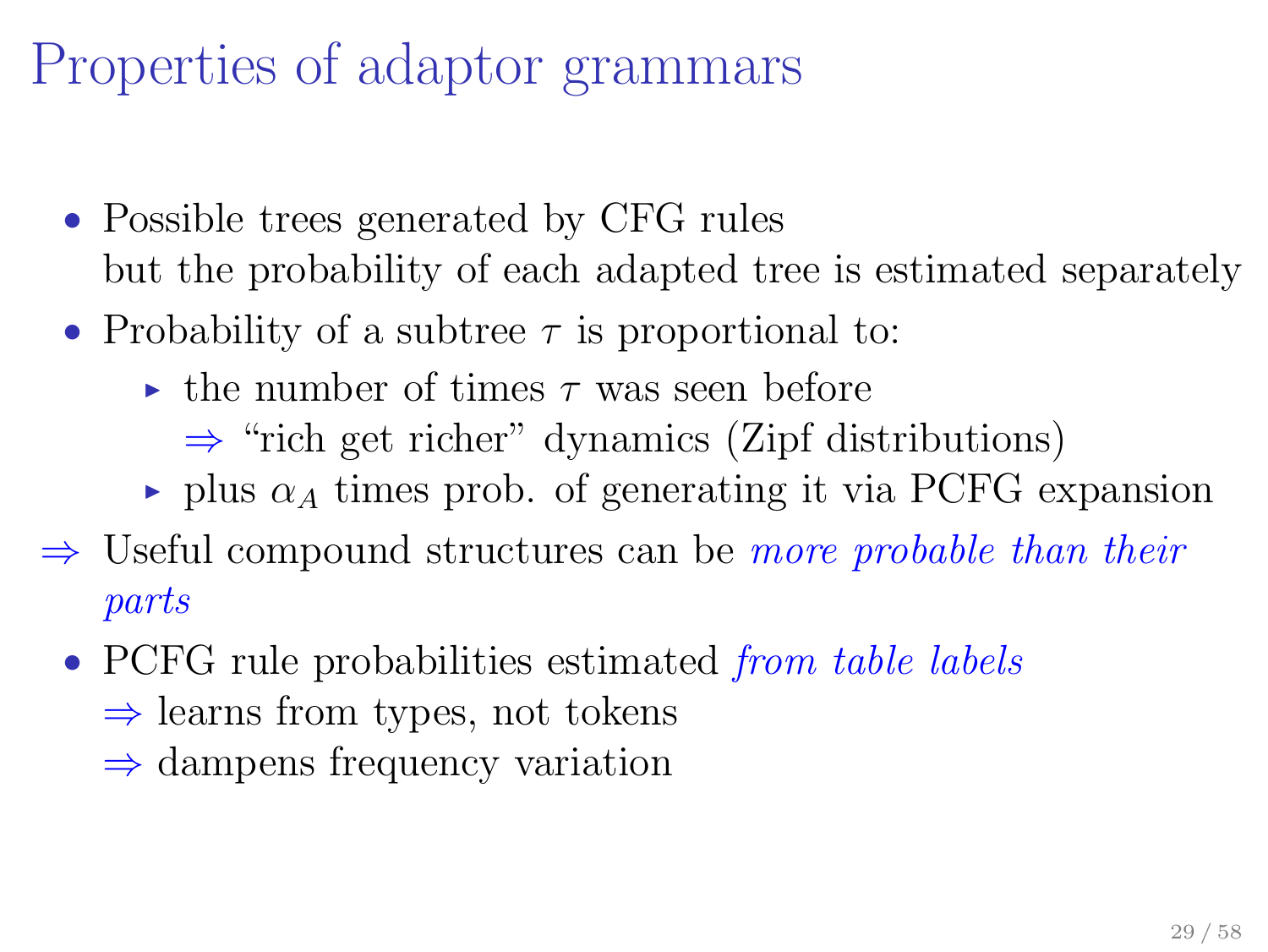

#### [From PCFGs to Adaptor Grammars](#page-4-0)

#### [Adaptor grammars for English word segmentation](#page-29-0)

[Bayesian inference for Adaptor Grammars](#page-41-0)

<span id="page-29-0"></span>[Conclusion](#page-49-0)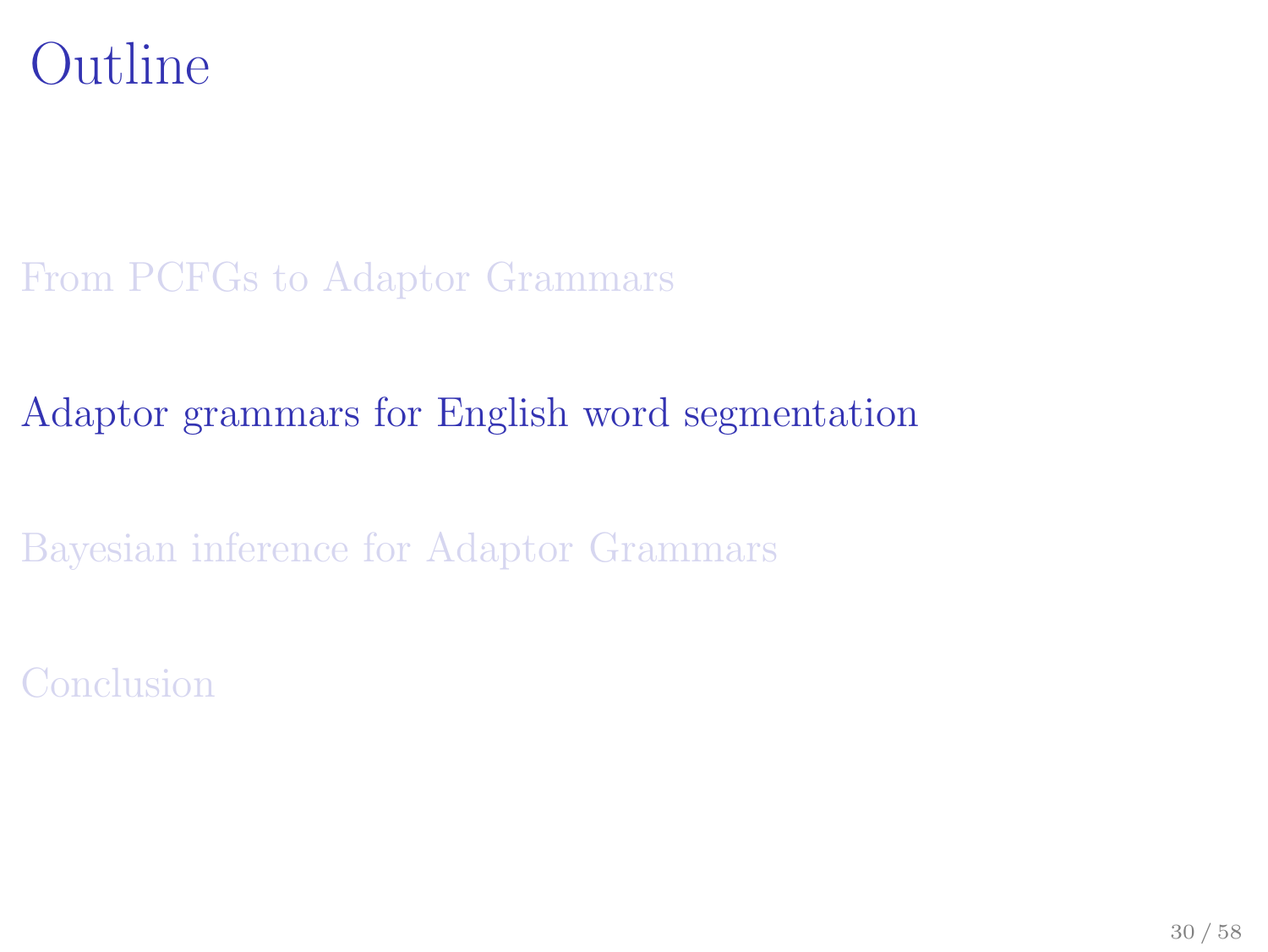# Unigram adaptor grammar for English

• Adaptor grammar (adapted nonterminals highlighted):

Sentence  $\rightarrow$  Words Words  $\rightarrow$  Word Words  $\rightarrow$  Word Words  $Word \rightarrow Phonemes$ Phonemes  $\rightarrow$  Phoneme Phonemes  $\rightarrow$  Phonemes Phonemes or in abbreviated format: Sentence  $\rightarrow$  Word<sup>+</sup>  $Word \rightarrow Phone^{+}$ 

• Sample parse (only showing root and adapted nonterminals):



• Word segmentation f-score  $= 0.55$  (same as Goldwater et al)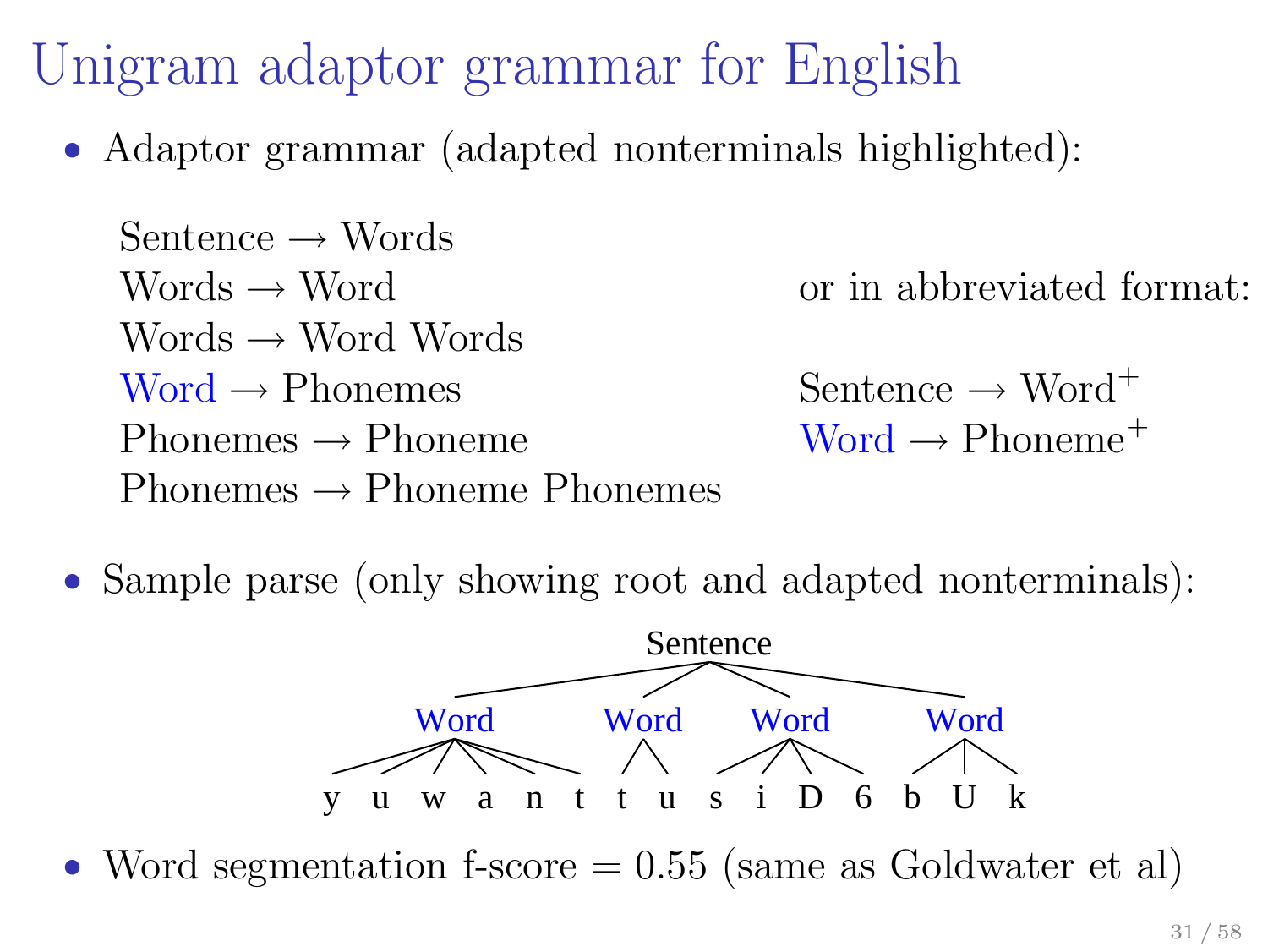## Unigram word grammar as a Dirichlet Process

- Unigram word grammar implements unigram word segmentation model of Goldwater et al (2006)
- Generative process:
	- ► expand Sentence into a sequence of Words using PCFG rules
	- ► expand each Word into:
		- a sequence of Phonemes with prob. ∝ number of times Word expanded to this sequence before
		- a sequence of phonemes generated by PCFG rules with prob.  $\propto \alpha_{\text{Word}}$
- This is a *Dirichlet Process* where the PCFG rules expanding Word define the *base distribution*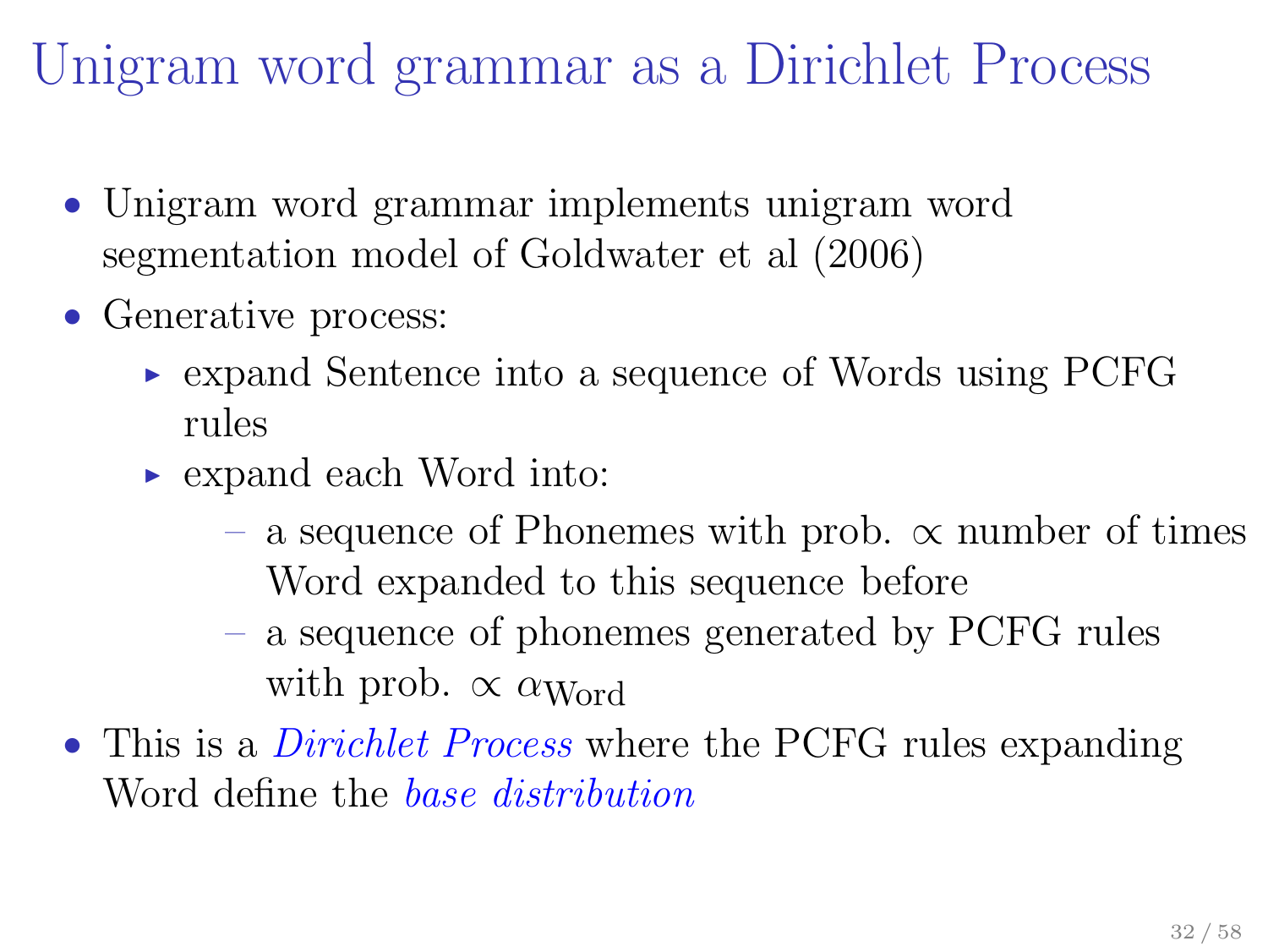## Unigram model often finds collocations

- Unigram word segmentation model assumes each word is generated independently
- But there are strong inter-word dependencies (collocations)
- Unigram model can only capture such dependencies by analyzing collocations as words (Goldwater 2006)

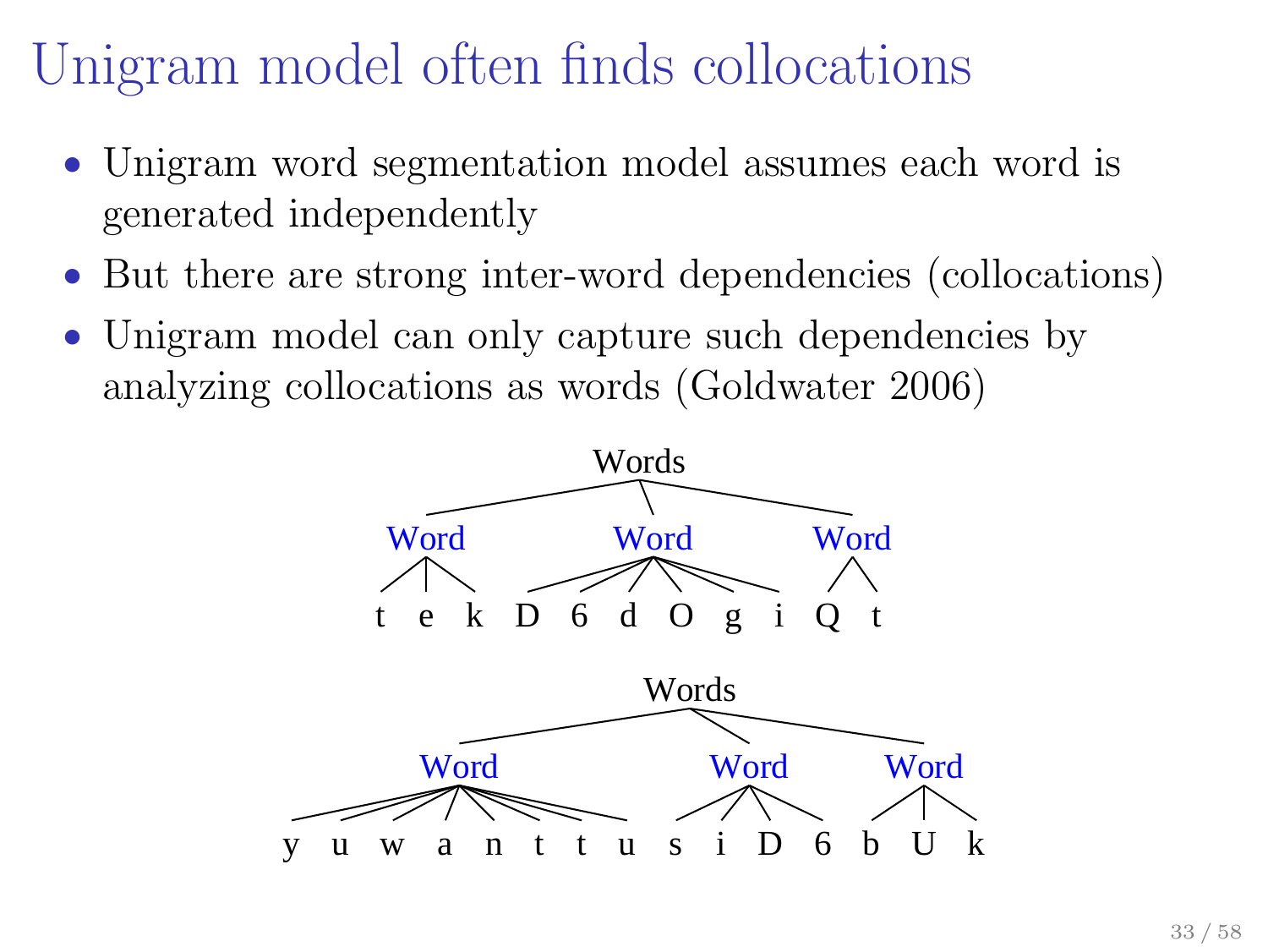Unigram word segmentation grammar learnt

• Based on the base grammar rules

Words  $\rightarrow$  Word<sup>+</sup>  $Word \rightarrow Phoneme^+$ 

the adapted grammar contains 1,712 rules such as:

| 15758 | Words $\rightarrow$ Word Words          |
|-------|-----------------------------------------|
| 9791  | Words $\rightarrow$ Word                |
| 1660  | Word $\rightarrow$ Phoneme <sup>+</sup> |
| 402   | Word $\rightarrow$ y u                  |
| 137   | Word $\rightarrow$ I n                  |
| 111   | Word $\rightarrow$ w I T                |
| 100   | Word $\rightarrow$ D 6 d O g i          |
| 45    | Word $\rightarrow$ I n D 6              |
| 20    | Word $\rightarrow$ I n D 6 h Q s        |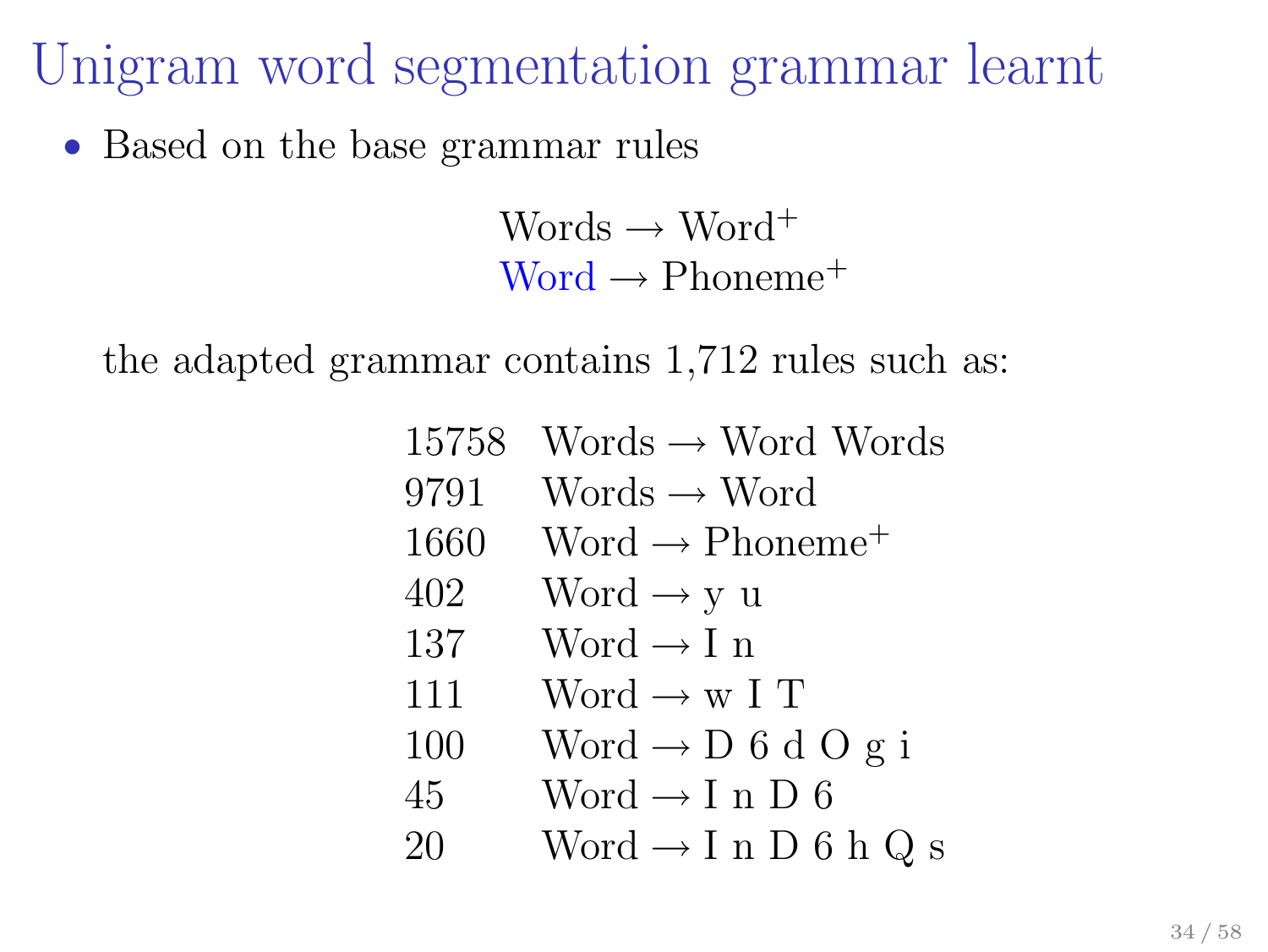- Unigram morphology adaptor grammar
	- Adaptor grammar memorizes Word, Stem and Suffix:

Sentence  $\rightarrow$  Word<sup>+</sup>  $Word \rightarrow Stem(Suffix)$  $Stem \rightarrow Phoneme^+$  $\text{Suffix} \rightarrow \text{Phone}^+$ 





- Combines Goldwater's morphology and unigram model
- Word segmentation f-score  $= 0.46$  (worse than unigram)
- Tends to misanalyse words as Stems or Suffixes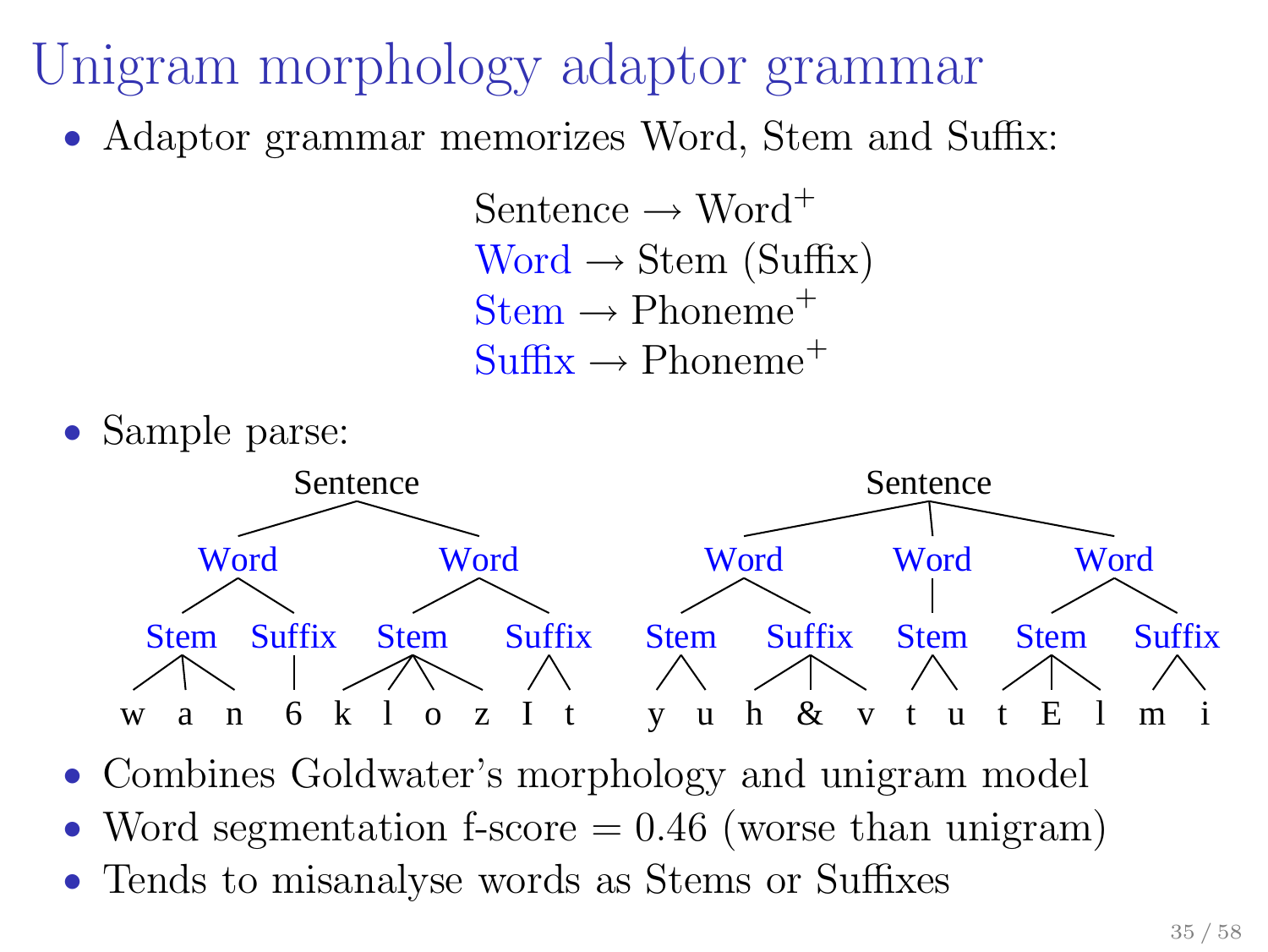Simultaneously learning word segmentation and syllable structure

> Sentence  $\rightarrow$  Word<sup>+</sup>  $Word \rightarrow Syllable^+$  $Syllable \rightarrow (Onset) Rhyme$  $O$ nset  $\rightarrow$  Consonant<sup>+</sup>  $Rhvme \rightarrow Nucleus (Coda)$  $Nucleus \rightarrow Vowel^+$  $\text{Coda} \rightarrow \text{Consonant}^+$

- Word, Onset, Nucleus and Coda are all adapted
- Seems to do a fairly good job of identifying syllable boundaries
- Does a poor job of word segmentation (32\% token f-score) Words are undersegmented, just as in unigram model
- Segmentation gets better if we distinguish word-initial Onsets and word-final Codas (46% f-score)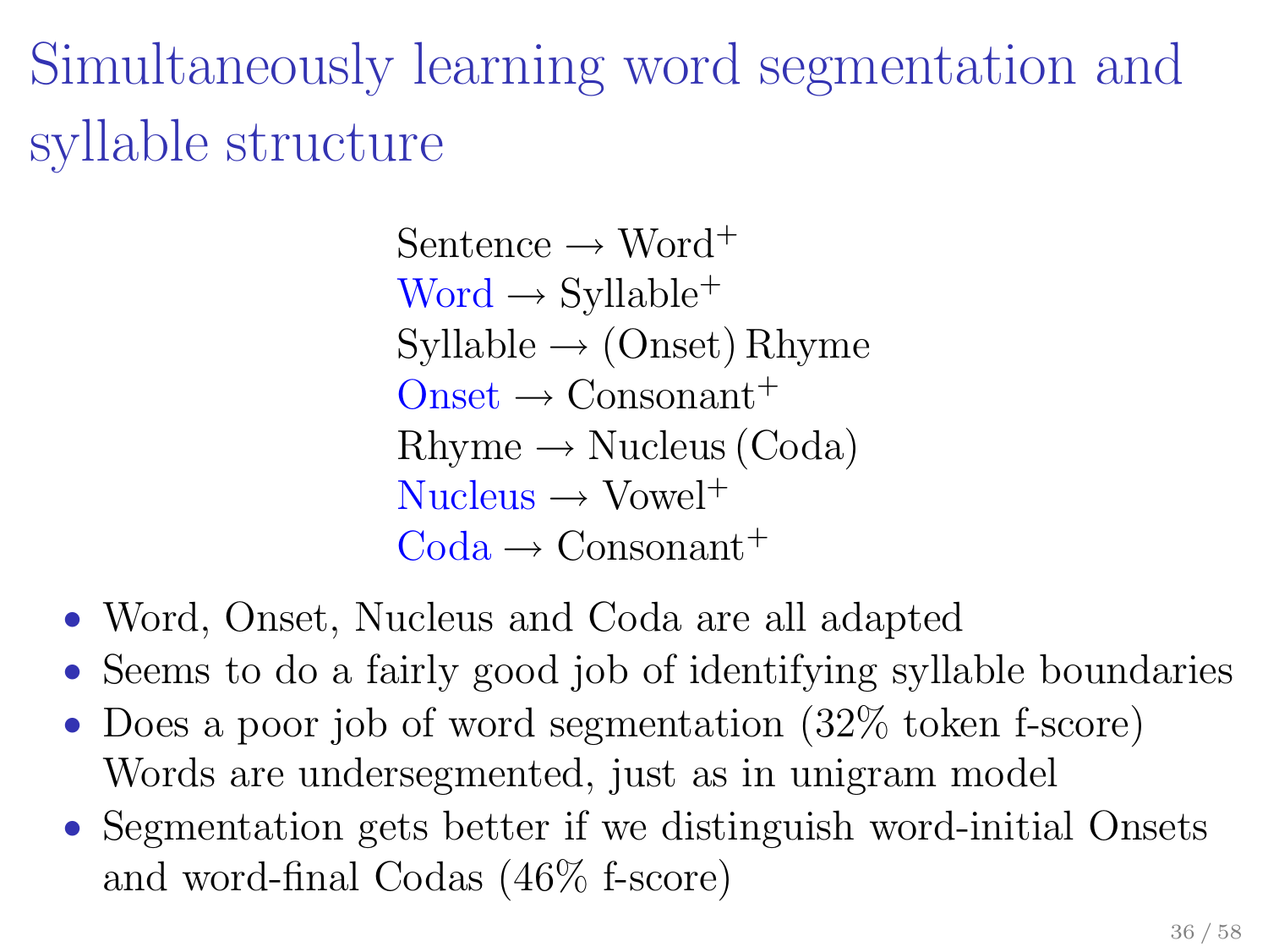# Simultaneous word segmentation and syllable structure

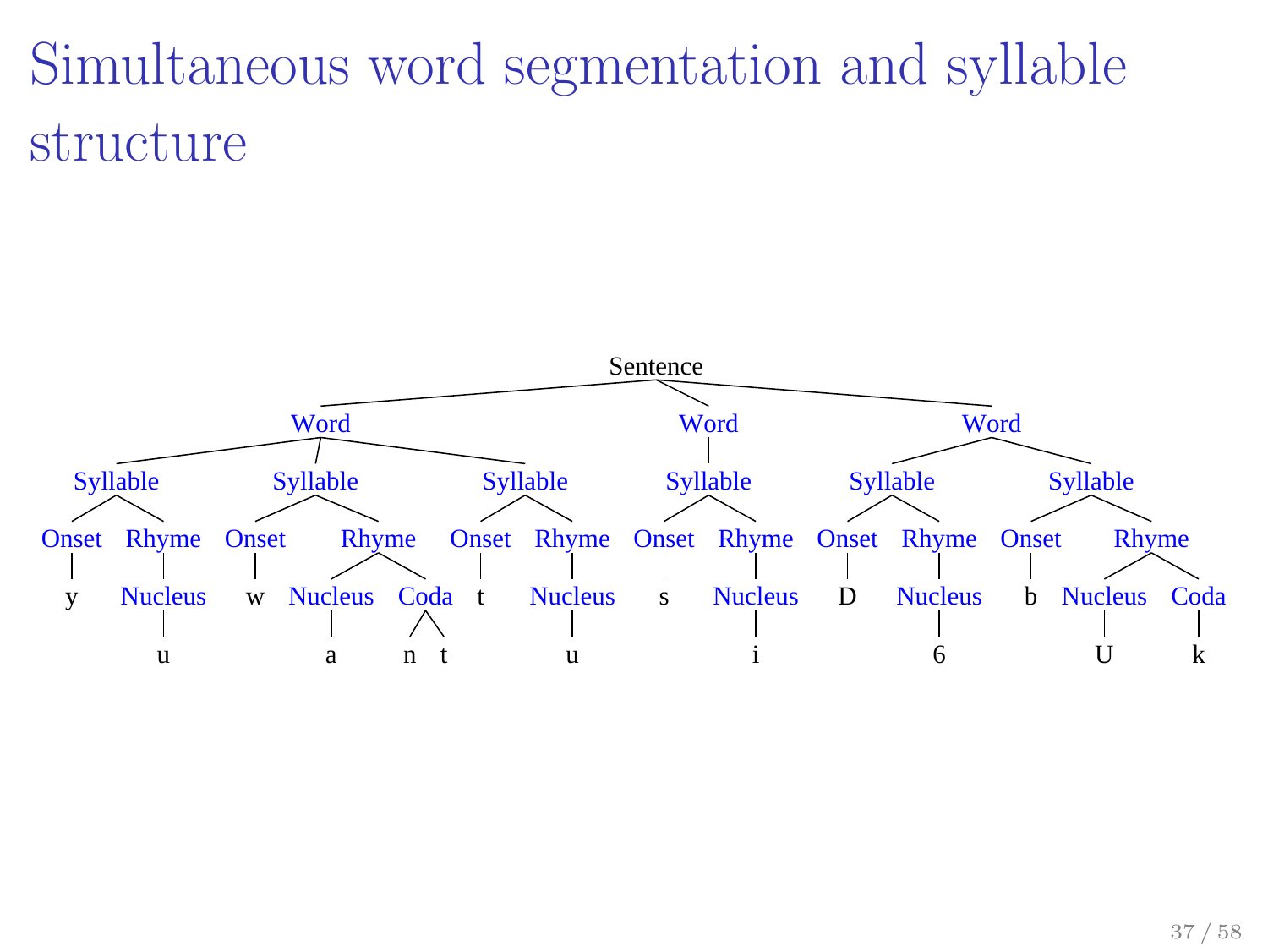## Modeling collocations improves segmentation

Sentence  $\rightarrow$  Colloc<sup>+</sup>  $\text{Colloc} \rightarrow \text{Word}^+$  $Word \rightarrow Phoneme^*$ 



- A Colloc(ation) consists of one or more words
- Both Words and Collocs are adapted (learnt)
- Significantly improves word segmentation accuracy over unigram model (75% f-score;  $\approx$  Goldwater's bigram model)
- Two levels of Collocations improves slightly (76%)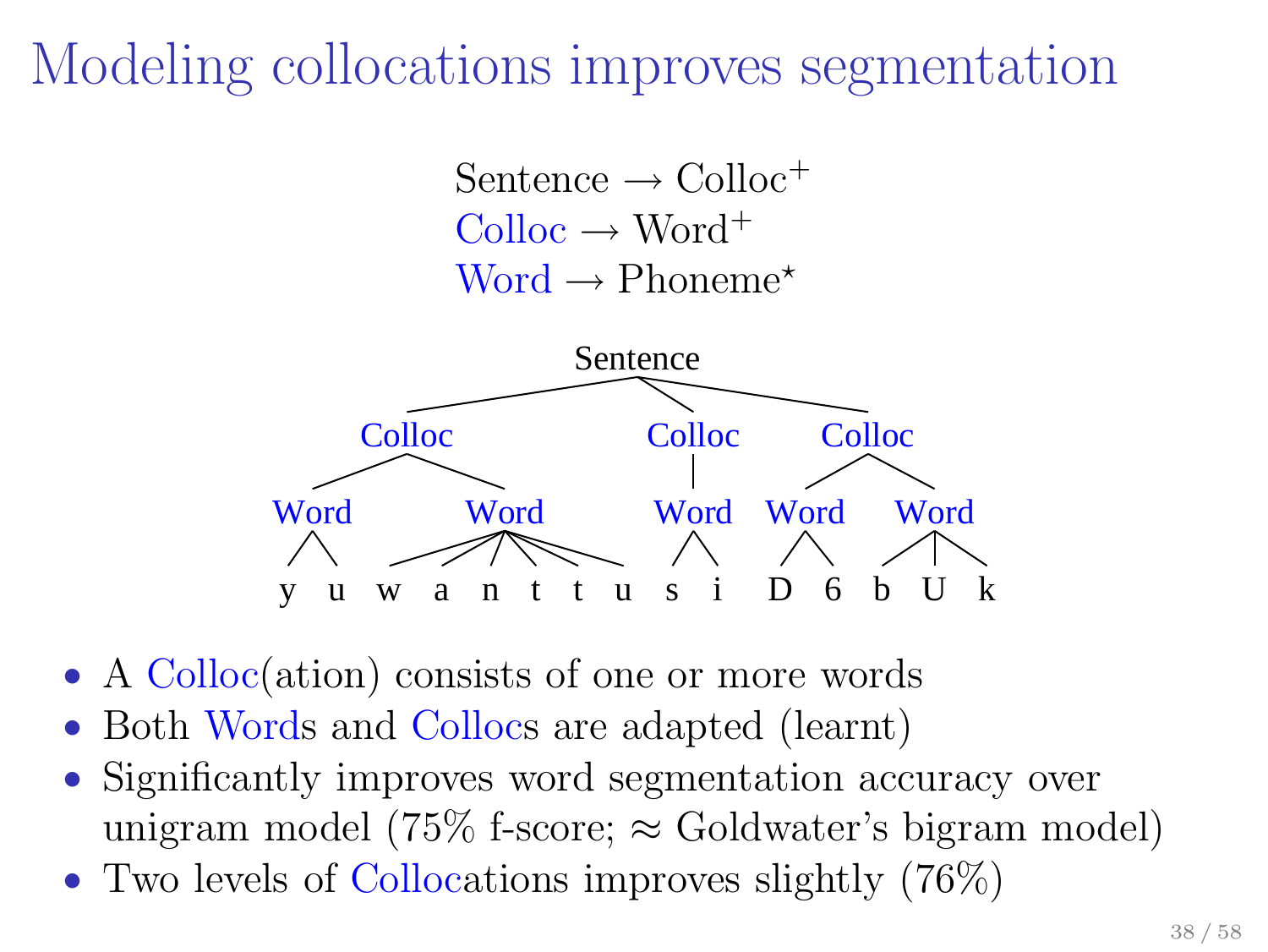Syllables + Collocations + Word segmentation

 $\text{Sentence} \rightarrow \text{Colloc}^+$   $\text{Colloc} \rightarrow \text{Word}^+$  $Word \rightarrow SyllableIF$  Word  $\rightarrow SyllableIF$ Word  $\rightarrow$  SyllableI Syllable SyllableF Syllable  $\rightarrow$  (Onset) Rhyme  $Onset \rightarrow Consonant^+$  Rhyme  $\rightarrow$  Nucleus (Coda)  $Nucleus \rightarrow Vowel^+$   $\text{Coda} \rightarrow \text{Consonant}^+$ 



- With no supra-word generalizations, f-score  $= 68\%$
- With 2 Collocation levels, f-score  $= 84\%$
- Without distinguishing initial/final clusters, f-score =  $82\%$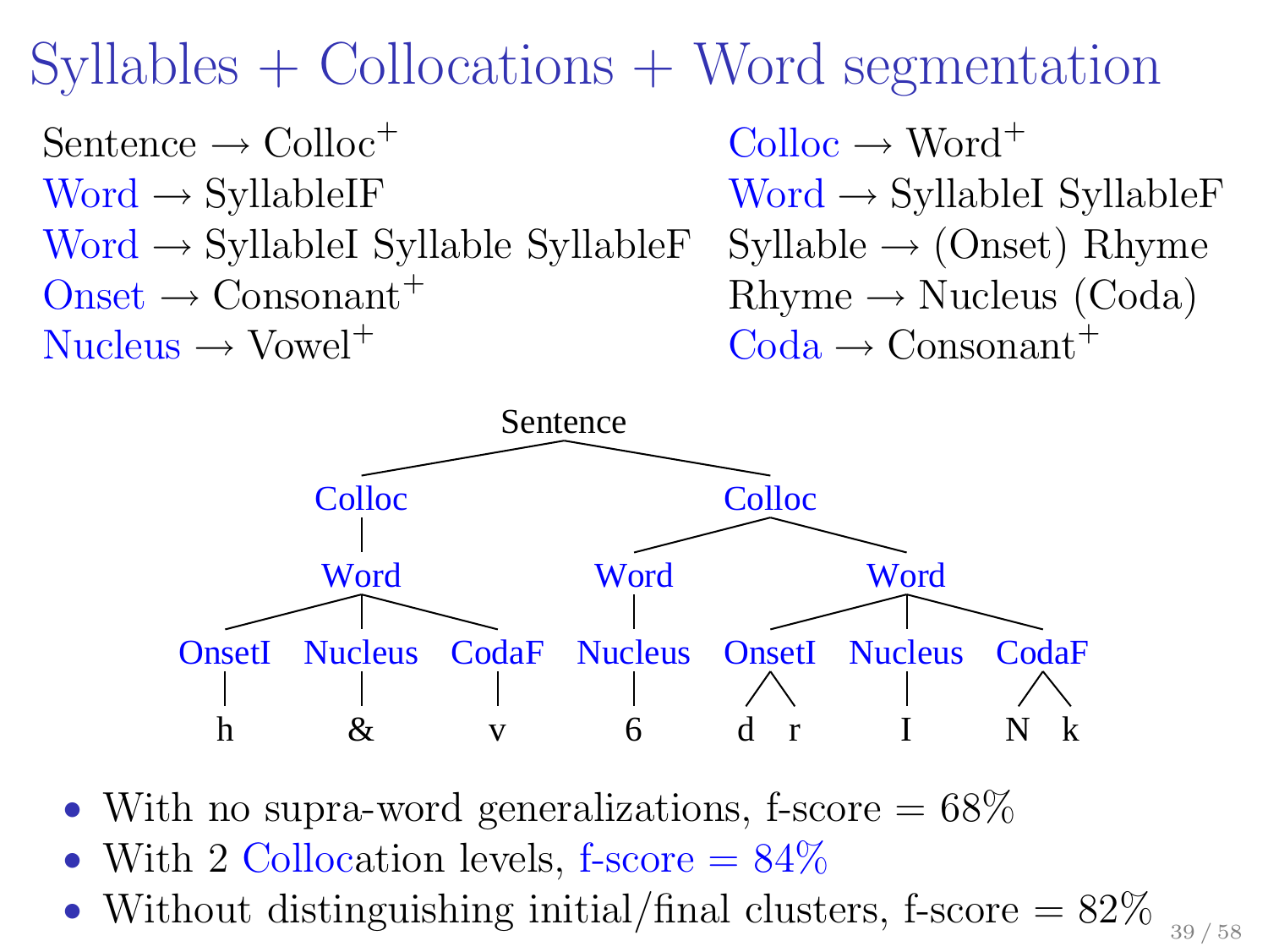# Syllables + 2-level Collocations + Word segmentation

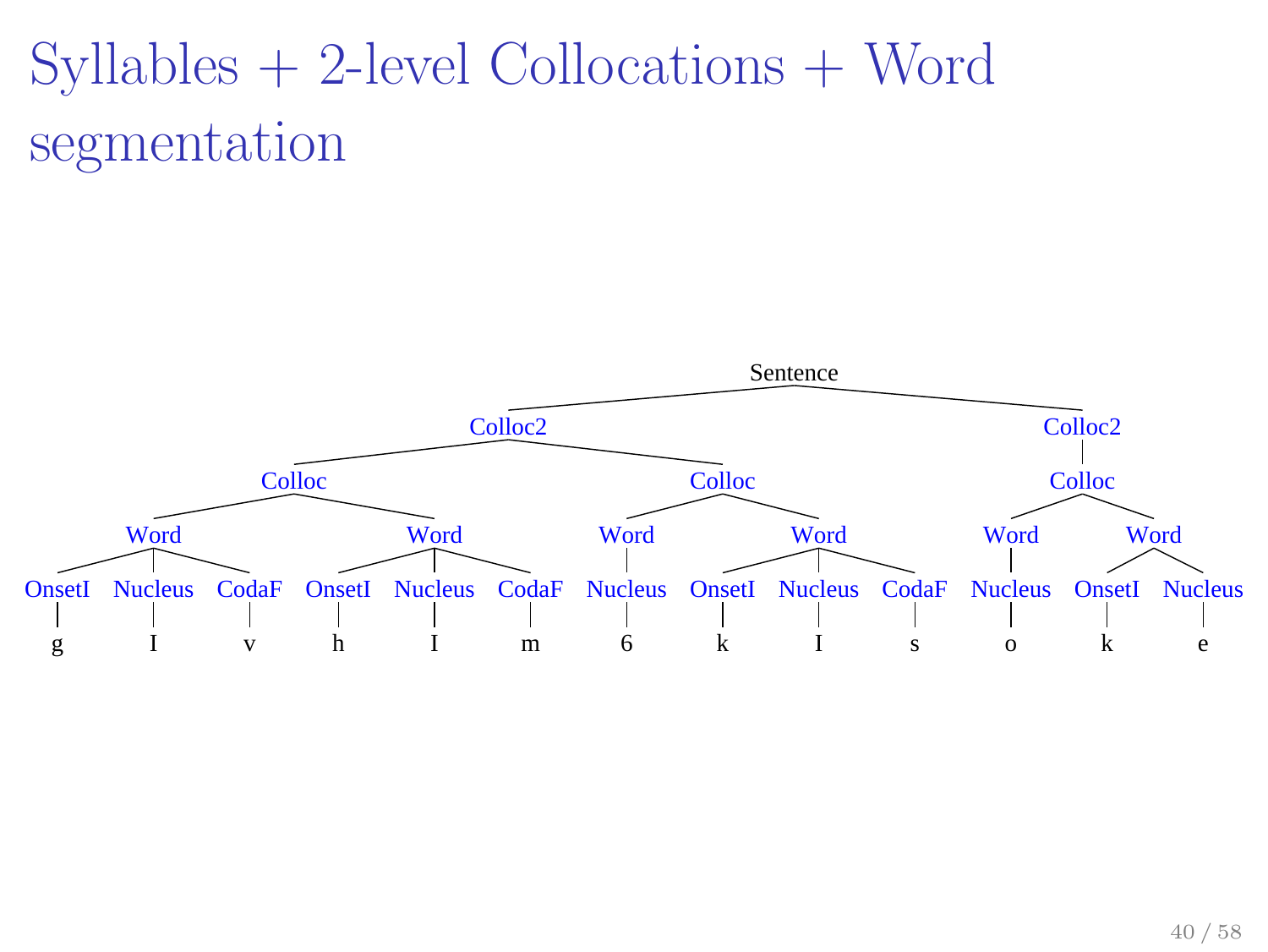## Word segmentation results summary

|  |                                                                                                                                   | Collocation levels above the word |      |                                      |      |  |  |
|--|-----------------------------------------------------------------------------------------------------------------------------------|-----------------------------------|------|--------------------------------------|------|--|--|
|  |                                                                                                                                   |                                   |      | none $1$ level $2$ levels $3$ levels |      |  |  |
|  |                                                                                                                                   | 0.55                              | 0.73 | 0.75                                 | 0.74 |  |  |
|  | $\frac{1}{8}$ $\frac{1}{8}$ morphemes                                                                                             | $\mid$ 0.35                       | 0.55 | 0.79                                 | 0.78 |  |  |
|  |                                                                                                                                   |                                   | 0.69 | 0.82                                 | 0.81 |  |  |
|  | $\mathbb{R}^3$ $\stackrel{\approx}{\approx}$ syllables IF $\Big  0.32$<br>$\stackrel{\approx}{\approx}$ syllables IF $\Big  0.46$ |                                   | 0.68 | 0.84                                 | 0.84 |  |  |

- We can learn collocations and syllable structure together with word segmentation, even though we don't know where the word boundaries are
- Learning these together improves word segmentation accuracy
	- $\rightarrow$  are there other examples of *synergistic interaction* in language learning?
- Appropriately balancing structure above and below the Word seems to be crucial
	- ► even though all of the grammars are non-parametric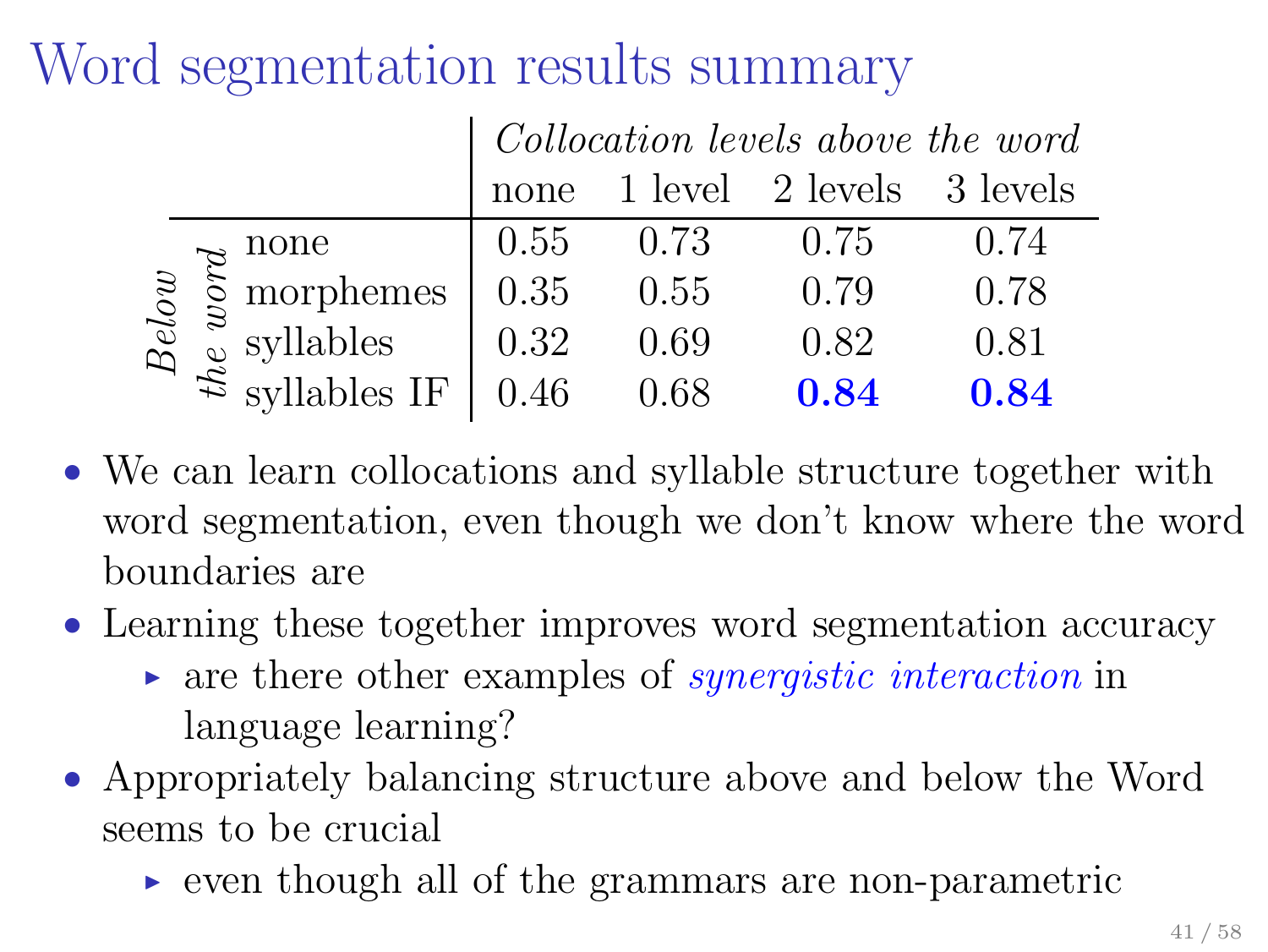

#### [From PCFGs to Adaptor Grammars](#page-4-0)

[Adaptor grammars for English word segmentation](#page-29-0)

[Bayesian inference for Adaptor Grammars](#page-41-0)

<span id="page-41-0"></span>[Conclusion](#page-49-0)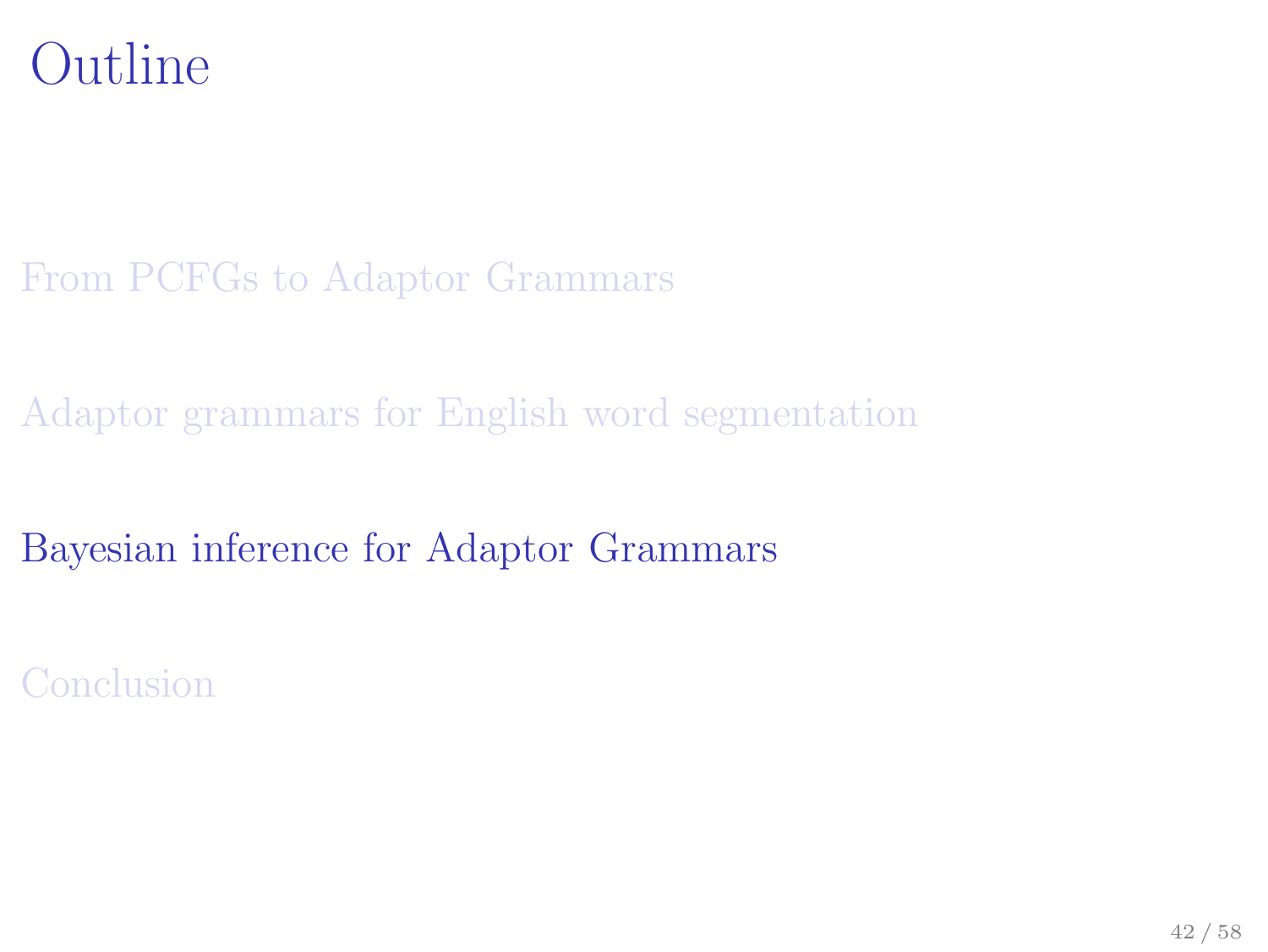# Estimating adaptor grammars

- Need to estimate:
	- ightharpoontenance carriers  $\tau$  for adapted nonterminals
	- $\rightarrow$  (optional) DP parameters  $\alpha$  for adapted nonterminals
	- $\rightarrow$  (optional) probabilities  $\theta$  of base grammar rules
- Component-wise Metropolis-within-Gibbs sampler
	- components are parse tree  $T_i$  for each string  $W_i$
	- ► sample  $T_i$  from  $P(T|W_i, T_{-i}, \alpha, \theta)$  for each sentence  $W_i$  in turn
- Sampling directly from conditional distribution of parses seems intractable
	- ► construct PCFG proposal grammar  $G'(\mathbf{T}_{-i})$  on the fly
	- $\triangleright$  each table label  $\tau$  corresponds to a production in PCFG approximation
	- ► Use accept/reject to convert samples from PCFG approx to samples from adaptor grammar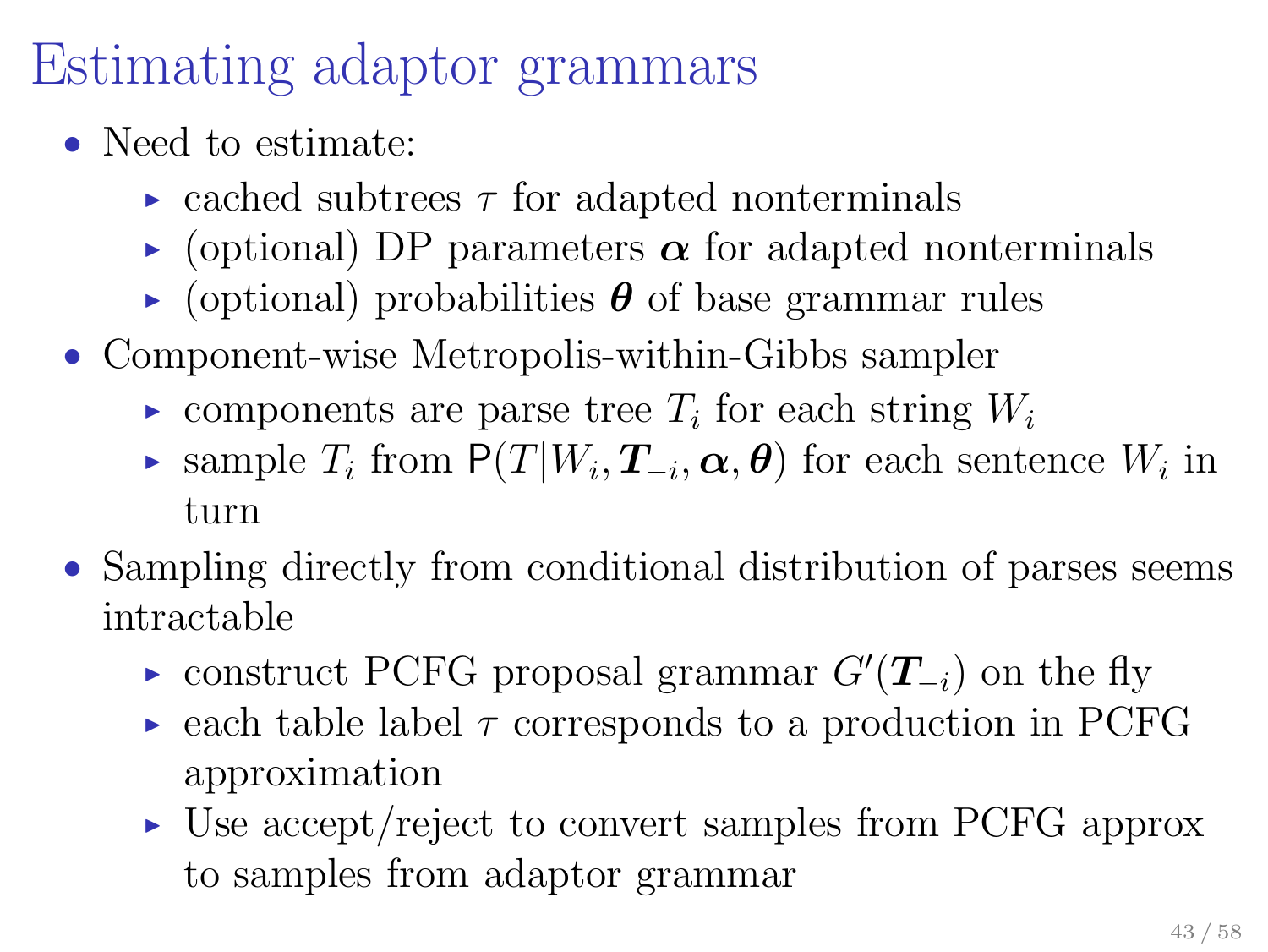### Metropolis-with-Gibbs sampler

- Collapsed Gibbs sampler: resample parse  $T_i$  given  $W_i$  and  $T_{-i}$
- Table counts change within a parse tree
	- $\Rightarrow$  grammar is not context-free
	- $\Rightarrow$  breaks standard dynamic programming
	- ⇒ Metropolis accept/reject for each Gibbs sample
- PCFG can express probability of selecting a table given  $T_{-i}$ 
	- $\rightarrow$  ignores changing table counts within single parse
- Rules of PCFG proposal grammar  $G'$  consist of:
	- rules  $A \to \beta$  from base PCFG:  $\theta'_{A \to \beta} \propto \alpha_A \theta_{A \to \beta}$
	- A rule  $A \to$  YIELD( $\tau$ ) for each table  $\tau$  in A's restaurant:  $\theta'_{A\rightarrow \text{YIELD}(\tau)} \propto n_{\tau}$ , the number of customers at table  $\tau$

 $\bullet$  Parses of  $G'$  can be mapped back to adaptor grammar parses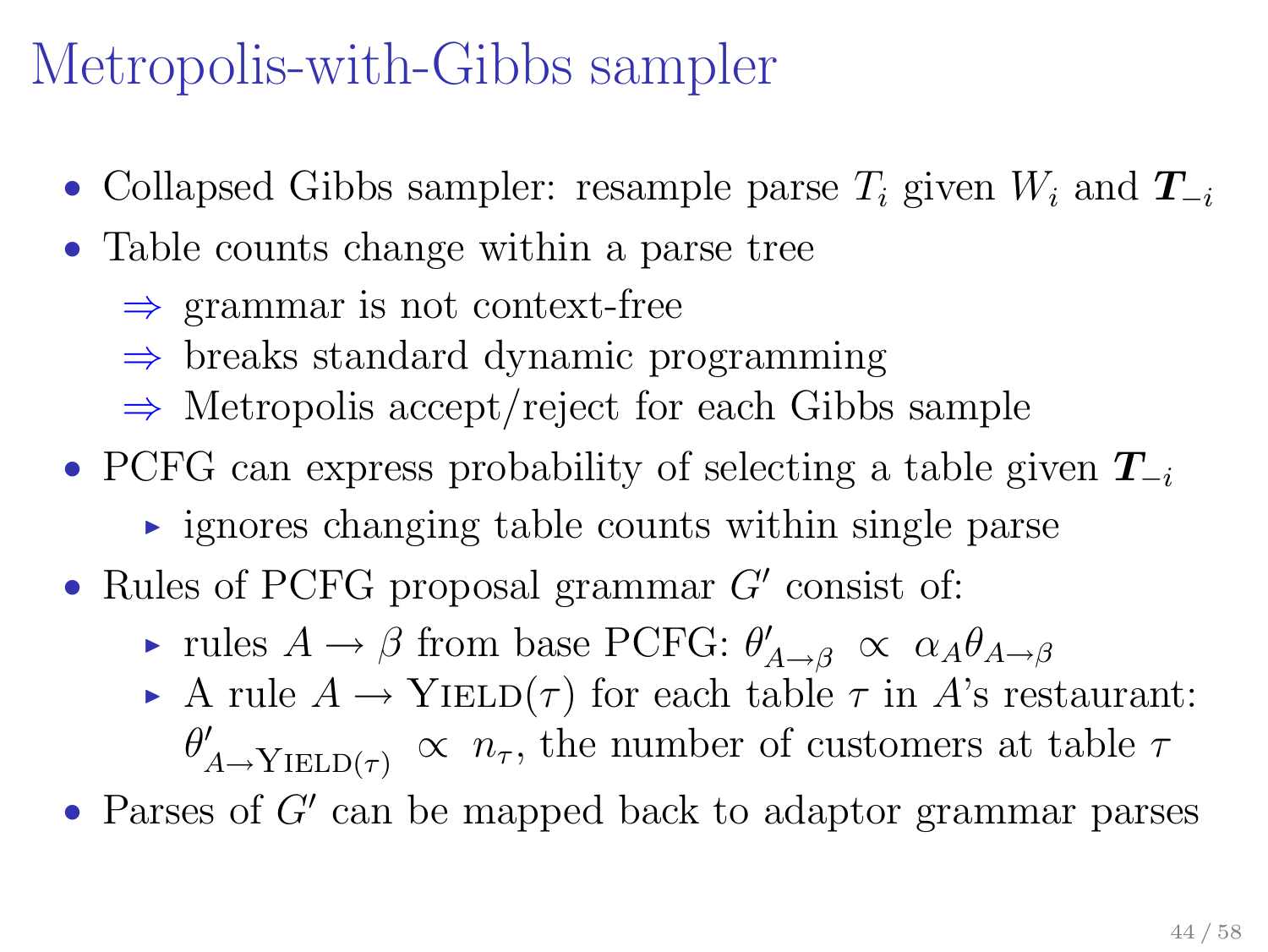### Bayesian priors on adaptor grammar parameters

- Parameters of adaptor grammars:
	- robabilities  $\theta_{A\rightarrow B}$  of base grammar rules  $A \rightarrow \beta$
	- $\triangleright$  concentration parameters  $\alpha_A$  of adapted nonterminals A
- Put Bayesian priors on these parameters
	- ► (Uniform) Dirichlet prior on base grammar rule probabilities  $\boldsymbol{\theta}$
	- $\triangleright$  Vague Gamma prior on concentration parameter on  $\alpha_A$
- We also use a generalization of CRPs called "Pitman-Yor processes", and put a uniform Dirichlet prior on its a parameter
- We use a Metropolis-Hastings sampler for  $a$  and  $b$  parameters
	- $\rightarrow$  a is sampled from sequence of increasingly narrow Dirichlets
	- $\rightarrow$  b is sampled from sequence of increasingly narrow Gammas
- Seems to improve performance with complicated grammars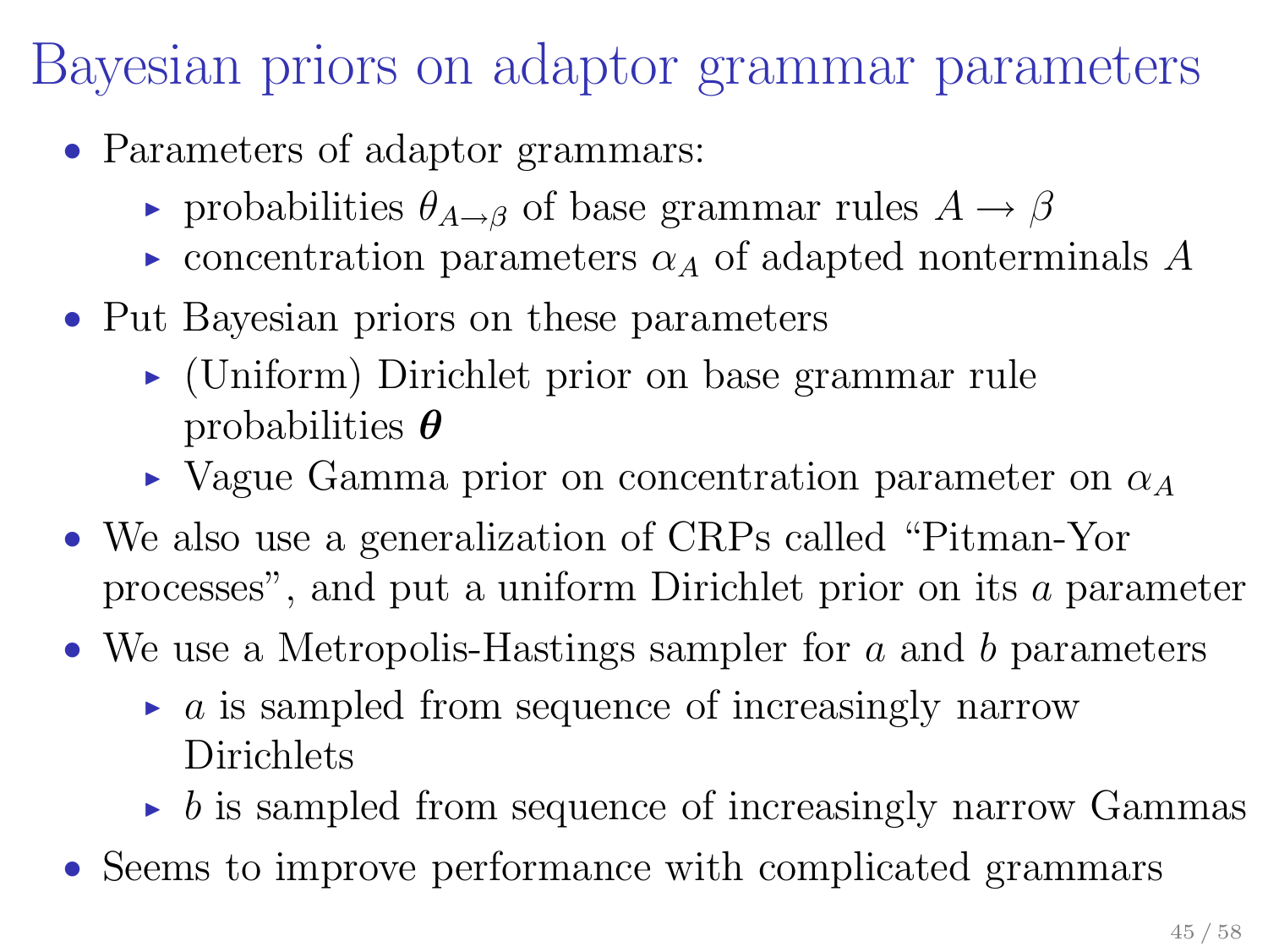# Random initialization is better than incremental initialization

- Incremental initialization: assign parse for  $W_i$  based on  $T_{1,i-1}$
- Random initialization: initially assign parses  $T_i$  randomly
- Incremental initialization seems to get stuck in local optima

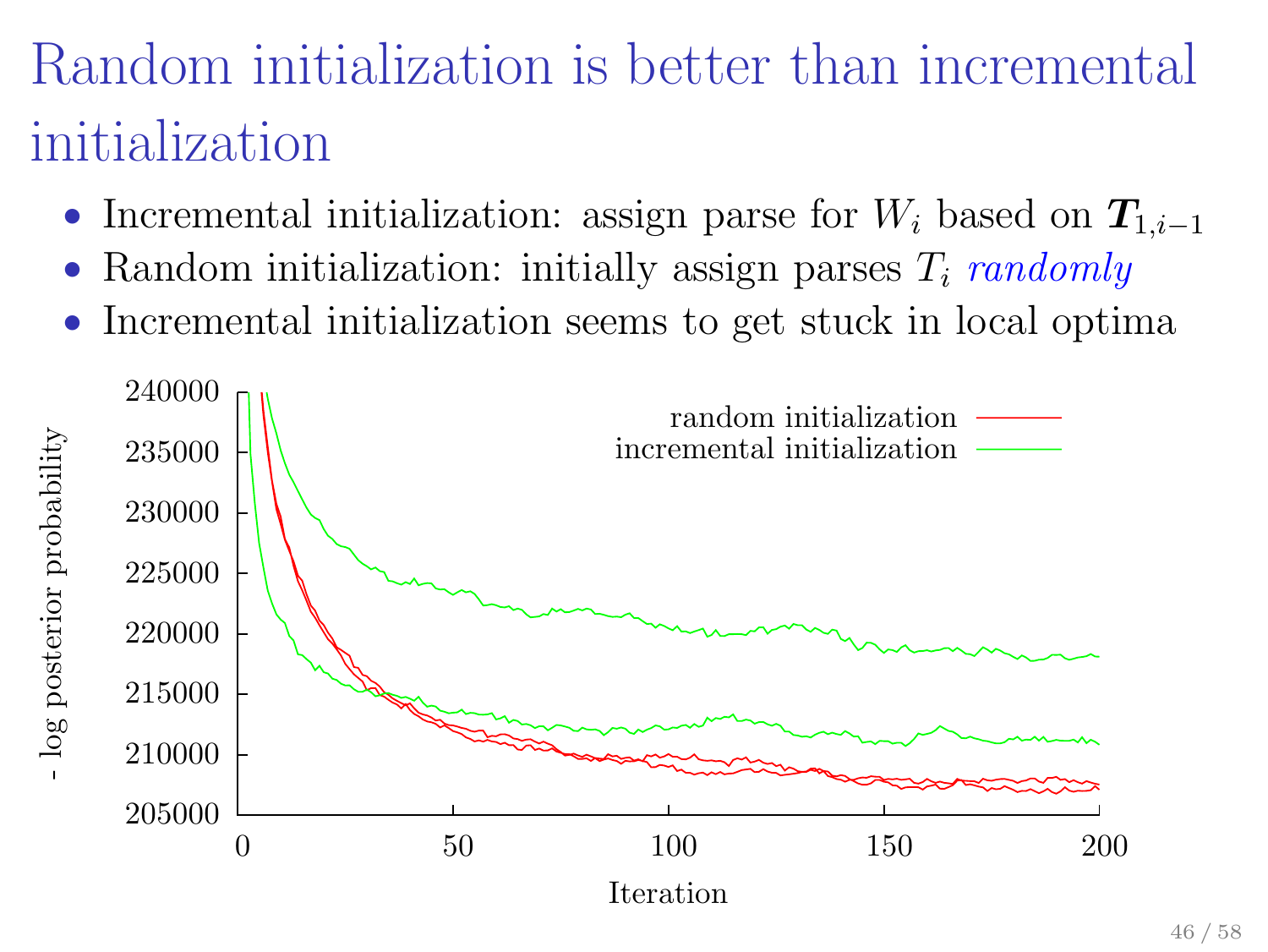# Table label resampling improves mobility

- Gibbs algorithm: resample  $T_i$  given  $W_i$  and  $T_{-i}$
- Table label resampling resamples the labels on each table
	- ► can change parses for many sentences at once



. . .

. . .

. . .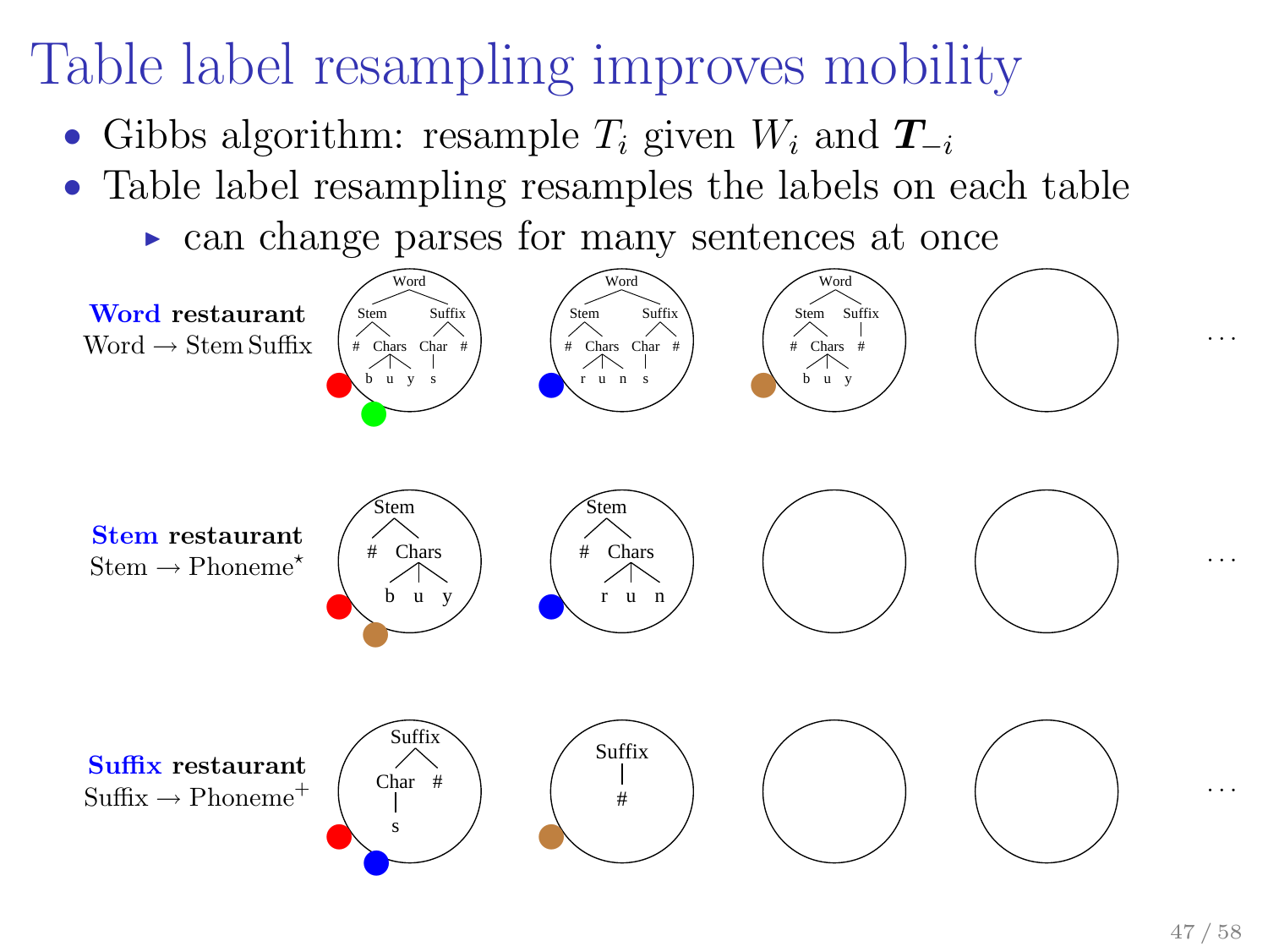### Table label resampling with Colloc grammar

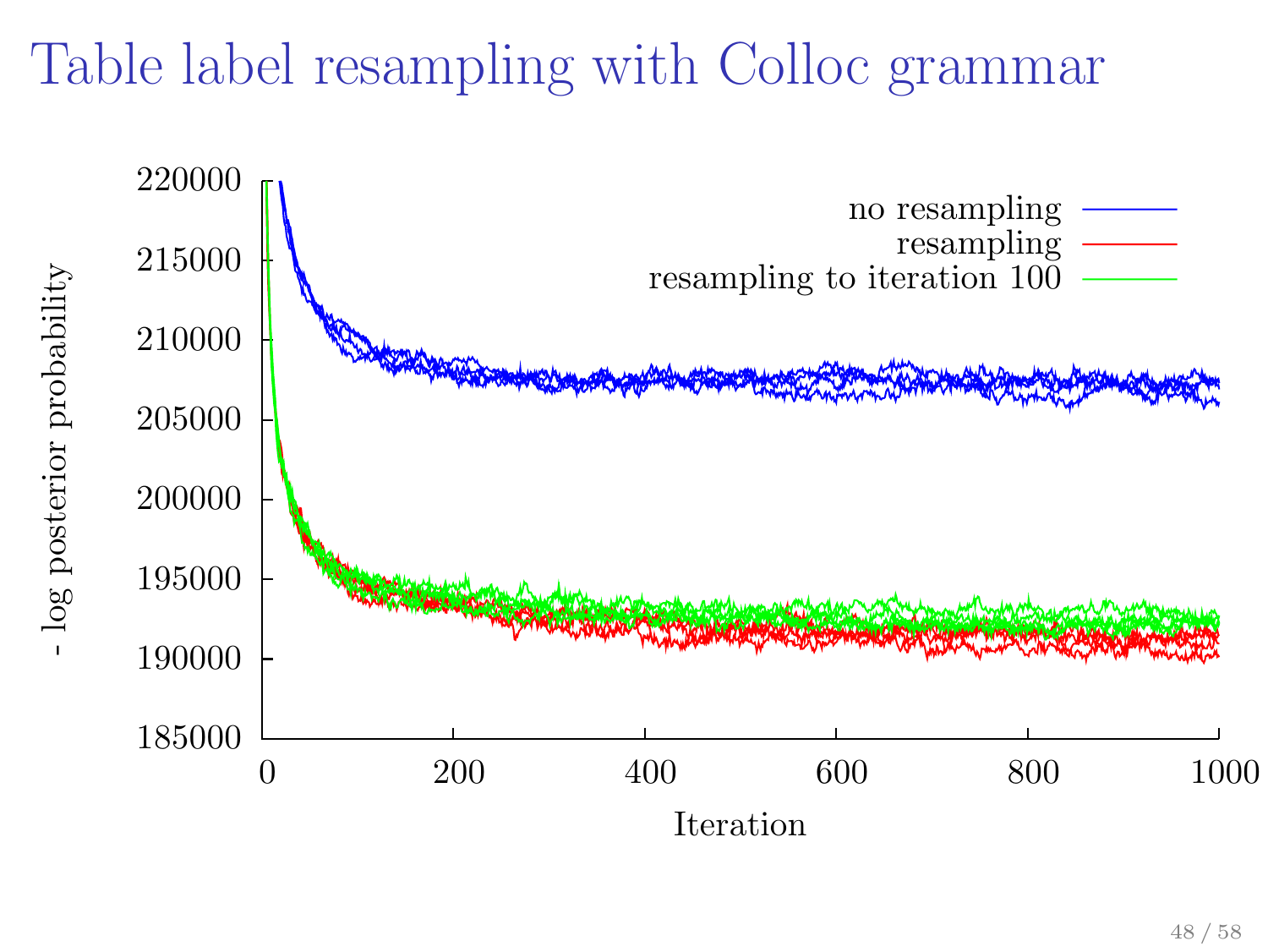#### Segmentation accuracy with Colloc grammar

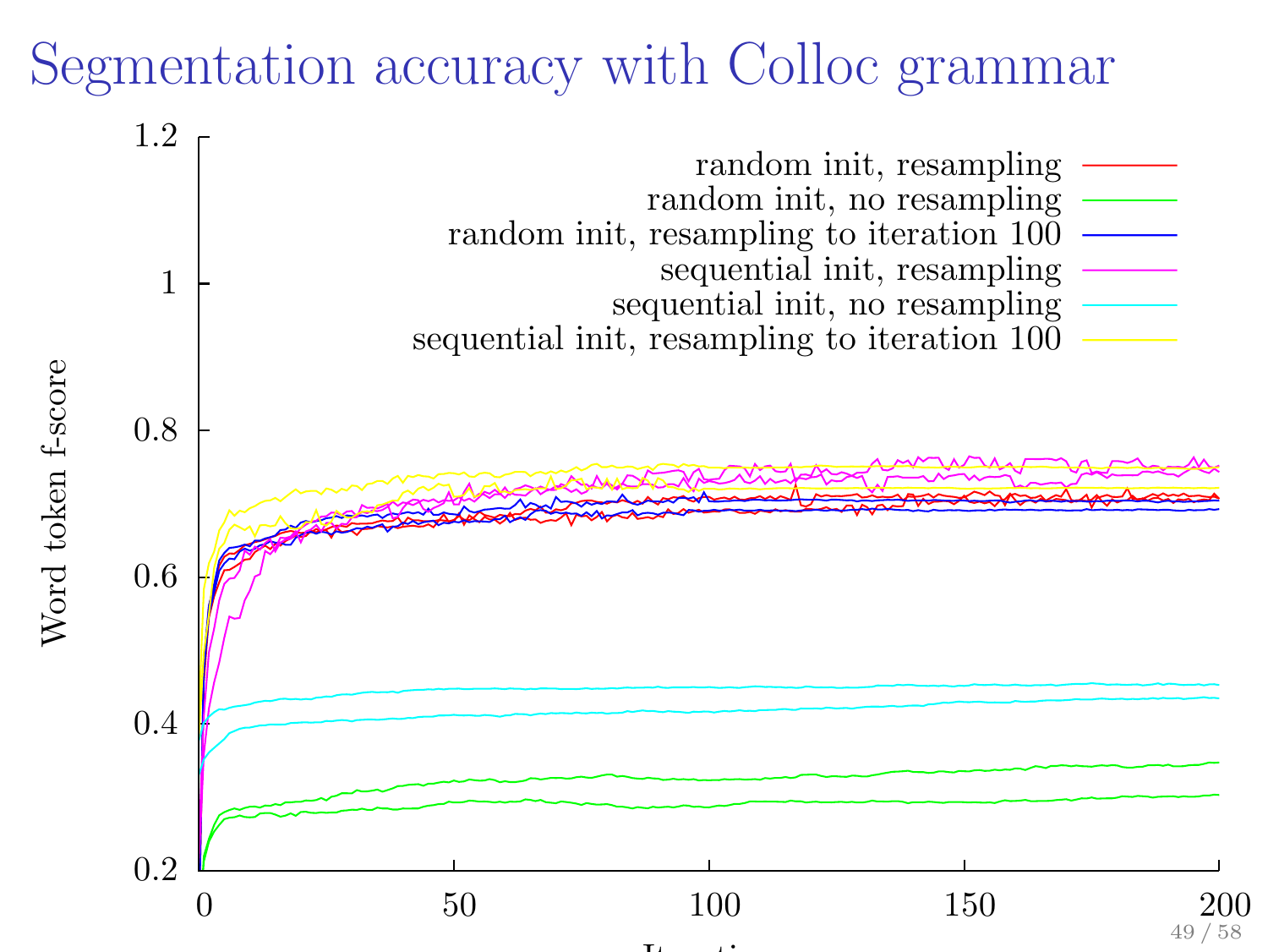#### Outline

#### [From PCFGs to Adaptor Grammars](#page-4-0)

[Adaptor grammars for English word segmentation](#page-29-0)

[Bayesian inference for Adaptor Grammars](#page-41-0)

<span id="page-49-0"></span>[Conclusion](#page-49-0)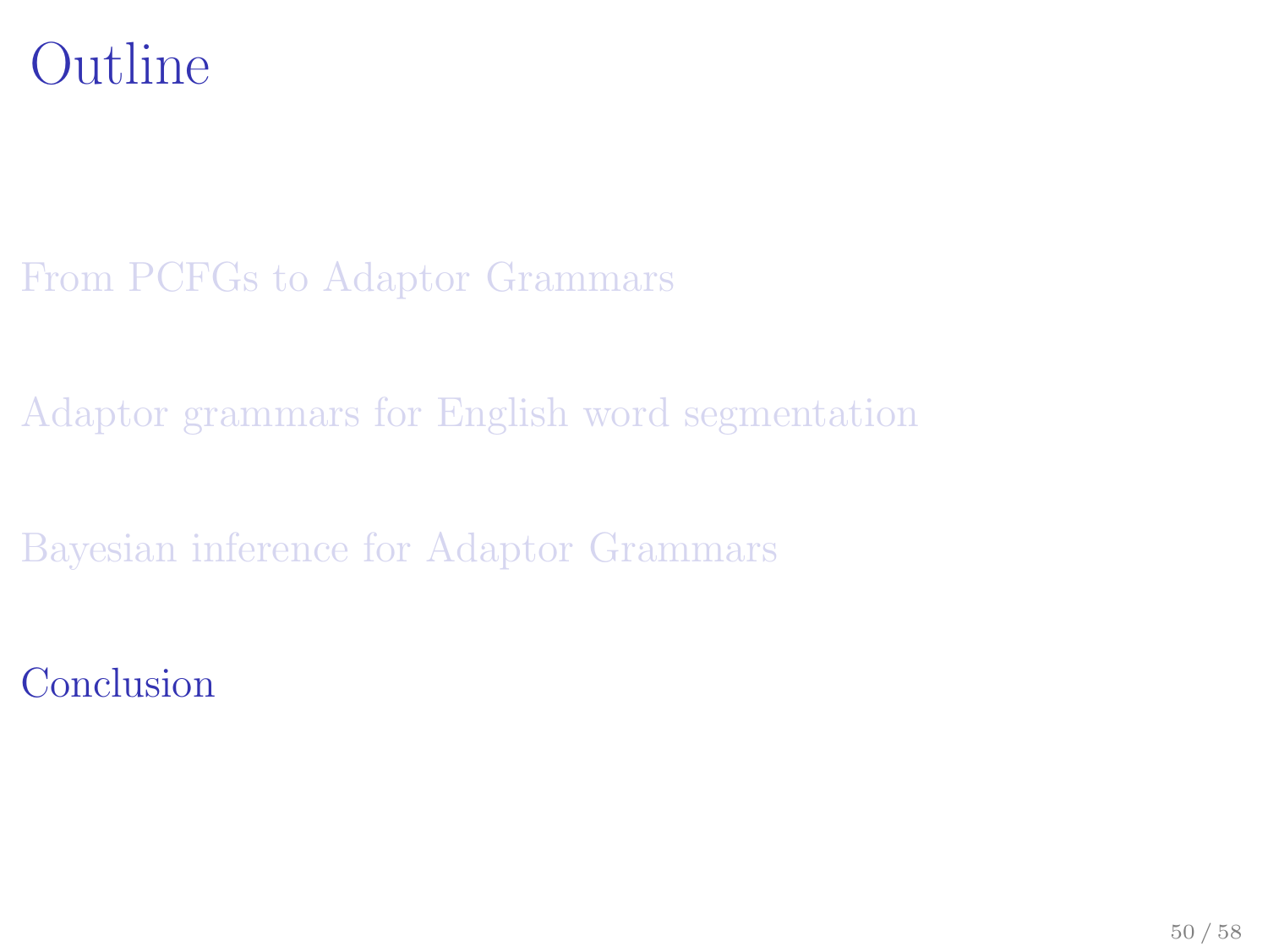#### Summary and future work

- Adaptor grammars can describe a variety of linguistic phenomena
- Grammars  $\Rightarrow$  easy to design and compose
- Adaptor grammars "adapt" their distribution to the strings they have generated
	- $\triangleright$  learn probabilities of subtrees of adapted nonterminals
	- $\Rightarrow$  adaptor grammars *non-parametric*; the subtrees they cache depends on trees they have generated
	- $\Rightarrow$  grammar determines the generalizations it learns
- Synergies in learning
	- $\triangleright$  learning certain kinds of generalizations (Syllable, Collocation) "explains away" data that would otherwise interfere with learning other generalizations (Word)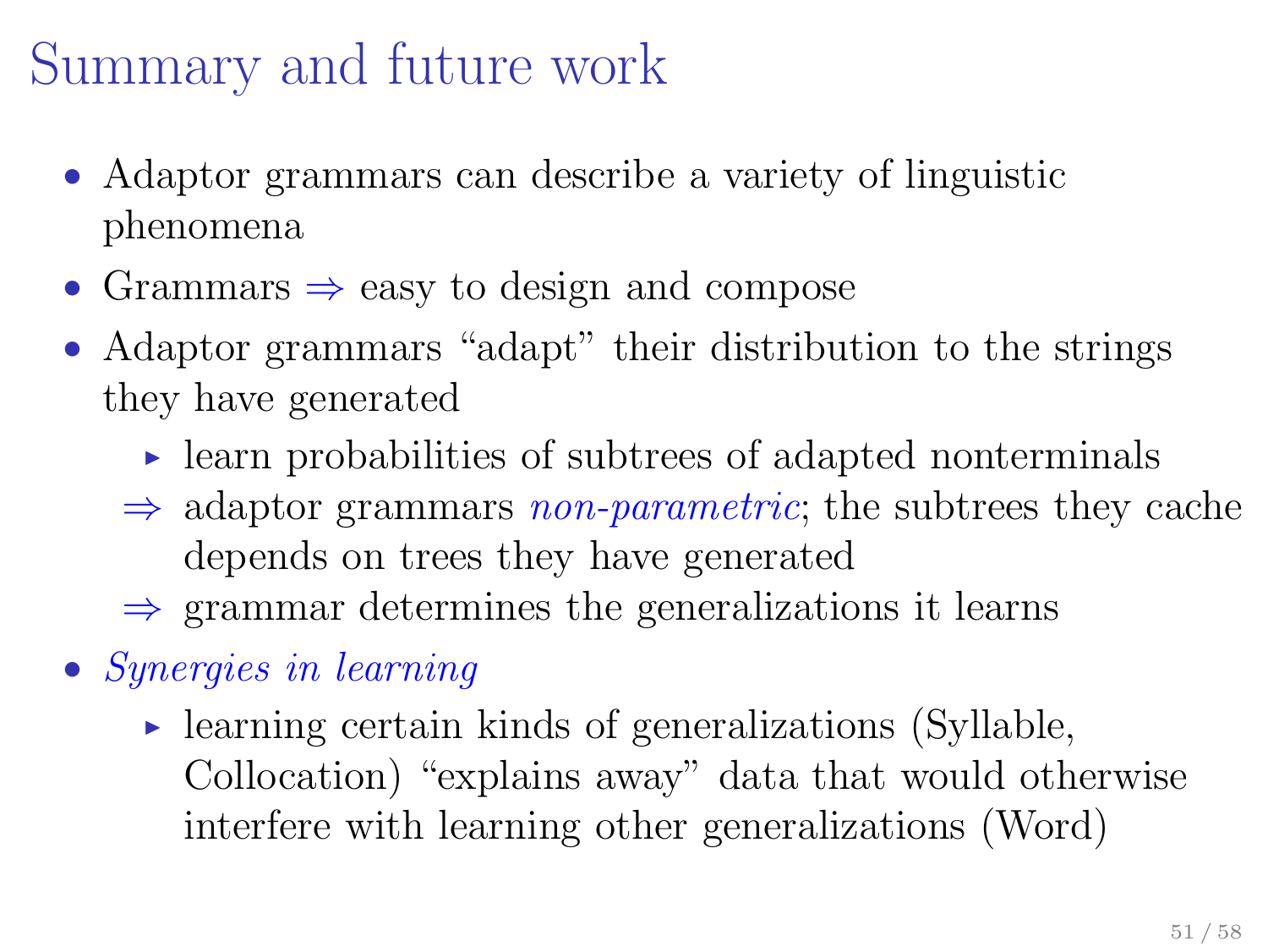## Issues with adaptor grammars

- Recursion *through adapted nonterminals* seems problematic
	- $\triangleright$  New tables are created as each node is encountered top-down
	- ► But the tree labeling the table is only known after the whole subtree has been completely generated
	- $\triangleright$  If adapted nonterminals are recursive, might pick a table whose label we are currently constructing. What then?
- Extend adaptor grammars so adapted fragments can end at nonterminals a la DOP (currently always go to terminals)
	- ► Adding "exit probabilities" to each adapted nonterminal
	- ► In some approaches, fragments can grow "above" existing fragments, but can't grow "below" (O'Donnell)
- Adaptor grammars *conflate grammatical and Bayesian* hierarchies
	- $\blacktriangleright$  Might be useful to disentangle them with *meta-grammars*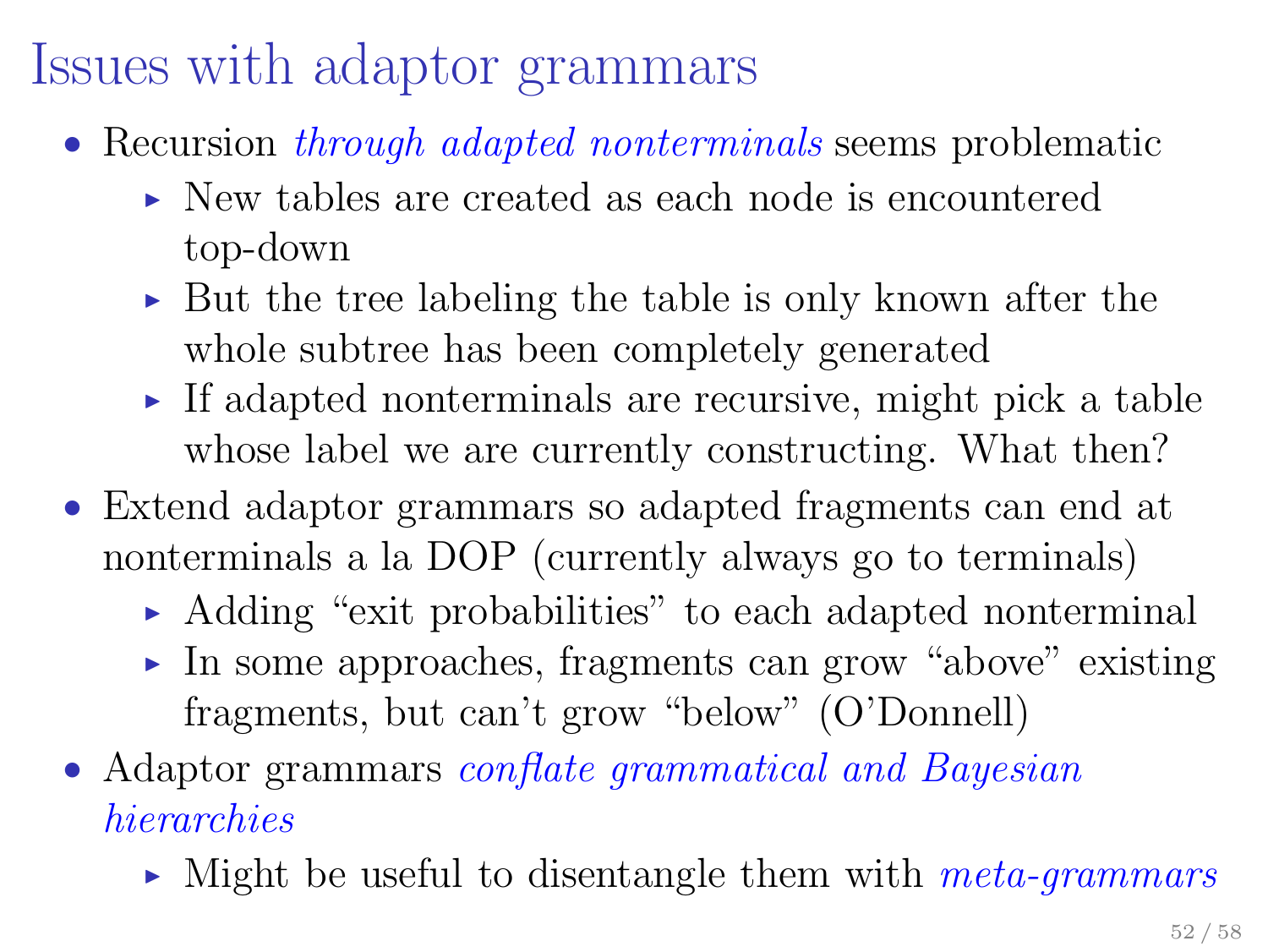#### Context-free grammars

A context-free grammar (CFG) consists of:

- a finite set  $N$  of *nonterminals*,
- a finite set W of *terminals* disjoint from  $N$ ,
- a finite set R of rules  $A \to \beta$ , where  $A \in N$  and  $\beta \in (N \cup W)^*$
- a start symbol  $S \in N$ .

Each  $A \in N \cup W$  generates a set  $\mathcal{T}_A$  of trees. These are the smallest sets satisfying:

- If  $A \in W$  then  $\mathcal{T}_A = \{A\}.$
- If  $A \in N$  then:

$$
\mathcal{T}_A = \bigcup_{A \to B_1...B_n \in R_A} \text{Tree}_A(\mathcal{T}_{B_1}, \dots, \mathcal{T}_{B_n})
$$

where  $R_A = \{A \rightarrow \beta : A \rightarrow \beta \in R\}$ , and

$$
\mathrm{TREE}_{A}(\mathcal{T}_{B_1},\ldots,\mathcal{T}_{B_n}) = \left\{\begin{matrix} A & t_i \in \mathcal{T}_{B_i}, \\ \cdots & t_n & i = 1,\ldots,n \end{matrix}\right\}
$$

The set of trees generated by a CFG is  $\mathcal{T}_S$ .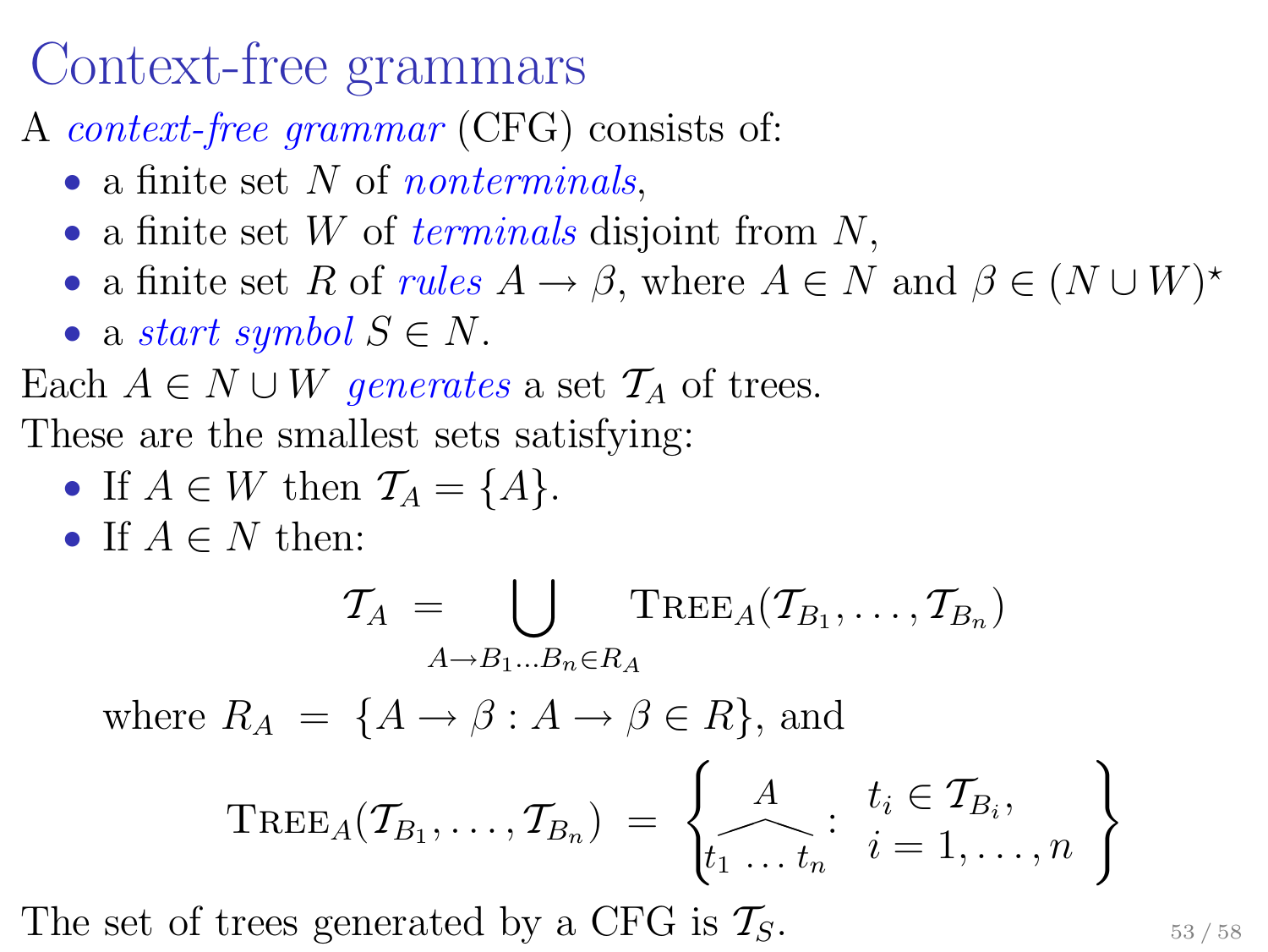#### Probabilistic context-free grammars

- A probabilistic context-free grammar (PCFG) is a CFG and a vector  $\theta$ , where:
	- $\theta_{A\rightarrow\beta}$  is the probability of expanding the nonterminal A using the production  $A \rightarrow \beta$ .
- It defines distributions  $G_A$  over trees  $\mathcal{T}_A$  for  $A \in N \cup W$ :

$$
G_A = \begin{cases} \delta_A & \text{if } A \in W \\ \sum_{A \to B_1 \dots B_n \in R_A} \theta_{A \to B_1 \dots B_n} \text{TD}_A(G_{B_1}, \dots, G_{B_n}) & \text{if } A \in N \end{cases}
$$

where  $\delta_A$  puts all its mass onto the singleton tree A, and:

$$
TD_A(G_1,\ldots,G_n)\begin{pmatrix}A\\t_1\ldots t_n\end{pmatrix} = \prod_{i=1}^n G_i(t_i).
$$

 $TD_A(G_1, \ldots, G_n)$  is a distribution over  $\mathcal{T}_A$  where each subtree  $t_i$  is generated independently from  $G_i$ .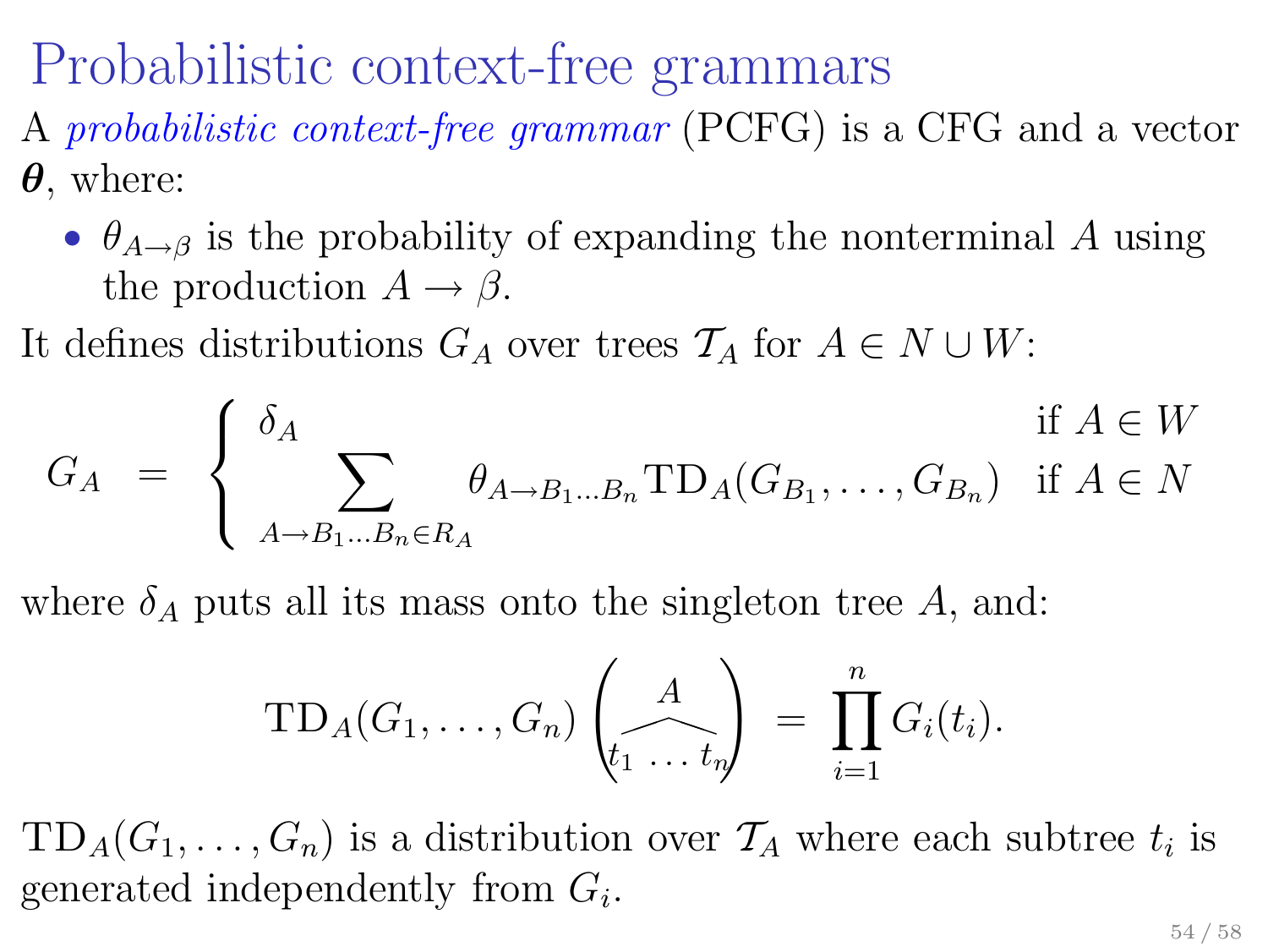# DP adaptor grammars

An adaptor grammar  $(G, \theta, \alpha)$  is a PCFG  $(G, \theta)$  together with a parameter vector  $\alpha$  where for each  $A \in N$ ,  $\alpha_A$  is the parameter of the Dirichlet process associated with A.

$$
G_A \sim \text{DP}(\alpha_A, H_A) \text{ if } \alpha_A > 0
$$
  
=  $H_A$  if  $\alpha_A = 0$ 

$$
H_A = \sum_{A \to B_1...B_n \in R_A} \theta_{A \to B_1...B_n} \text{TD}_A(G_{B_1}, \dots, G_{B_n})
$$

The grammar generates the distribution  $G<sub>S</sub>$ . One Dirichlet Process for each adapted non-terminal A (i.e.,  $\alpha_A > 0$ ).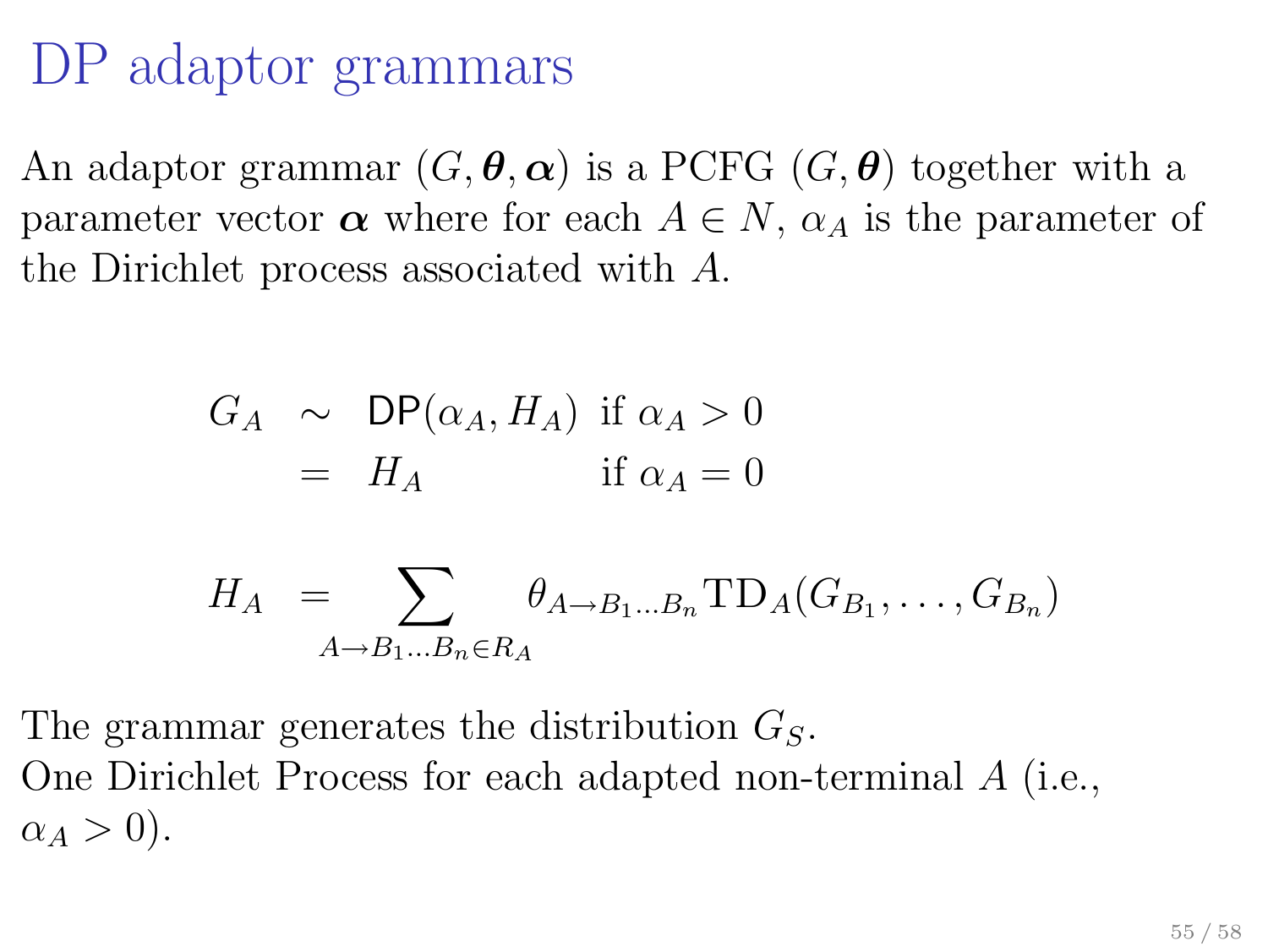#### Recursion in adaptor grammars

• The probability of joint distributions  $(G, H)$  is defined by:

$$
G_A \sim \text{DP}(\alpha_A, H_A) \text{ if } \alpha_A > 0
$$
  
=  $H_A$  if  $\alpha_A = 0$ 

$$
H_A = \sum_{A \to B_1...B_n \in R_A} \theta_{A \to B_1...B_n} \text{TD}_A(G_{B_1}, \dots, G_{B_n})
$$

- This holds even if adaptor grammar is recursive
- Question: when does this define a *distribution* over  $(G, H)$ ?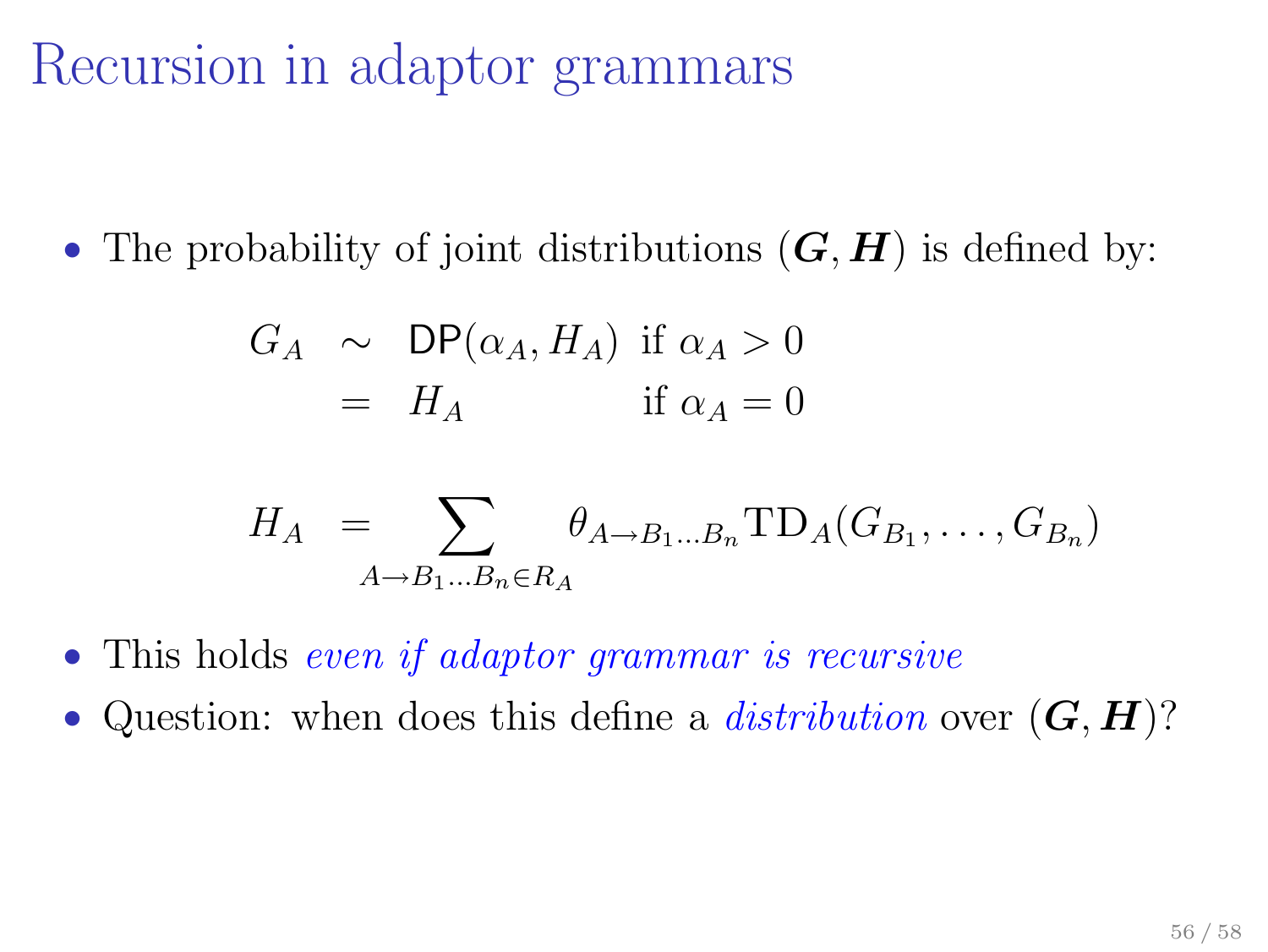## Adaptive fragment grammars

- Disentangle syntactic and Bayesian hierarchy
	- $\rightarrow$  Adaptive metagrammar generates fragment distributions
	- $\triangleright$  which plug together as in tree substitution grammar
- Tree fragment sets  $\mathcal{P}_A, A \in \mathbb{N}$  are smallest sets satisfying:

$$
\mathcal{P}_A = \bigcup_{A \to B_1...B_n \in R_A} \text{Tree}_A(\{B_1\} \cup \mathcal{P}_{B_1}, \dots, \{B_n\} \cup \mathcal{P}_{B_n})
$$

• Grammar's distributions  $G_A$  over  $\mathcal{T}_A$  defined using fragment distributions  $F_A$  over  $\mathcal{P}_A$  (generalized PCFG rules)

$$
G_A = \sum_{\substack{A \\ B_1 \ldots B_n}} F_A(\underbrace{A}_{B_1 \ldots B_n}) \quad \prod_{\substack{B_1 \ldots B_n \\ B_1 \ldots B_n}} (G_{B_1}, \ldots, G_{B_n})
$$

• A fragment grammar generates the distribution  $G_S$